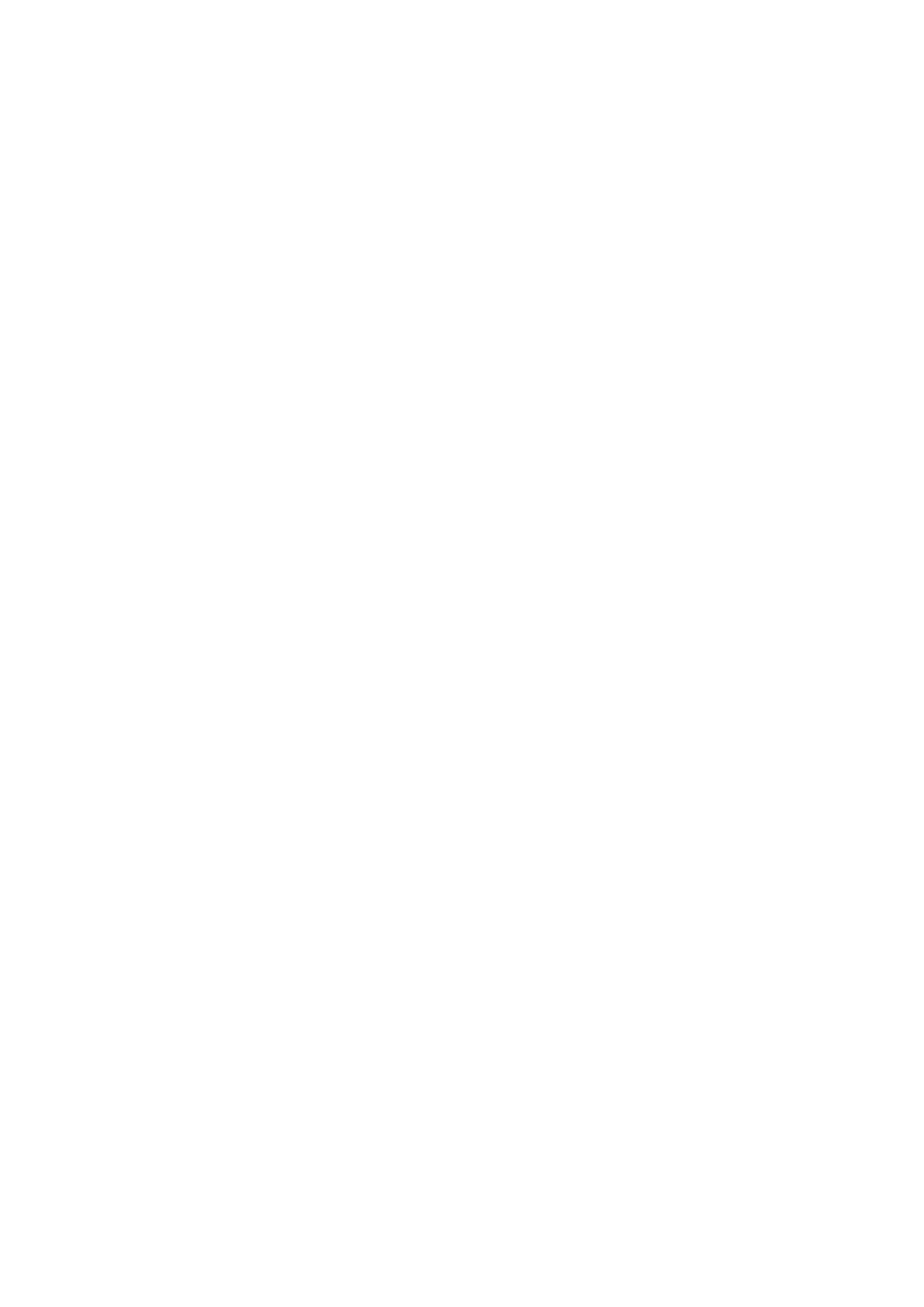Western Australia

# **Fair Trading (Retirement Villages Interim Code) Regulations (No. 2) 2014**

#### **Contents**

- 2. Commencement
- 3. Code of practice prescribed
- 4. Terms used in the code of practice
- 5. *Fair Trading (Retirement Villages Interim Code) Regulations 2014* repealed

# **Schedule 1 —** *Interim Code of Fair Practice for Retirement Villages (No. 2) 2014*

#### **Division 1 — Preliminary**

- 1.1 Citation
- 1.2 Application
- 1.3 General principles
- 1.4 Objectives of the Code
- 1.5 Resident's basic rights

#### **Division 2 — Advertising and promotion of retirement villages**

- 2.1 General
- 2.2 Retirement village developments
- 2.3 Proposed amenities and services
- 2.4 Approvals for facilities that provide residential aged care services
- 2.5 Access to residential aged care services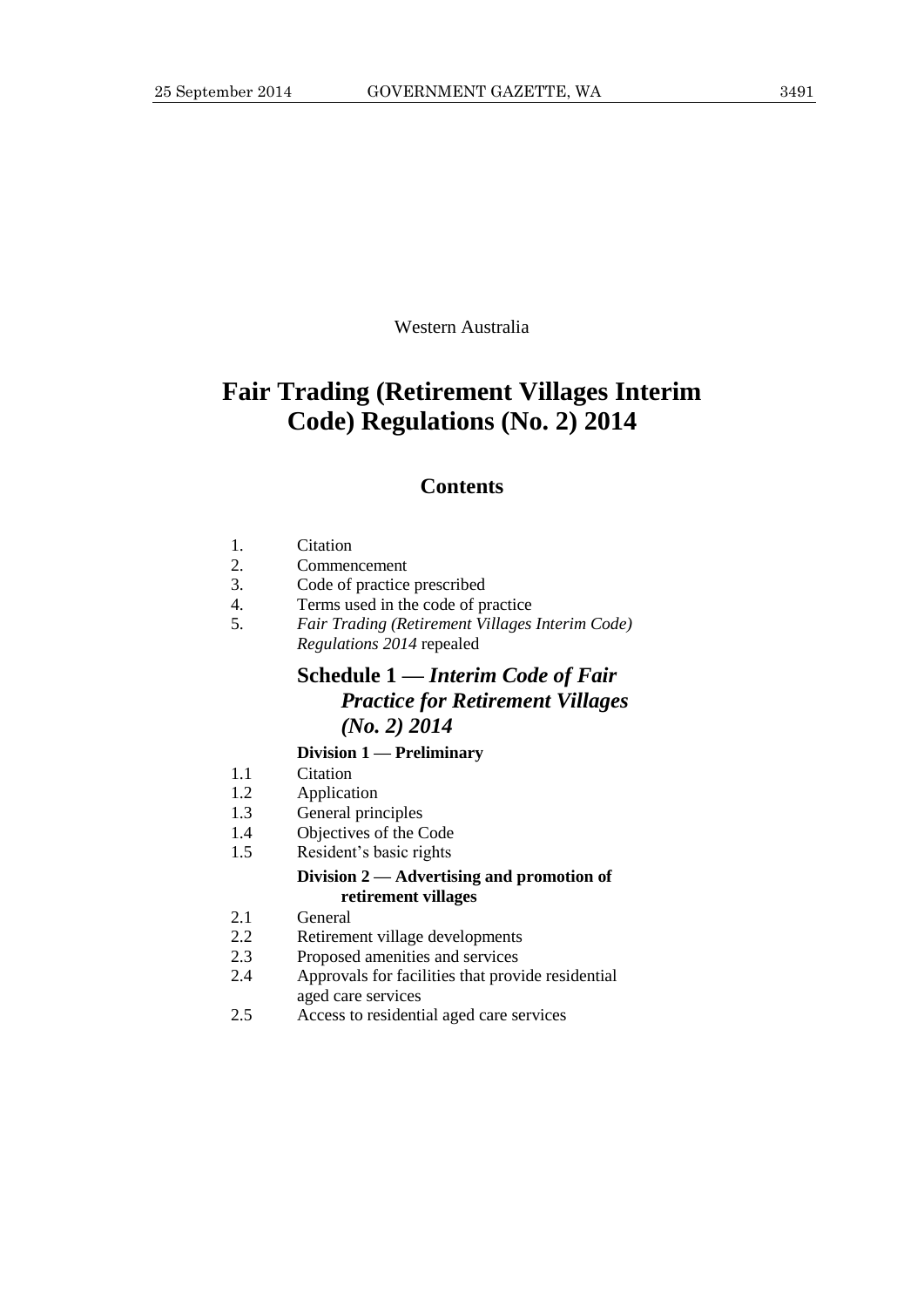## *Fair Trading (Retirement Villages Interim Code) Regulations (No. 2) 2014*

| Contents |
|----------|
|----------|

|      | Division 3 — Prospective resident's right to       |
|------|----------------------------------------------------|
|      | information before entering into a                 |
|      | residence contract or service contract             |
| 3.1  | Before entering into a residence contract          |
| 3.2  | Before entering into a service contract            |
|      | Division 4 – Residence contract and service        |
|      | contract                                           |
| 4.1  | Legibility and presentation requirements           |
| 4.2  | Title and tenure                                   |
| 4.3  | Residential premises                               |
| 4.4  | Amenities                                          |
| 4.5  | <b>Services</b>                                    |
| 4.6  | Payment of premium and refund entitlement          |
| 4.7  | Charges for village operating costs                |
| 4.8  | Reserve funds                                      |
| 4.9  | Relocation                                         |
| 4.10 | Termination of residence contract and fees payable |
|      | on termination                                     |
| 4.11 | Residence contract to refer to this Code and the   |
|      | Retirement Villages Act 1992                       |
|      | Division 5 — Village management                    |
| 5.1  | Interpretation                                     |
| 5.2  | Management procedures and resident consultation    |
| 5.3  | Village operating budget                           |
| 5.4  | Quarterly operating income and expenditure         |
|      | statements                                         |
| 5.5  | Annual accounts                                    |
| 5.6  | Budget surplus                                     |
| 5.7  | Marketing of residential premises                  |
| 5.8  | Repair and refurbishment of residential premises   |
| 5.9  | Residence rules                                    |
| 5.10 | Residents' committee                               |
| 5.11 | Residents' meetings                                |
| 5.12 | Proxy voting                                       |
|      | Division 6 — Dispute resolution                    |
| 6.1  | Interpretation                                     |
| 6.2  | Village dispute process                            |
| 6.3  | Mediation of dispute                               |
|      |                                                    |
|      |                                                    |
|      |                                                    |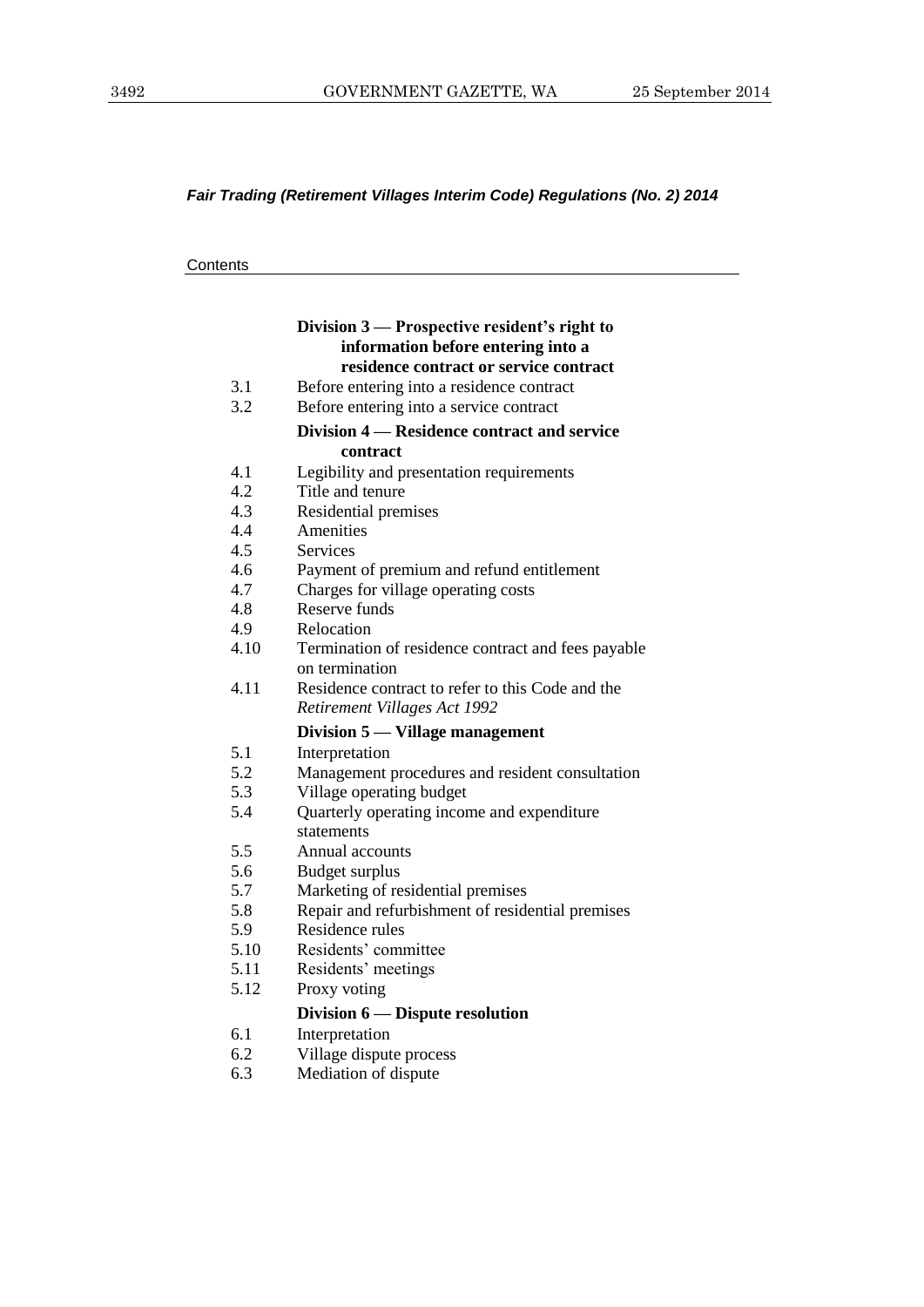## *Fair Trading (Retirement Villages Interim Code) Regulations (No. 2) 2014*

**Contents** 

|     | Division 7 — Termination of residence<br>contracts                               |
|-----|----------------------------------------------------------------------------------|
| 7.1 | Notice of intention to terminate                                                 |
| 8.1 | <b>Division 8 – Miscellaneous</b><br>Service of documents                        |
|     | Appendix 1 — Checklist for<br>prospective resident                               |
|     | Appendix 2 — Model proposed<br>operating budget form                             |
|     | Appendix 3 — Model quarterly<br>income and<br>expenditure statement              |
|     | Appendix 4 — Model reserve fund<br>quarterly income and<br>expenditure statement |
|     | Appendix $5$ — Form of appointment<br>of proxy                                   |
|     | <b>Defined terms</b>                                                             |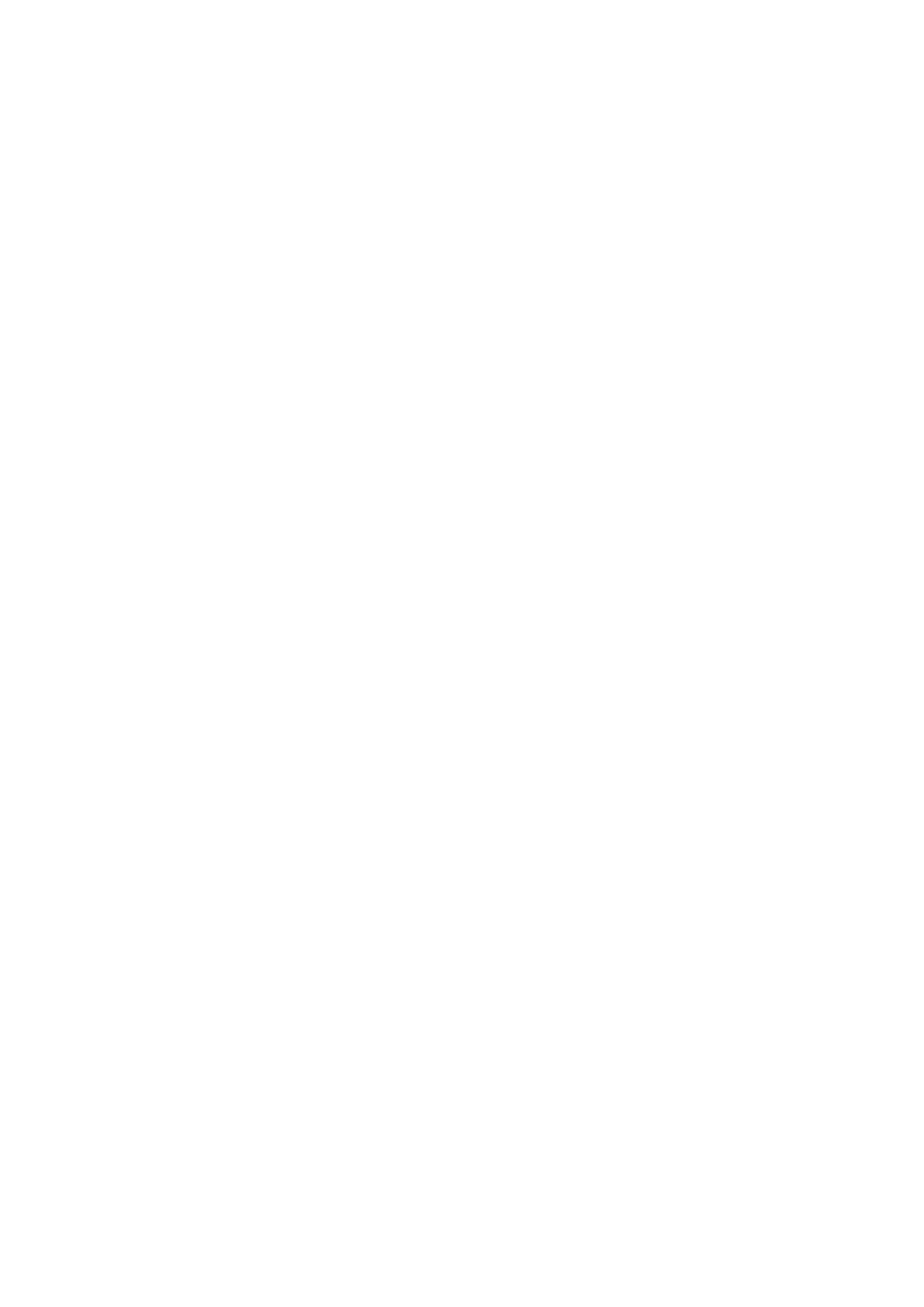Fair Trading Act 2010

# **Fair Trading (Retirement Villages Interim Code) Regulations (No. 2) 2014**

Made by the deputy of the Administrator in Executive Council.

#### <span id="page-6-0"></span>**1. Citation**

These regulations are the *Fair Trading (Retirement Villages Interim Code) Regulations (No. 2) 2014*.

#### <span id="page-6-1"></span>**2. Commencement**

These regulations come into operation as follows —

- (a) regulations [1](#page-6-0) and  $2$  on the day on which these regulations are published in the *Gazette*;
- (b) the rest of the regulations on 1 October 2014.

#### **3. Code of practice prescribed**

- <span id="page-6-2"></span>(1) The code of practice set out in Schedule [1](#page-8-0) and cited as the *Interim Code of Fair Practice for Retirement Villages (No. 2) 2014* is prescribed under the *Fair Trading Act 2010* section 46 as a code of practice that applies in relation to retirement villages as defined in the *Retirement Villages Act 1992* section 3(1).
- (2) The *Interim Code of Fair Practice for Retirement Villages (No. 2) 2014* is to remain in force for the period of 6 months beginning on 1 October 2014.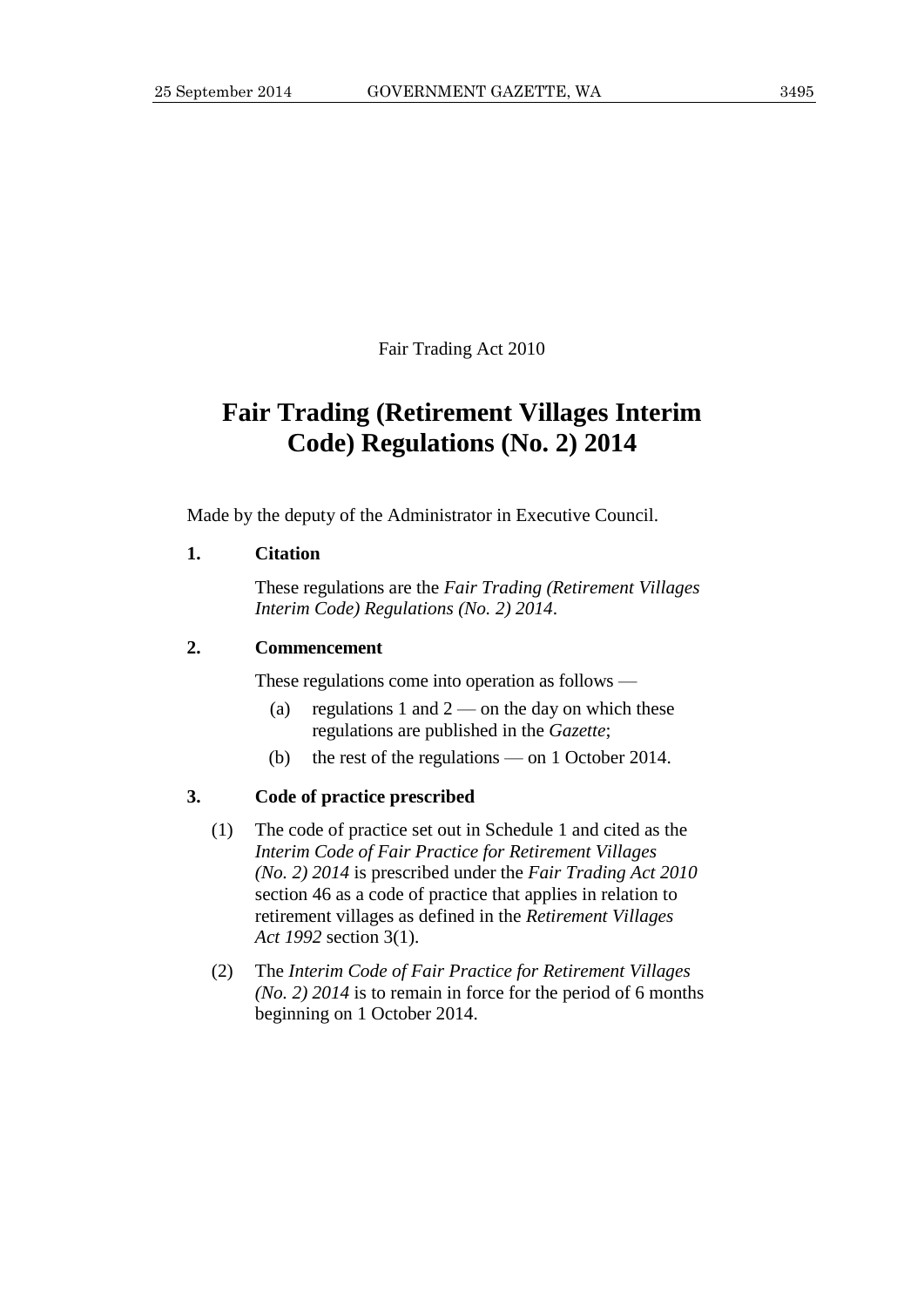*Fair Trading (Retirement Villages Interim Code) Regulations (No. 2) 2014*

**r. 4**

#### **4. Terms used in the code of practice**

- (1) Except where the contrary intention appears, words and expressions used in the *Interim Code of Fair Practice for Retirement Villages (No. 2) 2014* have the same meaning as in the *Retirement Villages Act 1992*.
- (2) Boxed and shaded paragraphs in the *Interim Code of Fair Practice for Retirement Villages (No. 2) 2014* are not part of the Code and are included only to assist readers of the Code.

#### **5.** *Fair Trading (Retirement Villages Interim Code) Regulations 2014* **repealed**

The *Fair Trading (Retirement Villages Interim Code) Regulations 2014* are repealed.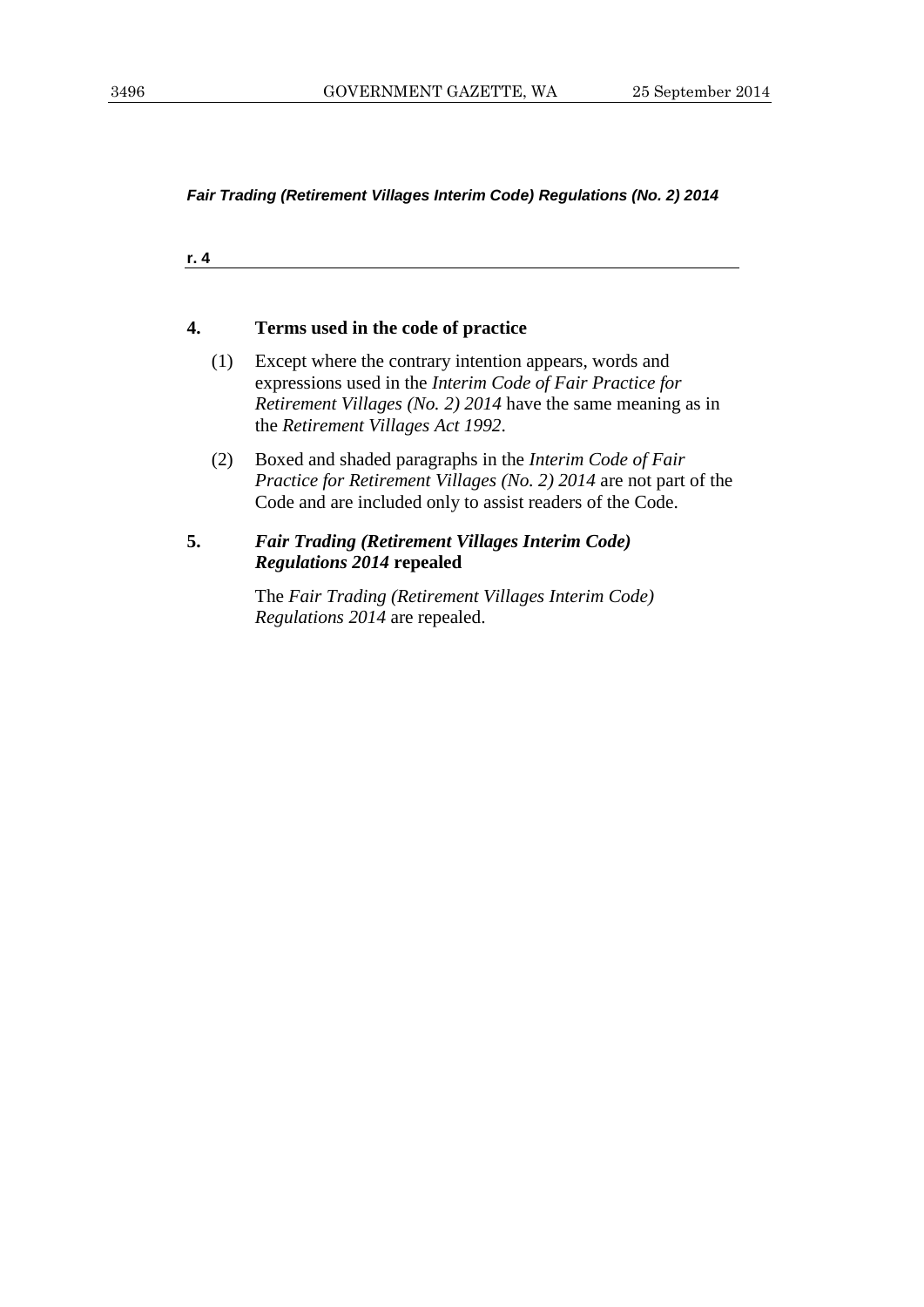*Fair Trading (Retirement Villages Interim Code) Regulations (No. 2) 2014* Interim Code of Fair Practice for Retirement Villages (No. 2) 2014 **Schedule 1**

## <span id="page-8-0"></span>**Schedule 1 —** *Interim Code of Fair Practice for Retirement Villages (No. 2) 2014*

 $[r. 3(1)]$  $[r. 3(1)]$ 

#### **Foreword**

An increasing number of retired people are finding the concept of retirement villages attractive. These villages exist in a number of forms with a range of tenures and accommodation types. Different financial arrangements and forms of contract include lease, licence, a right conferred by shares, strata title, or freehold title. Retirement villages also differ widely with regard to the nature of care and other amenities and services that may be available.

The Code, the *Retirement Villages Act 1992* and *Retirement Villages Regulations 1992* provide a package for the regulation of the retirement village industry that safeguards the rights of both the residents and the owners of retirement villages, and provides clear guidelines for the industry. The Code sets out the practices that apply to the promotion, sale and operation of retirement villages.

This Code has been prescribed as an interim code under the *Fair Trading Act 2010* section 46. It is, in substance, the same as the *Interim Code of Fair Practice for Retirement Villages 2014*, which lapsed on 30 September 2014. This Code will remain in force for 6 months from 1 October 2014, to allow time for consultation and development of a new revised Code, in accordance with the *Fair Trading Act 2010* section 44.

**Division 1** of the Code deals with, and provides information on, general matters such as the meaning of terms used in the Code; the application, general principles and objectives of the Code; the basic rights of residents of a retirement village and the Code's relationship to other relevant legislation.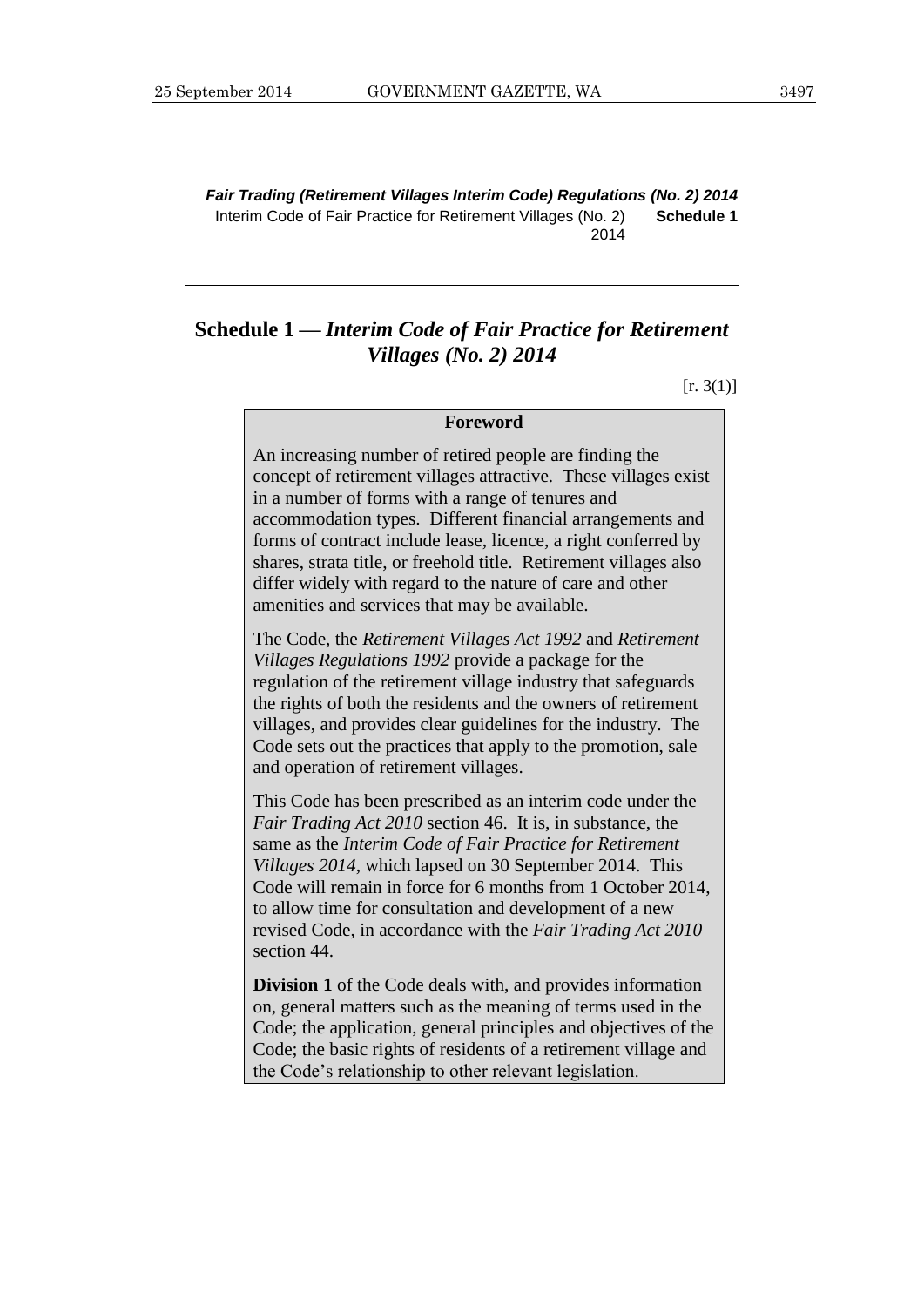*Fair Trading (Retirement Villages Interim Code) Regulations (No. 2) 2014* **Schedule 1** Interim Code of Fair Practice for Retirement Villages (No. 2) 2014

> **Division 2** sets out the approvals that must be obtained before any sales promotion of a retirement village is undertaken, and specifies the information that must be disclosed in any advertising or promotional material.

> **Division 3** sets out the information that must be provided to a prospective resident of a retirement village before the person enters into a residence contract or any service contract with the administering body of the village.

**Division 4** specifies the information that must be included in the residence contract and any service contract.

**Division 5** sets out the rights and obligations of the administering body and residents in relation to the management and operation of a retirement village, including consultation on the village operating budget, the provision of quarterly operating income and expenditure statements, the establishment of a residents' committee and the holding of residents' meetings.

**Division 6** recognises that disputes may occur in a retirement village and outlines the processes that may be utilised to resolve them, including mediation.

**Division 7** explains the rights and the obligations of the administering body and a resident of a retirement village, in relation to the termination of a residence contract.

**Division 8** specifies the method of delivery of any written notice, correspondence or other document that must be given under this Code to a resident or the administering body of a retirement village.

**Appendix 1** provides a list of questions that a prospective resident should carefully read and consider before deciding to enter any retirement village.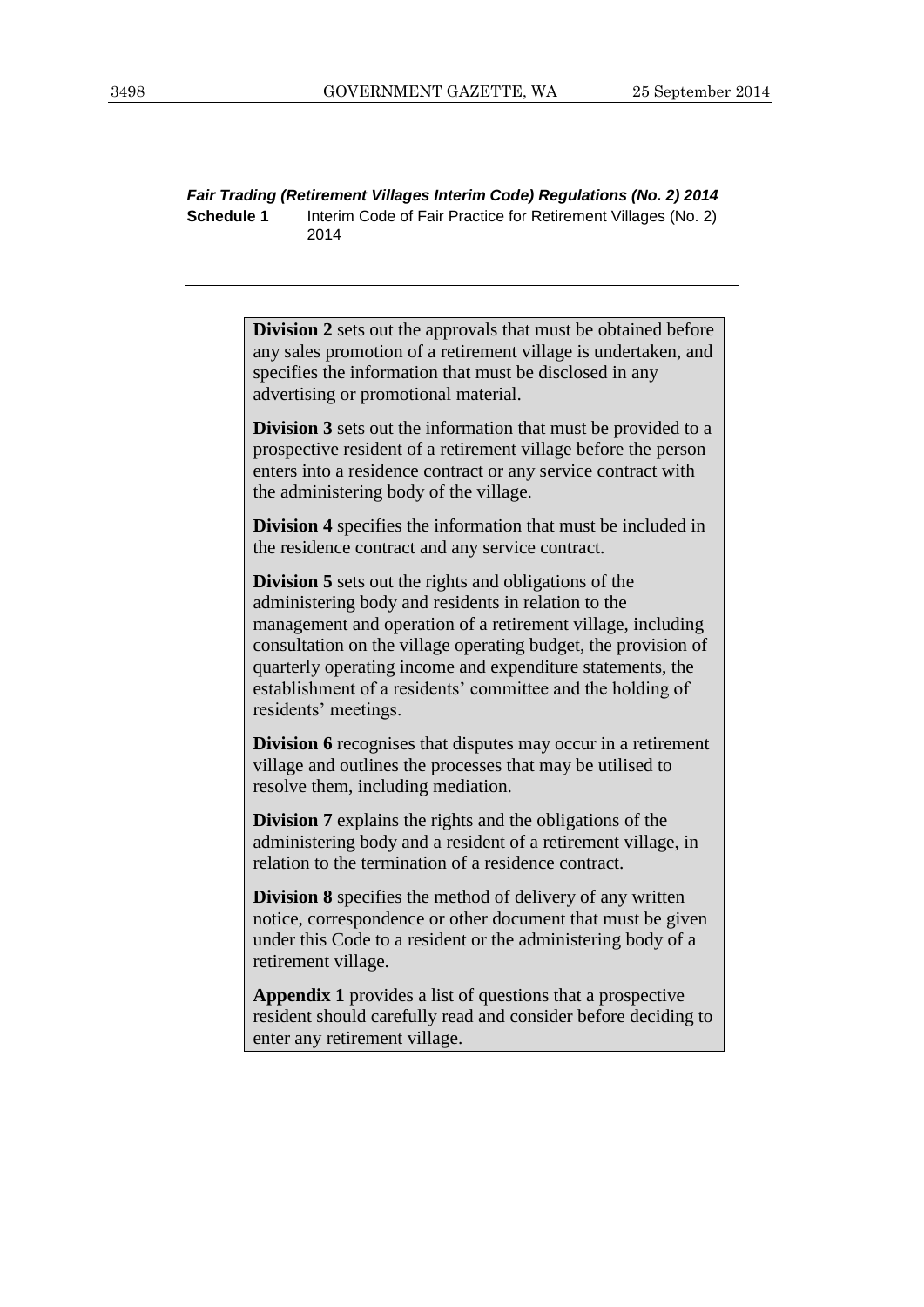| Fair Trading (Retirement Villages Interim Code) Regulations (No. 2) 2014 |                   |
|--------------------------------------------------------------------------|-------------------|
| Interim Code of Fair Practice for Retirement Villages (No. 2)<br>2014    | Schedule 1        |
| Preliminary                                                              | <b>Division 1</b> |
|                                                                          | cl. 1.1           |

#### **Compliance with this Code**

The Code must be complied with and is enforceable by the Commissioner in the State Administrative Tribunal under the *Fair Trading Act 2010*.

Where it appears to the Commissioner that an administering body has not complied with the Code, the Commissioner may apply to the State Administrative Tribunal for an order, and the State Administrative Tribunal may make orders including  $that -$ 

- the administering body cease contravening the Code; and/or
- the administering body rectify any consequence of that contravention.

An administering body that fails to comply with an order made by the State Administrative Tribunal commits an offence that is punishable by a fine of up to \$50,000.

#### **Division 1 — Preliminary**

#### **1.1 Citation**

This Code is the *Interim Code of Fair Practice for Retirement Villages (No. 2) 2014*.

#### **Definitions in the** *Retirement Villages Act 1992*

The following definitions from the *Retirement Villages Act 1992* have application to this Code —

*administering body*, in relation to a retirement village, means the person by whom, or on whose behalf, the retirement village is administered and includes a person (other than a resident) who is the owner of land within the retirement village;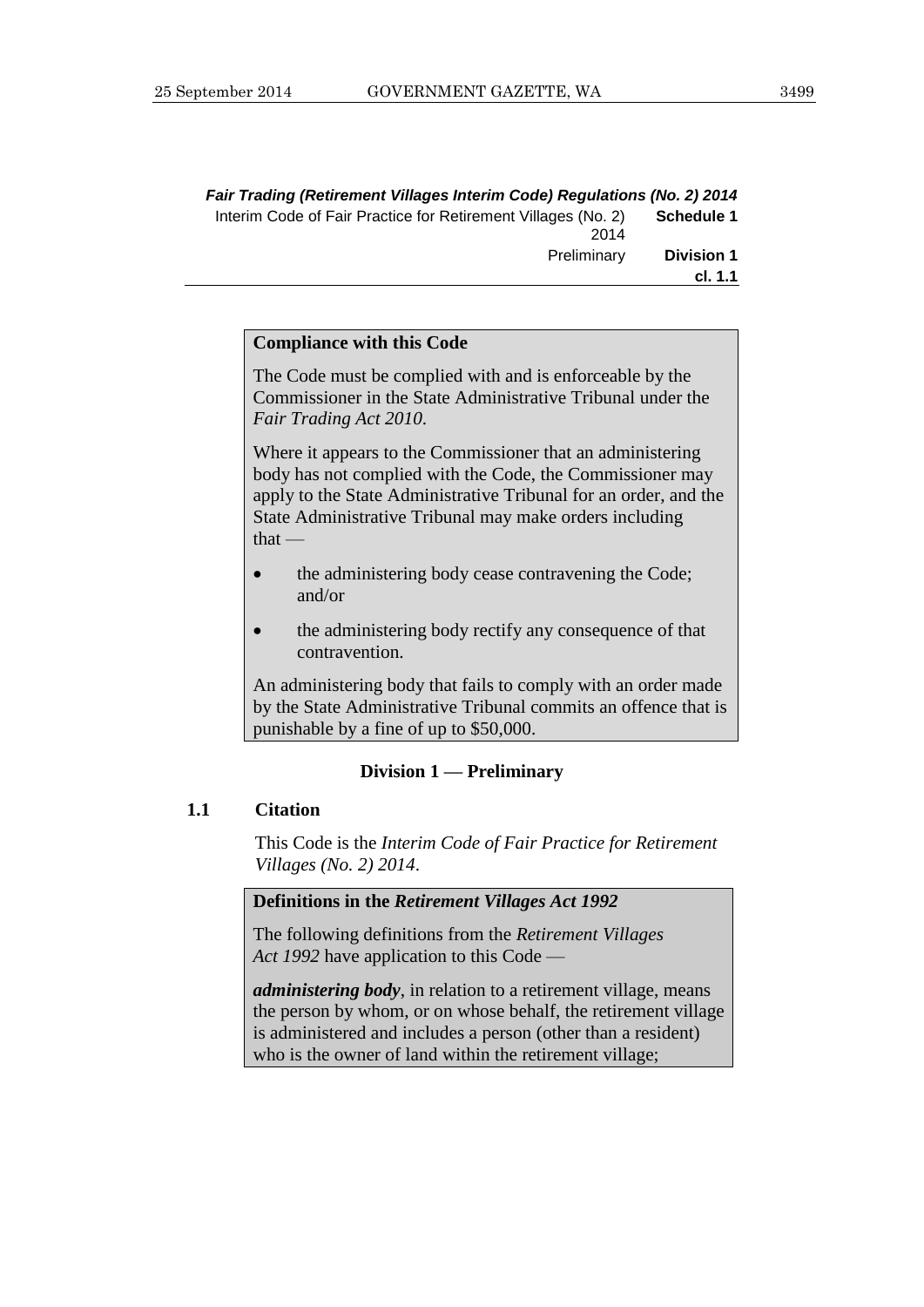|                   | Fair Trading (Retirement Villages Interim Code) Regulations (No. 2) 2014 |
|-------------------|--------------------------------------------------------------------------|
| <b>Schedule 1</b> | Interim Code of Fair Practice for Retirement Villages (No. 2)<br>2014    |
| <b>Division 1</b> | Preliminary                                                              |
| cl. 1.1           |                                                                          |
|                   |                                                                          |

*Commissioner* means the person for the time being designated as the Commissioner under section 7A;

*levy* means a single amount that the residents of a retirement village are required to pay to recover an unforseen operating expense of the retirement village not provided for in the recurrent charges;

*owner*, in relation to land under the operation of the *Transfer of Land Act 1893*, means a person who alone or with others is registered as the proprietor of an estate in fee simple;

*premium* means a payment (including a gift) made to the administering body of a retirement village in consideration for, or in contemplation of, admission of the person by or on whose behalf the payment was made as a resident in a retirement village (including any such payment made for the purchase of residential premises in a retirement village or for the purchase, issue or assignment of shares conferring a right to occupy any such residential premises) but does not include —

- (a) any such payment excluded by regulation from the ambit of this definition; or
- (b) a levy or recurrent charges;

*recurrent charge* means any amount (including rent) payable by a resident to the administering body of a retirement village on a recurrent basis;

*residence contract* means a contract, agreement, scheme or arrangement which creates or gives rise to a right to occupy residential premises in a retirement village, and may take the form of a lease or licence;

*residence rules* means the rules with which residents of a retirement village are expected by the administering body to comply, but does not include any prescribed subsidiary legislation (to which residents are subject) in force under any prescribed Act;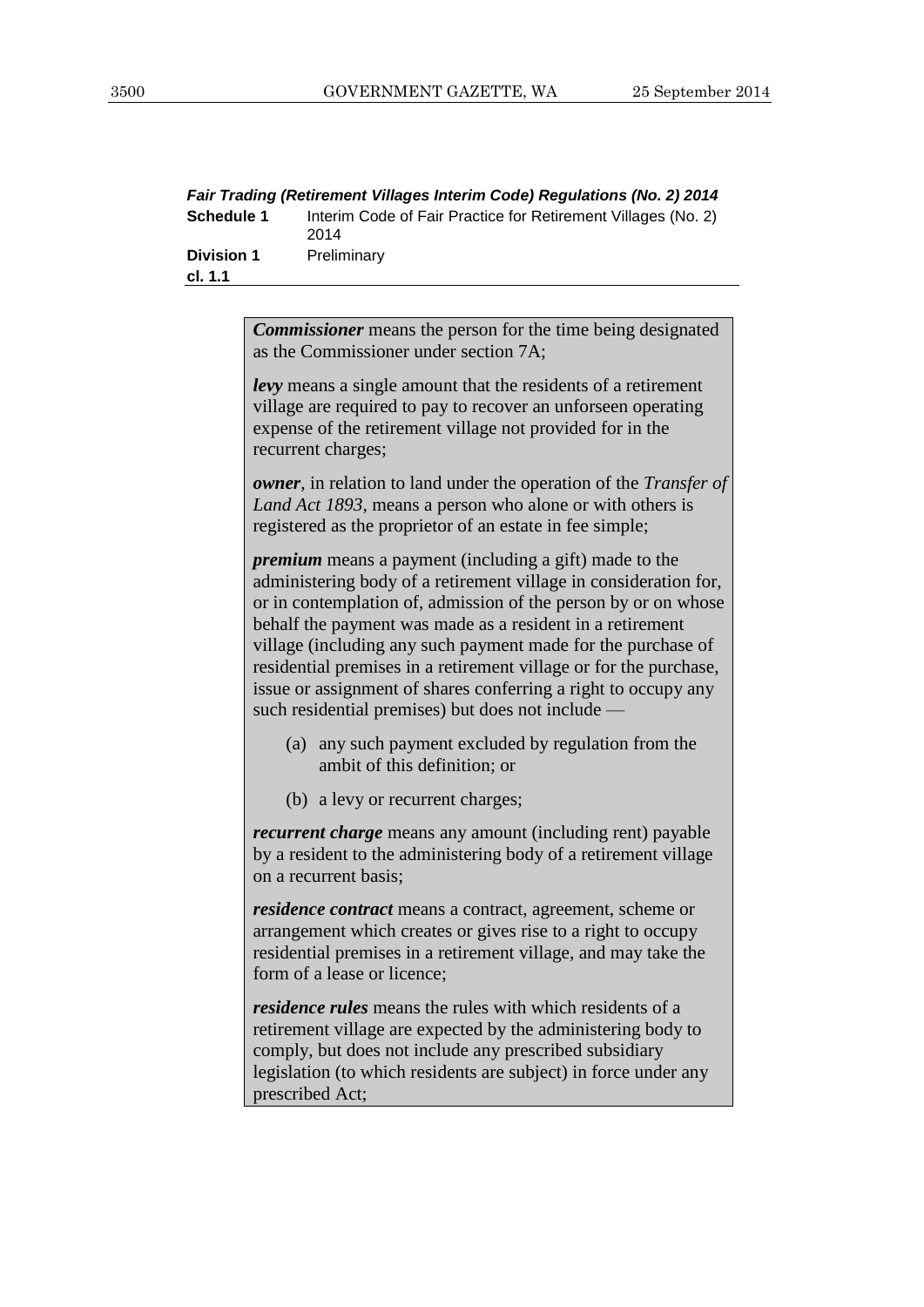| Fair Trading (Retirement Villages Interim Code) Regulations (No. 2) 2014 |                              |
|--------------------------------------------------------------------------|------------------------------|
| Interim Code of Fair Practice for Retirement Villages (No. 2)<br>2014    | <b>Schedule 1</b>            |
| Preliminary                                                              | <b>Division 1</b><br>cl. 1.1 |

*resident*, in relation to a retirement village, means a person who has been admitted to occupation of residential premises in accordance with a retirement village scheme and includes a spouse or de facto partner of such a person who —

- (a) is residing with that person; or
- (b) was residing with that person at the time of his or her death;

*residential premises* means any premises or part of premises (including any land occupied with the premises) used or intended to be used as a place of residence and includes a hostel unit;

*residential tenancy agreement* has the same meaning as in the *Residential Tenancies Act 1987*;

*retired person* means a person who has attained the age of 55 years or retired from full-time employment or a person who is or was the spouse or de facto partner of such a person;

*retirement village* means a complex of residential premises, whether or not including hostel units, and appurtenant land, occupied or intended for occupation under a retirement village scheme or used or intended to be used for or in connection with a retirement village scheme;

*retirement village scheme* or *scheme* means a scheme established for retired persons or predominantly for retired persons, under which —

- (a) residential premises are occupied in pursuance of a residential tenancy agreement or any other lease or licence; or
- (b) a right to occupation of residential premises is conferred by ownership of shares; or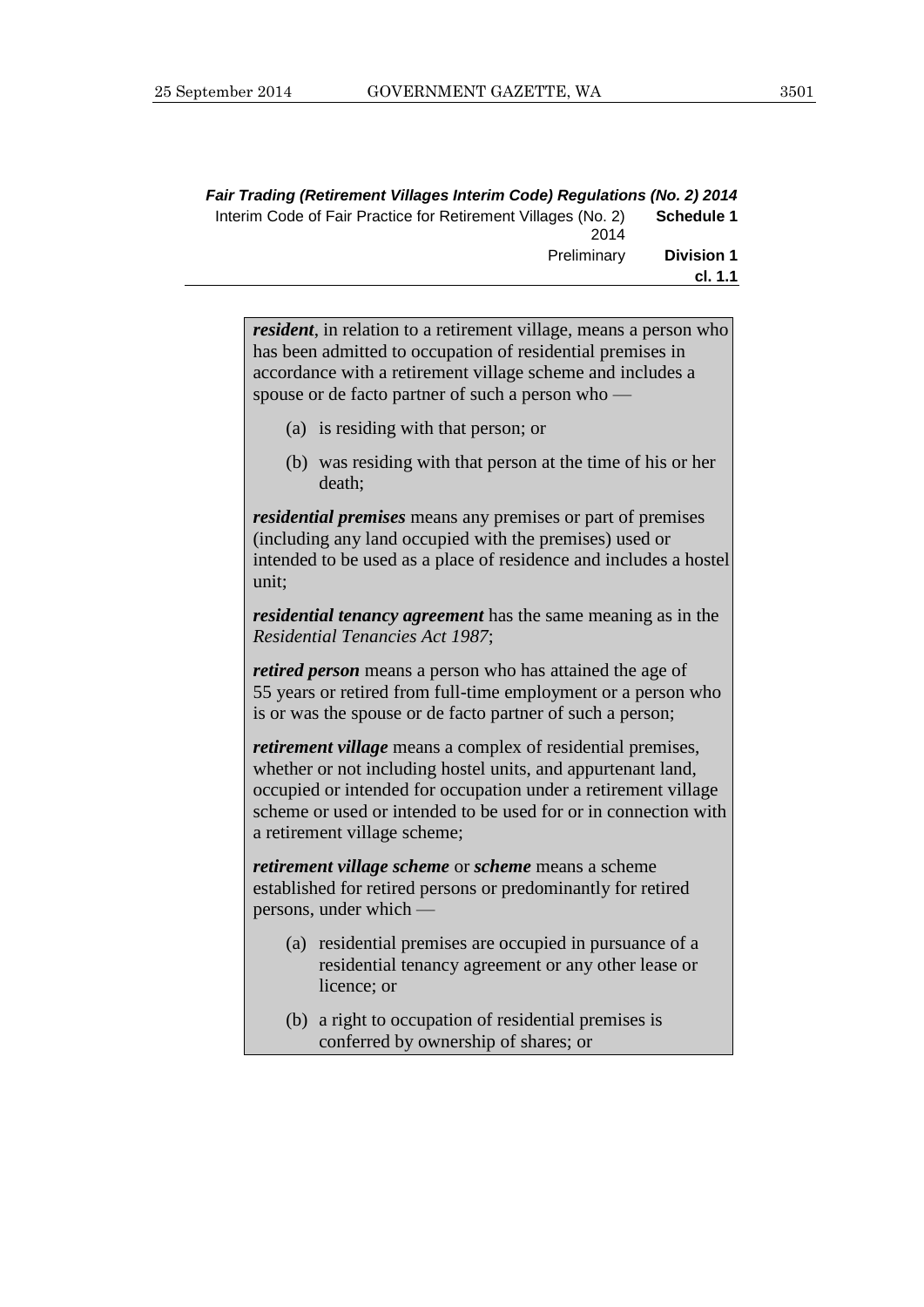|                              | Fair Trading (Retirement Villages Interim Code) Regulations (No. 2) 2014 |
|------------------------------|--------------------------------------------------------------------------|
| <b>Schedule 1</b>            | Interim Code of Fair Practice for Retirement Villages (No. 2)<br>2014    |
| <b>Division 1</b><br>cl. 1.1 | Preliminary                                                              |
|                              |                                                                          |

| (c) residential premises are purchased from the<br>administering body subject to a right or option of<br>repurchase; or                                                                                                      |
|------------------------------------------------------------------------------------------------------------------------------------------------------------------------------------------------------------------------------|
| (d) residential premises are purchased subject to<br>conditions restricting the subsequent disposal of the<br>premises; or                                                                                                   |
| (e) residential premises are occupied under any other<br>scheme or arrangement prescribed for the purposes of<br>this definition.                                                                                            |
| but does not include any such scheme under which no resident<br>or prospective resident of residential premises pays a premium<br>in consideration for, or in contemplation of, admission as a<br>resident under the scheme; |
| service contract means a contract between an administering<br>body or former administering body of a retirement village and a<br>resident for the provision to the resident of —                                             |
| (a) hostel care; or                                                                                                                                                                                                          |
| (b) infirmary care; or                                                                                                                                                                                                       |
| (c) medical or nursing services; or                                                                                                                                                                                          |
| $(d)$ meals; or                                                                                                                                                                                                              |
| (e) administrative and management services; or                                                                                                                                                                               |
| (f) maintenance and repair services; or                                                                                                                                                                                      |
| (g) recreation services or amenities or entertainment<br>services or amenities; or                                                                                                                                           |
| (h) any other services,                                                                                                                                                                                                      |
| and any collateral agreement or document relating to the<br>provision of any such service;                                                                                                                                   |
|                                                                                                                                                                                                                              |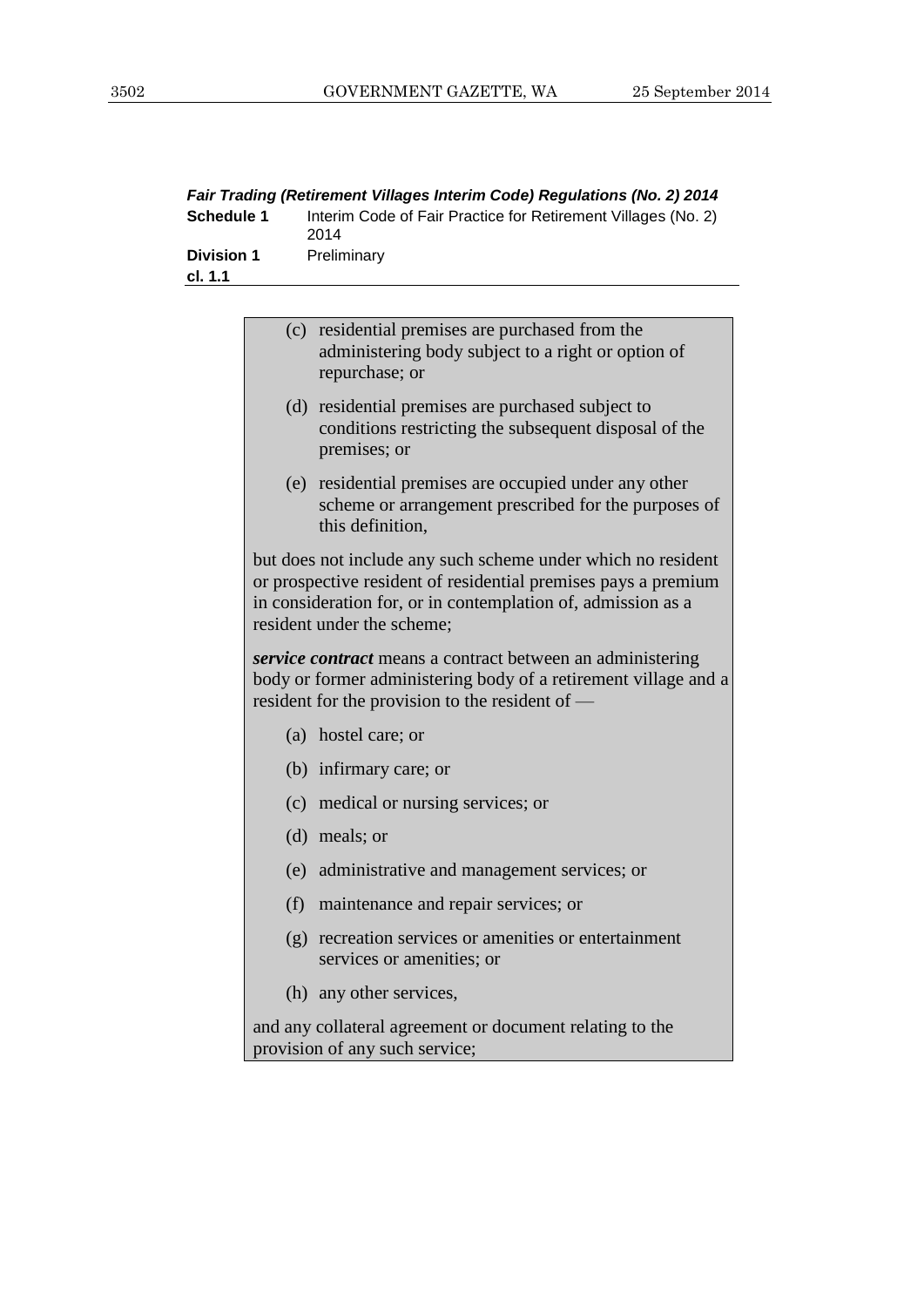|                              | Fair Trading (Retirement Villages Interim Code) Regulations (No. 2) 2014 |
|------------------------------|--------------------------------------------------------------------------|
| <b>Schedule 1</b>            | Interim Code of Fair Practice for Retirement Villages (No. 2)<br>2014    |
| <b>Division 1</b><br>cl. 1.1 | Preliminary                                                              |
|                              |                                                                          |

*working day* means a day other than a Saturday, a Sunday or a public holiday.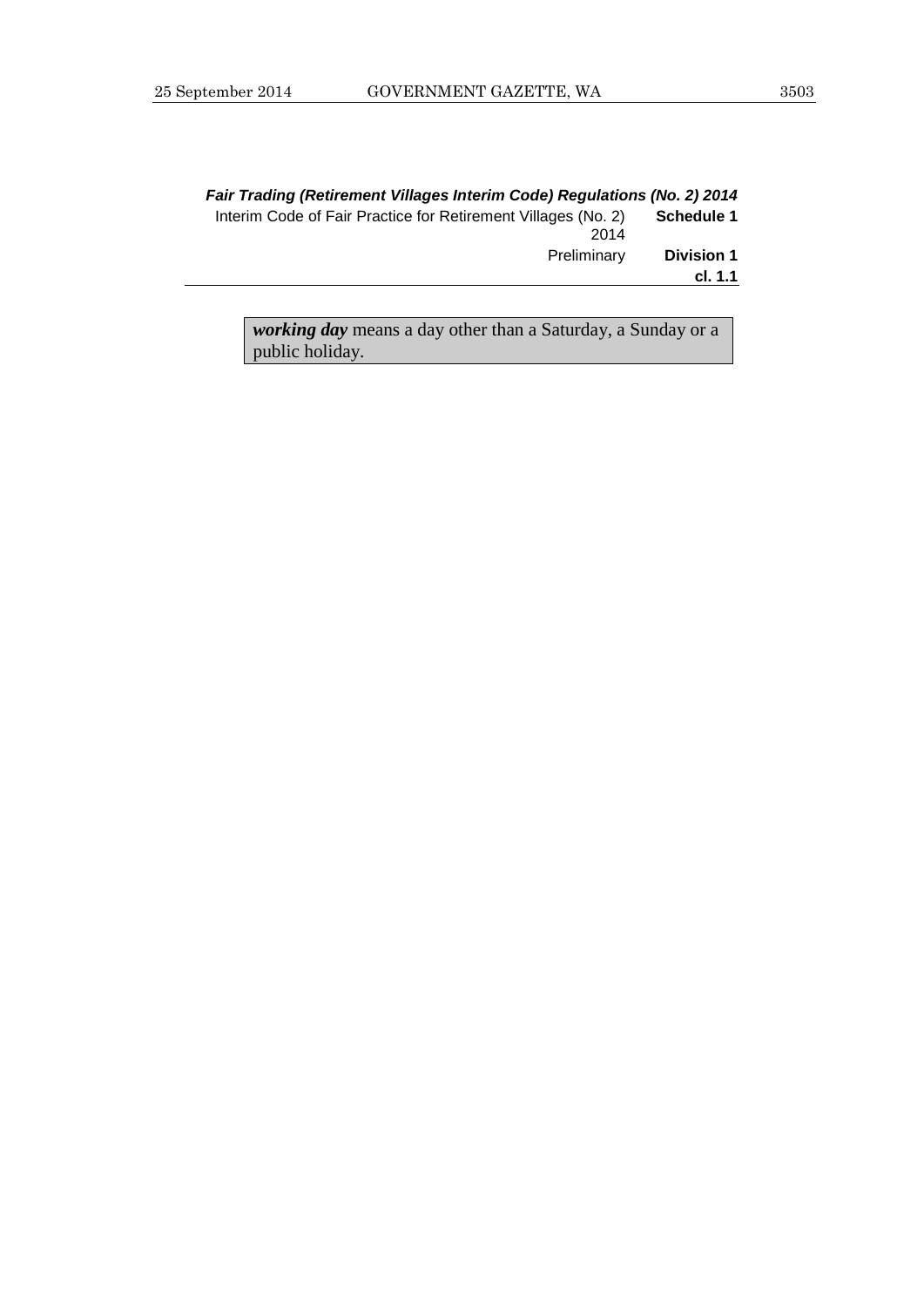| Fair Trading (Retirement Villages Interim Code) Regulations (No. 2) 2014 |                                                                       |
|--------------------------------------------------------------------------|-----------------------------------------------------------------------|
| <b>Schedule 1</b>                                                        | Interim Code of Fair Practice for Retirement Villages (No. 2)<br>2014 |
| <b>Division 1</b><br>cl. 1.2                                             | Preliminary                                                           |
|                                                                          |                                                                       |

#### **1.2 Application**

- (1) Subject to subclause (2), this Code applies to the administering body and a resident or prospective resident of a retirement village, whether or not the village was established before or after the commencement of the Code.
- (2) This Code does not apply to the administering body or a resident or prospective resident of a retirement village if —
	- (a) the administering body is an *approved provider* within the meaning of the *Aged Care Act 1997* (Commonwealth) in relation to the residential premises used or intended to be used as a place of residence by the resident or prospective resident; and
	- (b) the administering body provides, or is to provide, the resident or prospective resident with *residential care* within the meaning of the *Aged Care Act 1997* (Commonwealth); and
	- (c) the resident or prospective resident is receiving, or is entitled to receive, residential care in respect of which the administering body is eligible for *residential care subsidy* within the meaning of the *Aged Care Act 1997* (Commonwealth).
- (3) Except as provided in subclause (4), Division 2 of this Code does not apply to any contract, agreement or arrangement made or entered into prior to the commencement of the Code.
- (4) If a contract, agreement or arrangement made or entered into prior to the commencement of this Code is silent on a matter with which Division 2 of the Code deals, the provisions of Division 2 will apply to such matter.

This Code and the *Retirement Villages Act 1992* do not apply to residential care services provided by an administering body under the *Aged Care Act 1997* (Commonwealth).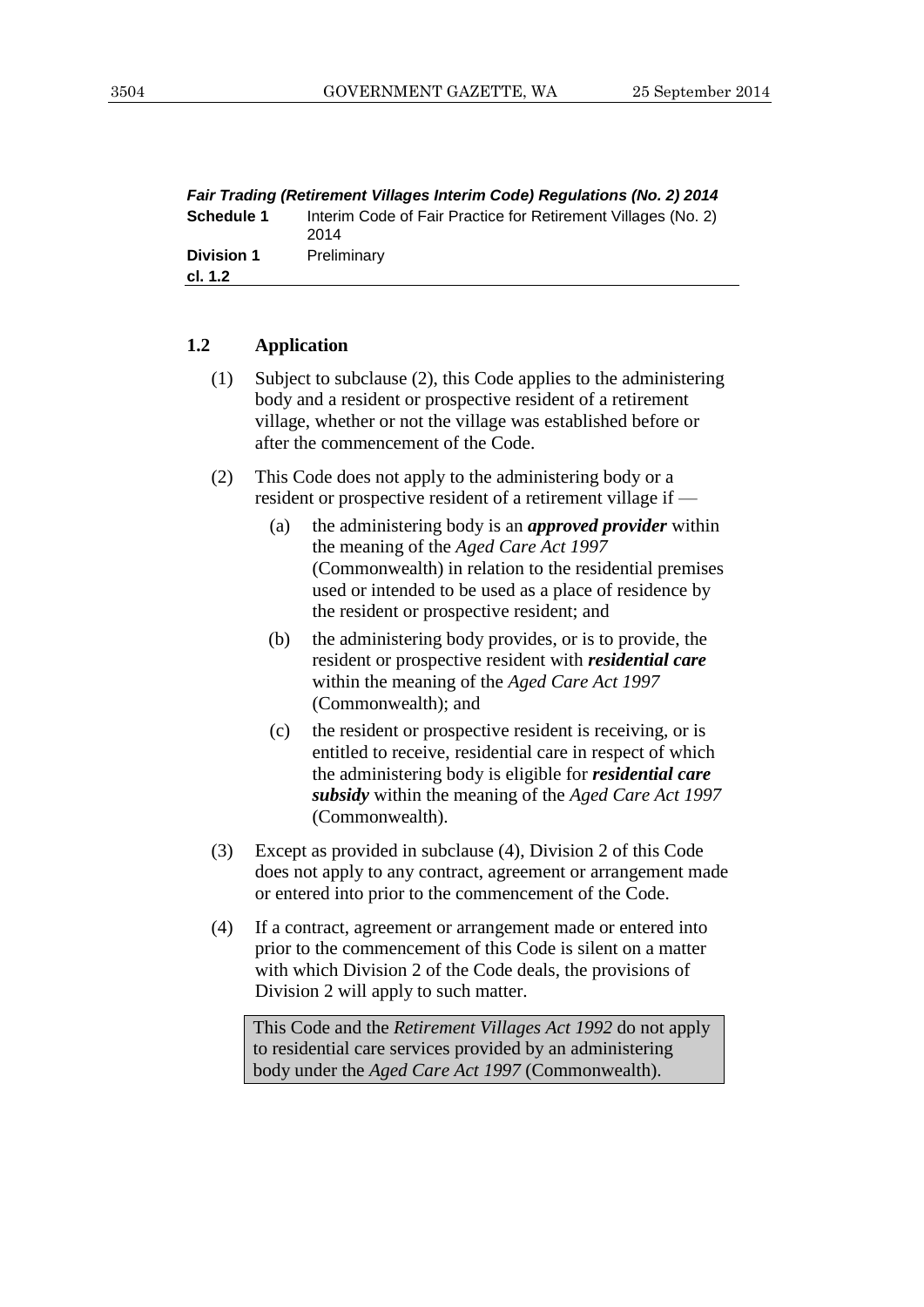|                              | Fair Trading (Retirement Villages Interim Code) Regulations (No. 2) 2014 |
|------------------------------|--------------------------------------------------------------------------|
| <b>Schedule 1</b>            | Interim Code of Fair Practice for Retirement Villages (No. 2)<br>2014    |
| <b>Division 1</b><br>cl. 1.3 | Preliminary                                                              |
|                              |                                                                          |

Note that under the *Fair Trading Act 2010* section 10 this Code binds the Crown.

#### **1.3 General principles**

The general principles guiding all those involved in the provision of retirement villages and related services are that —

- (a) the well-being and interests of residents, together with the rights of administering bodies, must be given due consideration; and
- (b) the freedom of decision and action of each resident must be restricted as little as possible and must be recognised in the relationship between a resident and the administering body of a retirement village; and
- (c) the relationship of residents with their family and past and present communities is important and must be recognised, taking into account the cultural, religious and linguistic background of each resident; and
- (d) residents must be treated fairly and not subject to abuse or exploitation.

#### **1.4 Objectives of the Code**

The objectives of the Code are to —

- (a) promote fair trading practices in the provision of retirement villages and related services by setting out the rights and obligations of residents and administering bodies in retirement villages; and
- (b) encourage fairness in the promotion, sale or grant of rights in, and operation of, retirement villages; and
- (c) require the disclosure of all relevant information to a person who is considering entering a particular retirement village; and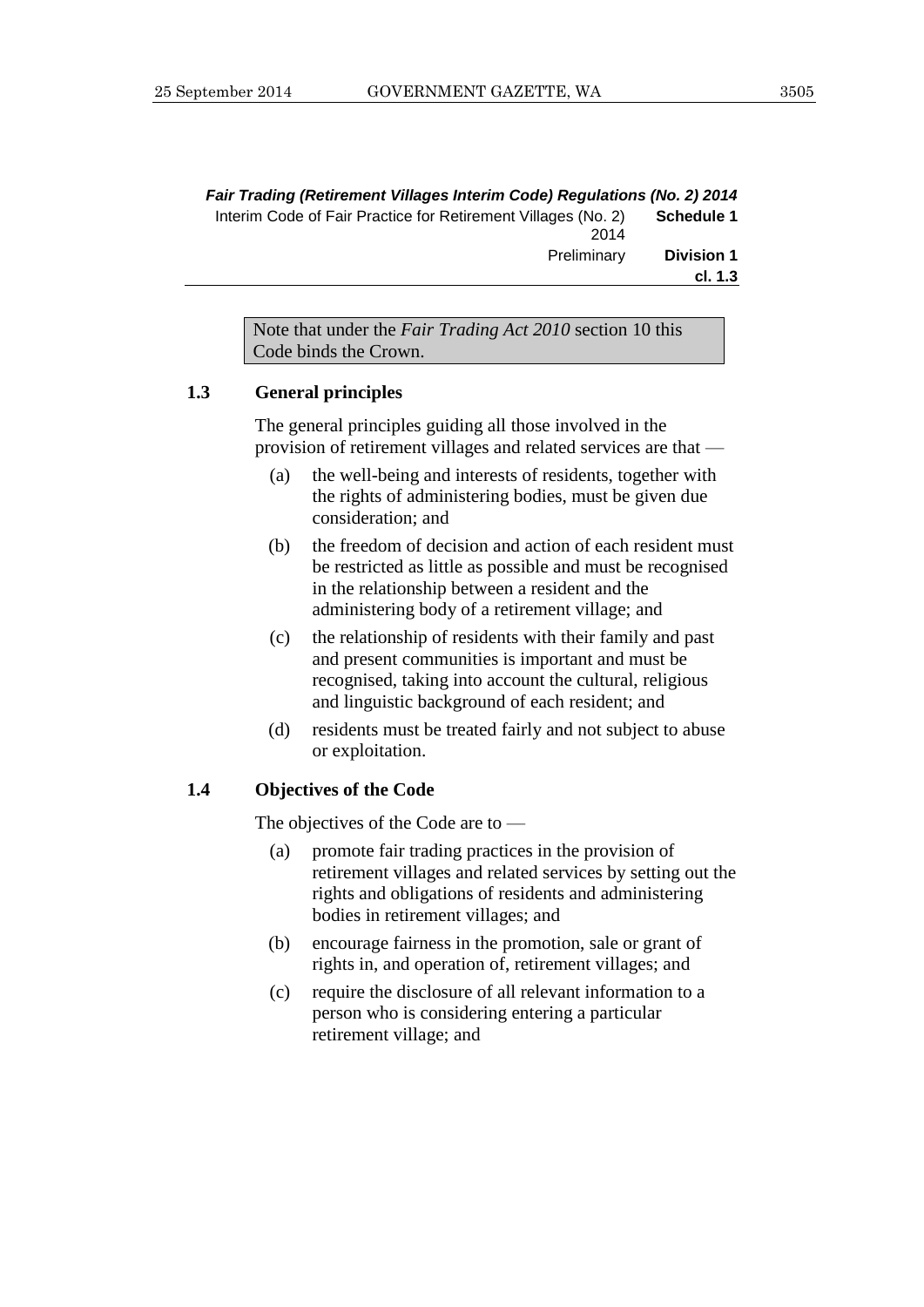| Fair Trading (Retirement Villages Interim Code) Regulations (No. 2) 2014 |                                                                       |
|--------------------------------------------------------------------------|-----------------------------------------------------------------------|
| <b>Schedule 1</b>                                                        | Interim Code of Fair Practice for Retirement Villages (No. 2)<br>2014 |
| <b>Division 1</b><br>cl. 1.5                                             | Preliminary                                                           |
|                                                                          |                                                                       |

- (d) require contracts for the occupation of residential premises and for the provision of amenities and services in a retirement village to contain full details of the obligations and entitlements of the resident and the administering body; and
- (e) facilitate consultation between the administering body and the residents on the management of a retirement village; and
- (f) establish appropriate mechanisms for the resolution of any dispute in a retirement village between the residents and the administering body or between residents.

#### **1.5 Resident's basic rights**

- (1) The administering body of a retirement village must respect a resident's basic right to privacy in his or her residential premises, subject to the right of the administering body to inspect the premises as set out in the residence rules and the residence contract.
- (2) The administering body must respect a resident's basic right to quiet enjoyment of his or her residential premises and any communal amenities.
- (3) The administering body must respect a resident's basic right to complete autonomy over his or her property and personal and financial affairs, subject to any statutory restriction or any other restriction provided for in the residence contract.

#### **Other relevant legislation**

The provisions of this Code should be read in conjunction with other relevant legislation. The *Retirement Villages Act 1992* and the *Retirement Villages Regulations 1992* set out rights and obligations relating to retirement villages. The *Fair Trading Act 2010* is applicable to residence contracts and other contracts concerning retirement villages. Where residential premises in a retirement village are strata titled,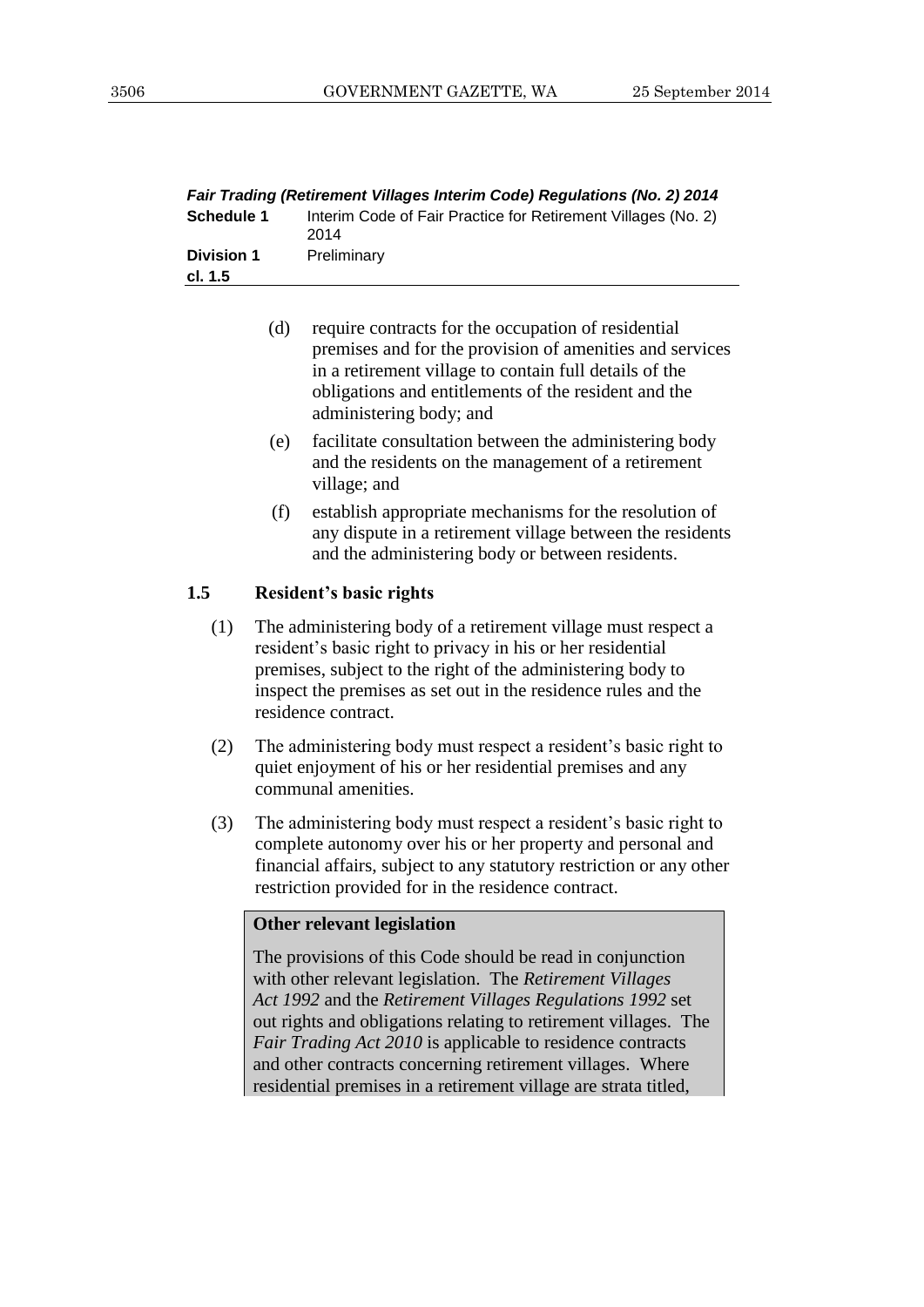|                              | Fair Trading (Retirement Villages Interim Code) Regulations (No. 2) 2014 |
|------------------------------|--------------------------------------------------------------------------|
| Schedule 1                   | Interim Code of Fair Practice for Retirement Villages (No. 2)<br>2014    |
| <b>Division 2</b><br>cl. 2.1 | Advertising and promotion of retirement villages                         |
|                              |                                                                          |

the provisions of the *Strata Titles Act 1985* and any applicable by-laws also apply.

The *Aged Care Act 1997* (Commonwealth) has application to residential care services provided under that Act by the administering body of a retirement village.

#### **Division 2 — Advertising and promotion of retirement villages**

#### **2.1 General**

All promotional or sales material provided by, or on behalf of, the administering body of a retirement village about that village, whether in written or oral form, must be —

- (a) truthful, accurate and unambiguous; and
- (b) entirely consistent with the provisions of this Code, the *Retirement Villages Act 1992* and the *Fair Trading Act 2010*.

#### **2.2 Retirement village developments**

- (1) The owner of land upon which a retirement village is to be developed, must obtain all necessary consents to develop the retirement village from the relevant authorities before any sales promotion of the village is undertaken.
- (2) Subclause (1) does not preclude the owner from carrying out a market survey or inviting expressions of interest in the proposed retirement village prior to any sales promotion.
- (3) Where the consent to develop a retirement village includes a requirement for certain amenities or services to be provided for the life of the village, that requirement must be included in any promotional or sales material provided to a prospective resident.

#### **2.3 Proposed amenities and services**

Where the promotional or sales material provided by, or on behalf of, the administering body of a retirement village makes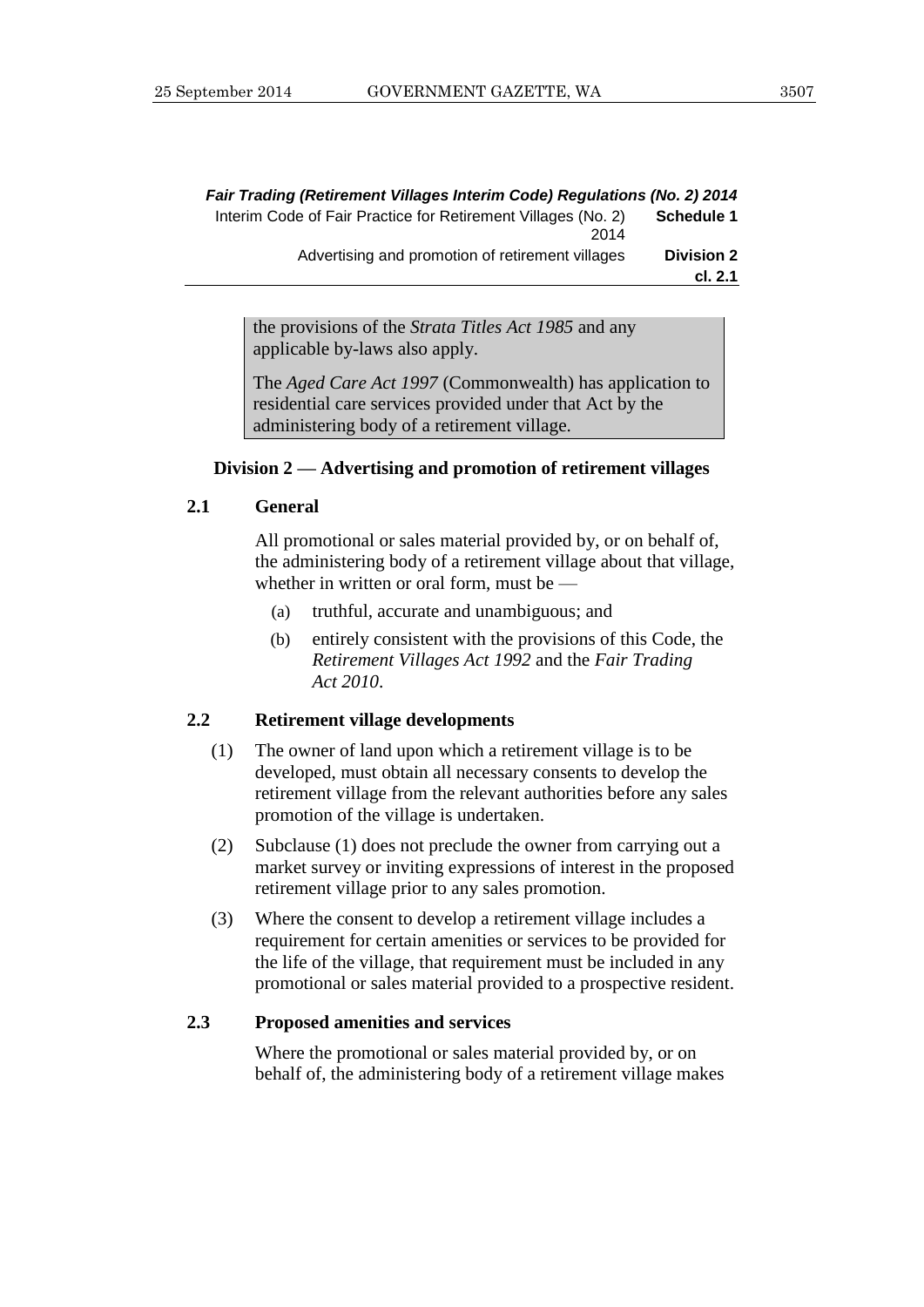|                              | Fair Trading (Retirement Villages Interim Code) Regulations (No. 2) 2014 |
|------------------------------|--------------------------------------------------------------------------|
| <b>Schedule 1</b>            | Interim Code of Fair Practice for Retirement Villages (No. 2)<br>2014    |
| <b>Division 2</b><br>cl. 2.4 | Advertising and promotion of retirement villages                         |
|                              |                                                                          |

reference to proposed amenities and services in the village, the promotional or sales material must —

- $(a)$  state
	- (i) the latest date by which those amenities and services will be provided or made available to the residents of the village; or
	- (ii) the happening of an event upon which the provision or availability of those amenities and services depends;

and

(b) state any conditions upon which the provision or availability of those amenities and services to the residents depend.

#### **2.4 Approvals for facilities that provide residential aged care services**

The administering body must obtain all necessary consents from the relevant authorities to operate facilities that provide residential care services under the *Aged Care Act 1997* (Commonwealth), before such facilities are promoted as being available to, or associated with, a retirement village.

#### **2.5 Access to residential aged care services**

Where the promotional or sales material provided by, or on behalf of, the administering body of a retirement village makes reference to the availability of residential care services under the *Aged Care Act 1997* (Commonwealth), the following statement on the terms of access to such services printed in 16 point type and boxed must be included in the promotional or sales material —

You should be aware that current Commonwealth policy guidelines on admission to Commonwealth funded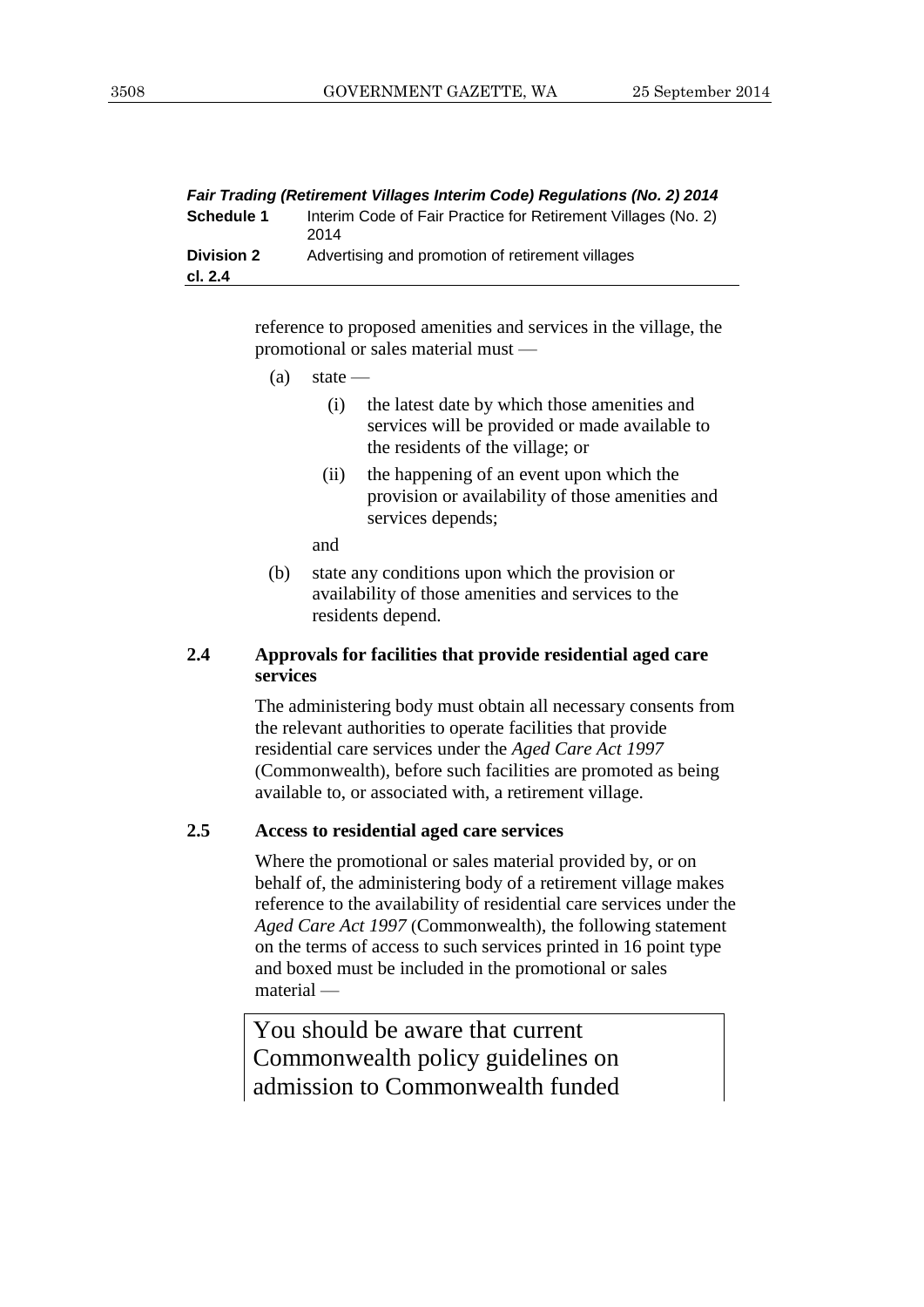|                   | Fair Trading (Retirement Villages Interim Code) Regulations (No. 2) 2014                                     |
|-------------------|--------------------------------------------------------------------------------------------------------------|
| <b>Schedule 1</b> | Interim Code of Fair Practice for Retirement Villages (No. 2)<br>2014                                        |
| <b>Division 3</b> | Prospective resident's right to information before entering into a<br>residence contract or service contract |
| cl. 3.1           |                                                                                                              |

residential aged care facilities require places to be allocated on a "needs" basis. It is not possible for an organisation providing services for older people to guarantee admission to Commonwealth funded residential aged care facilities.

#### **Division 3 — Prospective resident's right to information before entering into a residence contract or service contract**

#### **3.1 Before entering into a residence contract**

The owner of a retirement village must make the following information available, in writing, to a prospective resident of the retirement village at least 5 working days before the prospective resident enters into a residence contract for occupation of residential premises in the village —

- (a) a copy of  $-$ 
	- (i) if the retirement village is already operating, the audited or actual accounts of income and expenditure for the previous financial year of the village and the operating budget for the current financial year; or
	- (ii) in any other case, the proposed operating budget for the first year of operation;
- (b) a copy of every contract required to be entered into in order to reside in the retirement village and details of any costs associated with entering into every such contract;
- (c) if the residential premises are comprised in a strata plan or a survey-strata plan registered under the *Strata Titles Act 1985* —
	- (i) a copy of the by-laws of the relevant strata company; and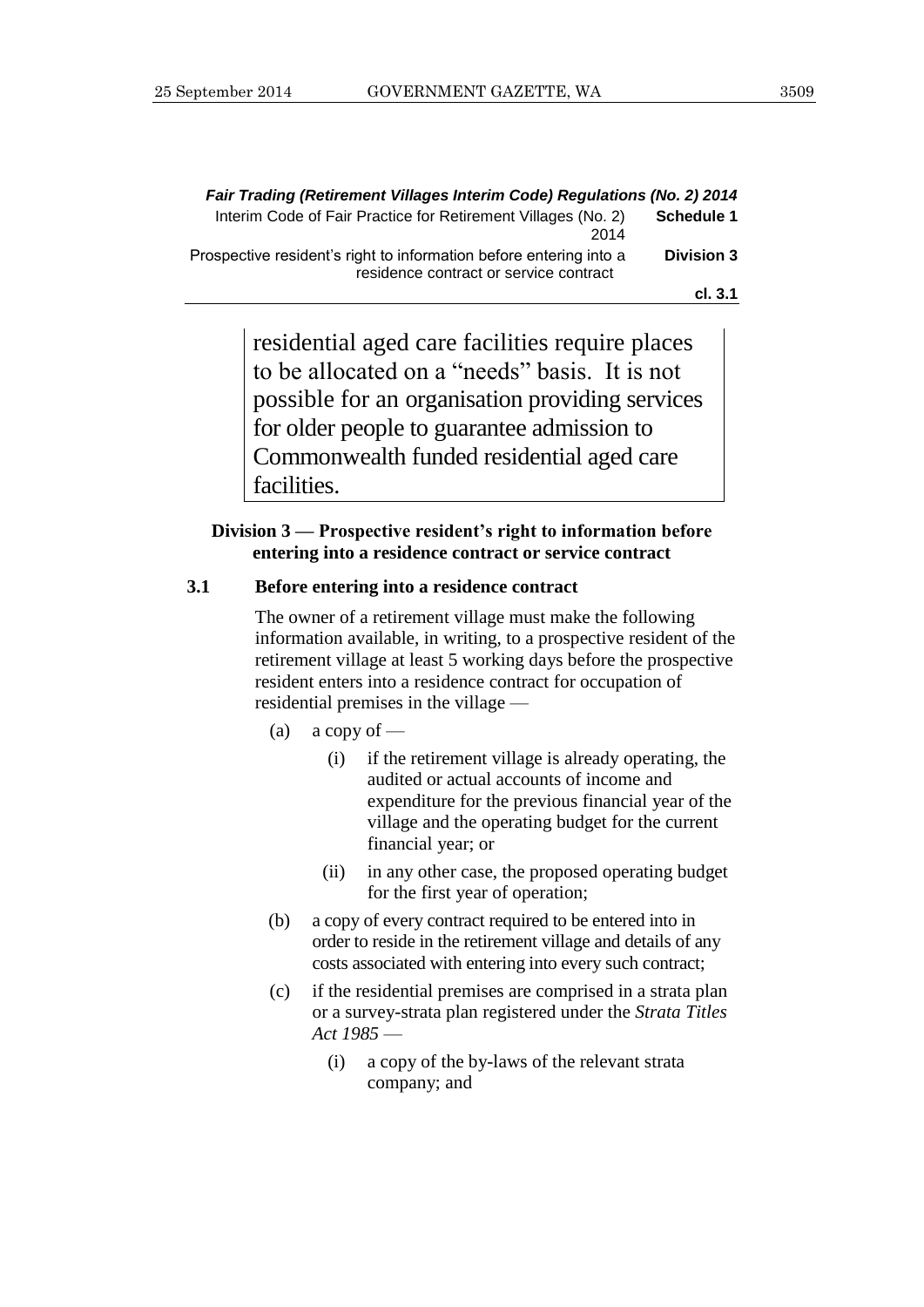| Fair Trading (Retirement Villages Interim Code) Regulations (No. 2) 2014 |                                                                                                              |  |
|--------------------------------------------------------------------------|--------------------------------------------------------------------------------------------------------------|--|
| <b>Schedule 1</b>                                                        | Interim Code of Fair Practice for Retirement Villages (No. 2)<br>2014                                        |  |
| <b>Division 3</b>                                                        | Prospective resident's right to information before entering into<br>a residence contract or service contract |  |
| cl. 3.1                                                                  |                                                                                                              |  |

(ii) an authority to obtain information pursuant to the *Strata Titles Act 1985* section 43.

Note that under the *Retirement Villages Act 1992* section 13(2)(c) the owner of a retirement village is obliged to provide a prospective resident with a copy of the residence rules of that village. A full statement of the rights conferred under sections 13 and 14 of that Act is set out in the *Retirement Villages Regulations 1992* Schedule 1 Form 2.

#### **Information statement by owner**

Note that under the *Retirement Villages Act 1992* section  $13(2)(a)$ , an owner is required to provide a prospective resident with written answers to the questions set out in the *Retirement Villages Regulations 1992*  Schedule 1 Form 1. The questions require the owner to disclose such things as —

- the premium (i.e. the ingoing contribution) and other costs payable by the resident to enter the retirement village; and
- the village operating costs payable by the resident and the method or calculation used to determine and vary those costs; and
- the amenities and services that are provided or made available to the resident and the charges or fees payable by the resident to access or use those amenities and services; and
- details of costs associated with moving to and living in alternative accommodation within the retirement village; and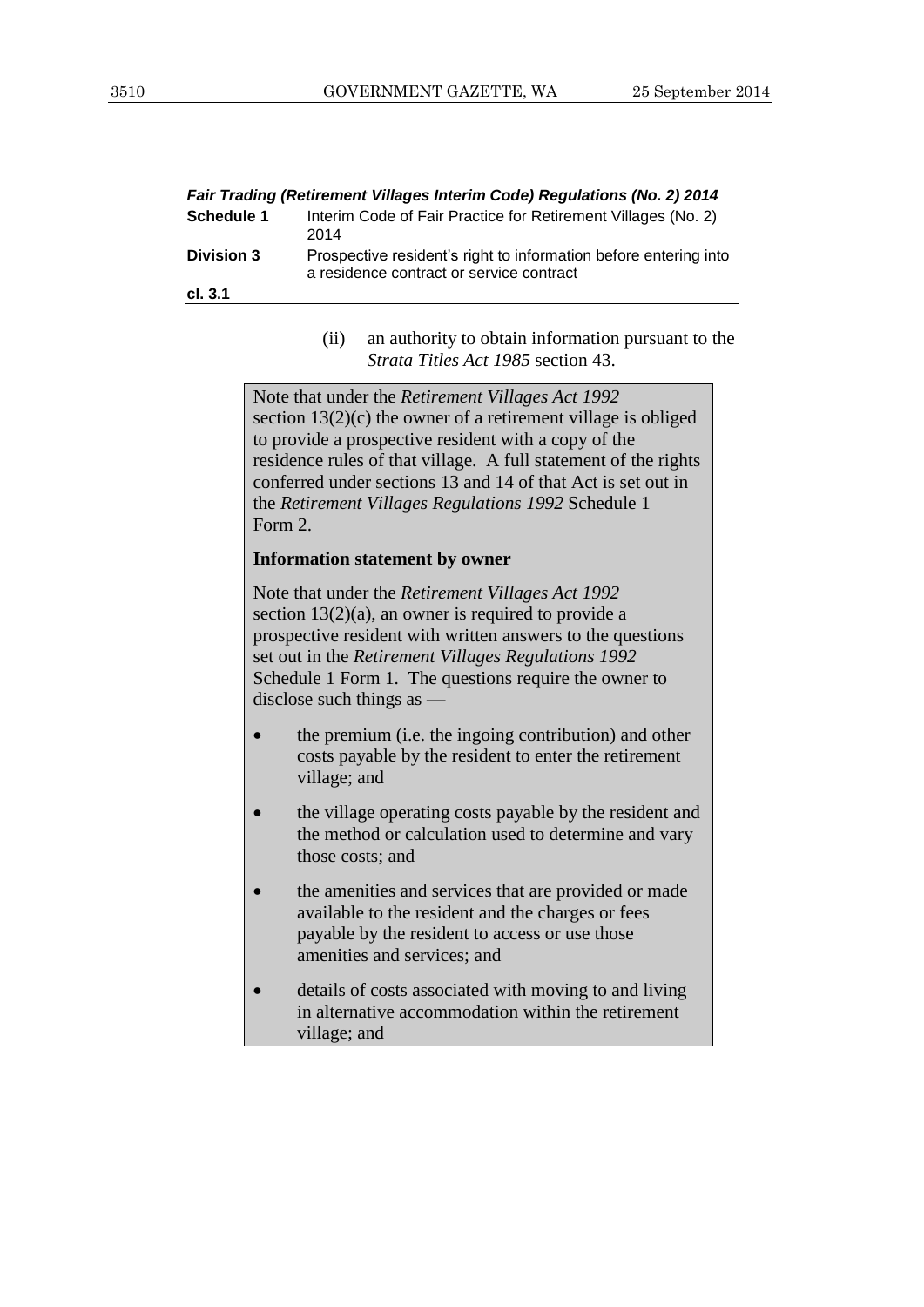| Fair Trading (Retirement Villages Interim Code) Regulations (No. 2) 2014                                     |                   |
|--------------------------------------------------------------------------------------------------------------|-------------------|
| Interim Code of Fair Practice for Retirement Villages (No. 2)<br>2014                                        | <b>Schedule 1</b> |
| Prospective resident's right to information before entering into a<br>residence contract or service contract | <b>Division 3</b> |
|                                                                                                              | cl. 3.2           |

 a clear explanation of the right of the resident to a refund of the whole or a part of the premium on the termination of the residence contract.

#### **Appendix 1 — Checklist for residents**

A prospective resident should carefully read and consider the list of questions provided in Appendix 1 to this Code before deciding to enter any retirement village.

#### **3.2 Before entering into a service contract**

The administering body of a retirement village must give the following information in writing to a prospective resident, or a resident, at least 10 working days before that person enters into a service contract with the administering body —

- (a) the costs payable under the contract, including all ongoing village operating costs or charges; and
- (b) details of the services to be provided under the contract; and
- (c) details of the notice to be given to, and the costs payable by, the resident to terminate the provision of the services.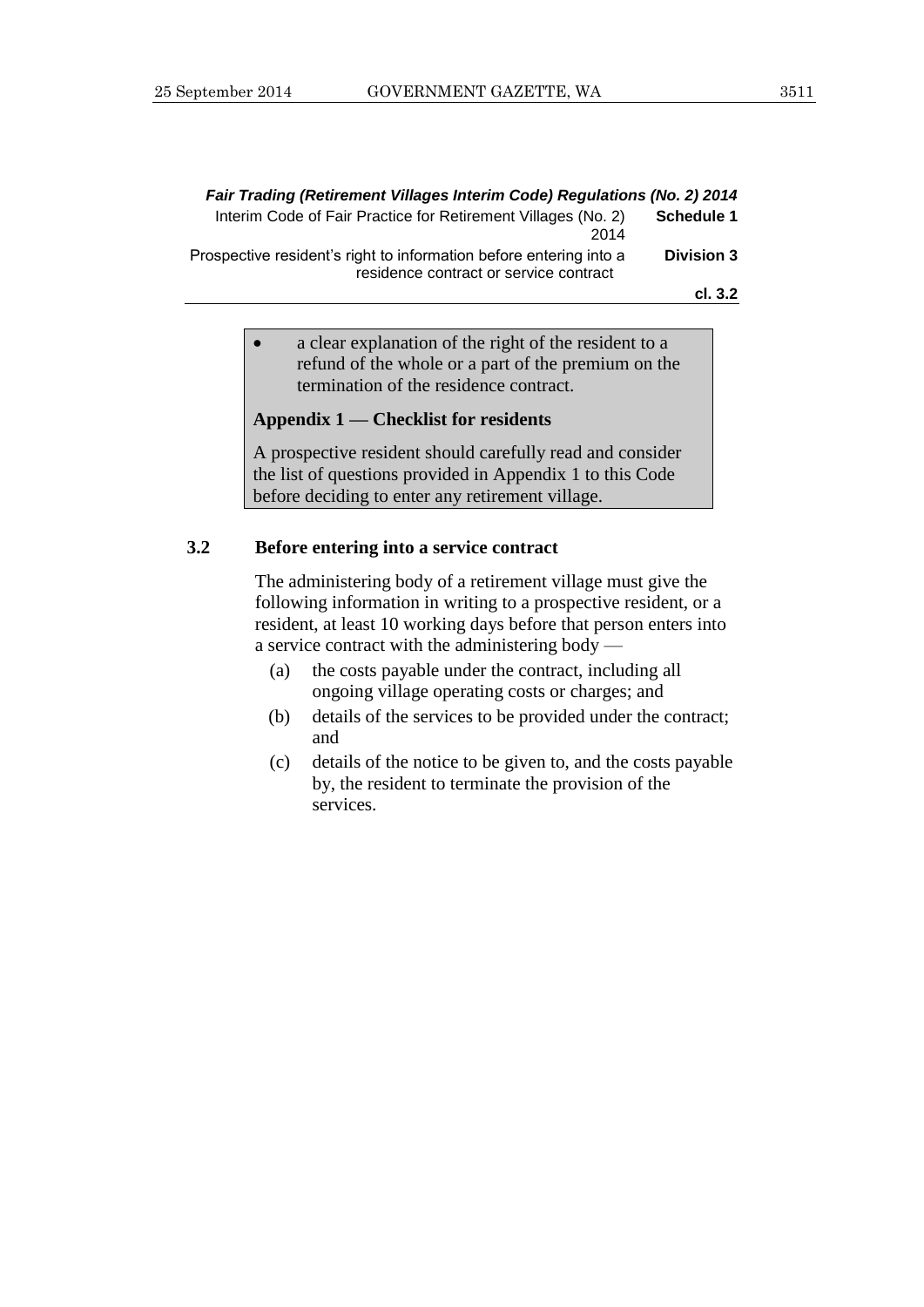|                              | Fair Trading (Retirement Villages Interim Code) Regulations (No. 2) 2014 |
|------------------------------|--------------------------------------------------------------------------|
| Schedule 1                   | Interim Code of Fair Practice for Retirement Villages (No. 2)<br>2014    |
| <b>Division 4</b><br>cl. 4.1 | Residence contract and service contract                                  |
|                              |                                                                          |

#### **Division 4 — Residence contract and service contract**

#### **4.1 Legibility and presentation requirements**

- (1) The residence contract and any service contract between the administering body and a prospective resident, or a resident, of a retirement village must —
	- (a) be written in clear, concise and plain language; and
	- (b) be printed in a size not less than 12 point type.
- (2) The following statement must appear in 16 point type and be included in the residence contract and any service contract —

I acknowledge that I have been given a copy of, and have had the opportunity to take independent advice on, this contract.

#### **Residence contract cooling off period**

Under the *Retirement Villages Act 1992* section 14, a residence contract entered into after the commencement of the Act must provide for a cooling-off period of not less than 7 working days after the date of the contract (i.e. the day on which the contract was signed by the last party to sign it).

If the information referred to in section  $13(2)$  of that Act is not provided at least 10 working days before a residence contract is entered into, the cooling-off period for that contract is 17 working days after the day on which the information is provided.

During the cooling-off period, a person may withdraw from a residence contract by giving notice in writing to all other parties to the contract (unless the person has entered into residence in the retirement village during the cooling-off period).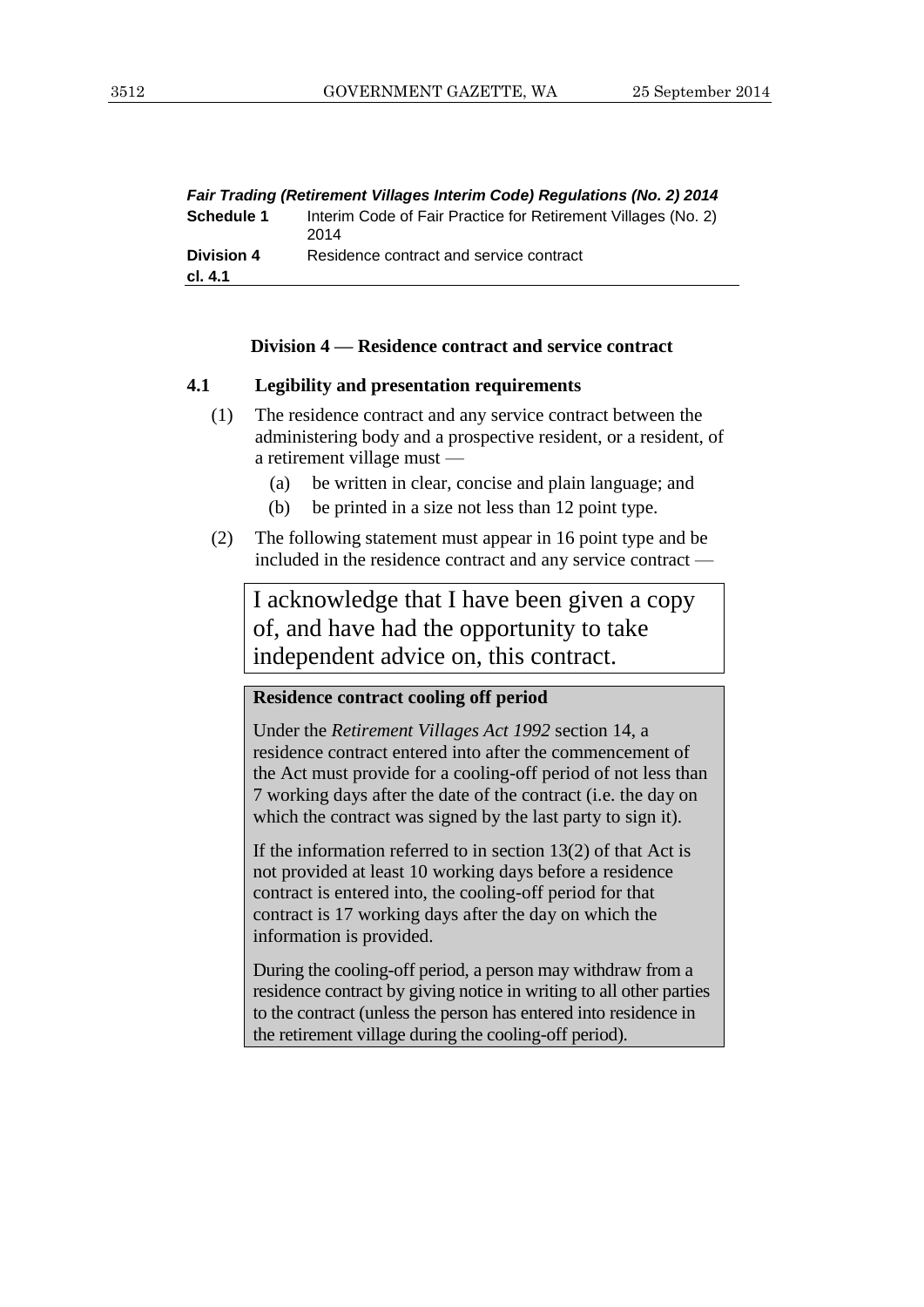| Fair Trading (Retirement Villages Interim Code) Regulations (No. 2) 2014 |                   |
|--------------------------------------------------------------------------|-------------------|
| Interim Code of Fair Practice for Retirement Villages (No. 2)            | Schedule 1        |
| 2014                                                                     |                   |
| Residence contract and service contract                                  | <b>Division 4</b> |
|                                                                          | cl. 4.2           |

On withdrawing from a residence contract a person is entitled, subject to the provisions of the *Retirement Villages Act 1992* sections 14(2) and 75, to the full repayment of all moneys paid.

#### **4.2 Title and tenure**

The residence contract must fully disclose —

- (a) the legal basis of occupancy (e.g. whether the resident is purchasing or leasing the property or occupying the property under licence); and
- (b) the type of occupancy (e.g. self-care or serviced unit); and
- (c) the length of time the resident is entitled to reside in the retirement village in return for payment under the residence contract.

#### **4.3 Residential premises**

- (1) The residence contract for residential premises in a retirement village that is proposed or under construction must include —
	- (a) a description of the fixtures, fittings and furnishings that are to be provided in the residential premises; and
	- (b) plans that show the location, floor plan and significant dimensions of the residential premises; and
	- (c) plans that show the location, size and other features of any separate carport, garage, storage or other area to be allocated to the resident; and
	- (d) a map that shows all buildings and grounds that will form the communal property of the retirement village.
- (2) The residence contract for residential premises in an existing retirement village must —
	- (a) identify the specific address of the residential premises; and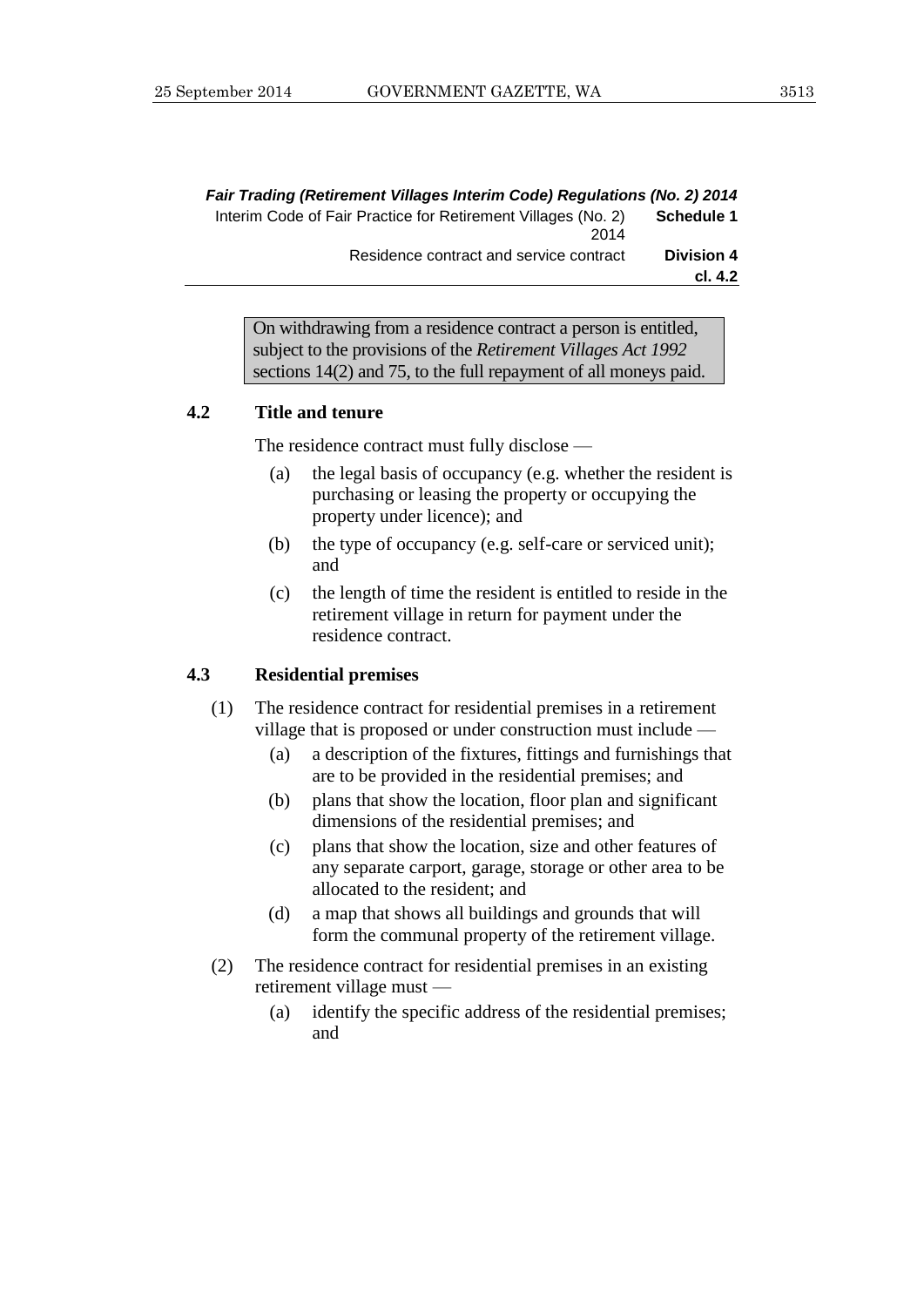| Fair Trading (Retirement Villages Interim Code) Regulations (No. 2) 2014 |                                                                       |
|--------------------------------------------------------------------------|-----------------------------------------------------------------------|
| <b>Schedule 1</b>                                                        | Interim Code of Fair Practice for Retirement Villages (No. 2)<br>2014 |
| <b>Division 4</b><br>cl. 4.4                                             | Residence contract and service contract                               |
|                                                                          |                                                                       |

| (b) | include a description of the fixtures, fittings and |
|-----|-----------------------------------------------------|
|     | furnishings that are, or are to be, provided in the |
|     | residential premises; and                           |

- (c) identify facilities such as a carport, garage, storage or other area allocated to the resident; and
- (d) include a map that shows all buildings and grounds that form the communal property of the retirement village.

#### **4.4 Amenities**

The residence contract must state —

- (a) all amenities that are, or are to be, provided or made available to the resident by the administering body; and
- (b) any charges or conditions that apply to the resident's access to, or use of, those amenities; and
- (c) the basis for the future determination of the costs of providing or making those amenities available.

#### **4.5 Services**

- (1) A service contract must state
	- (a) the nature of the services that are, or are to be, provided or made available to the resident by the administering body; and
	- (b) any charges or conditions that apply to the resident's access to, or use of, those services; and
	- (c) the basis for the future determination of the costs of providing or making those services available.
- (2) A resident is not liable to pay for personal services that the resident does not receive, other than the reasonable costs incurred in making any service available, where —
	- (a) the residence contract has been terminated; or
	- (b) the resident has permanently vacated the residential premises; or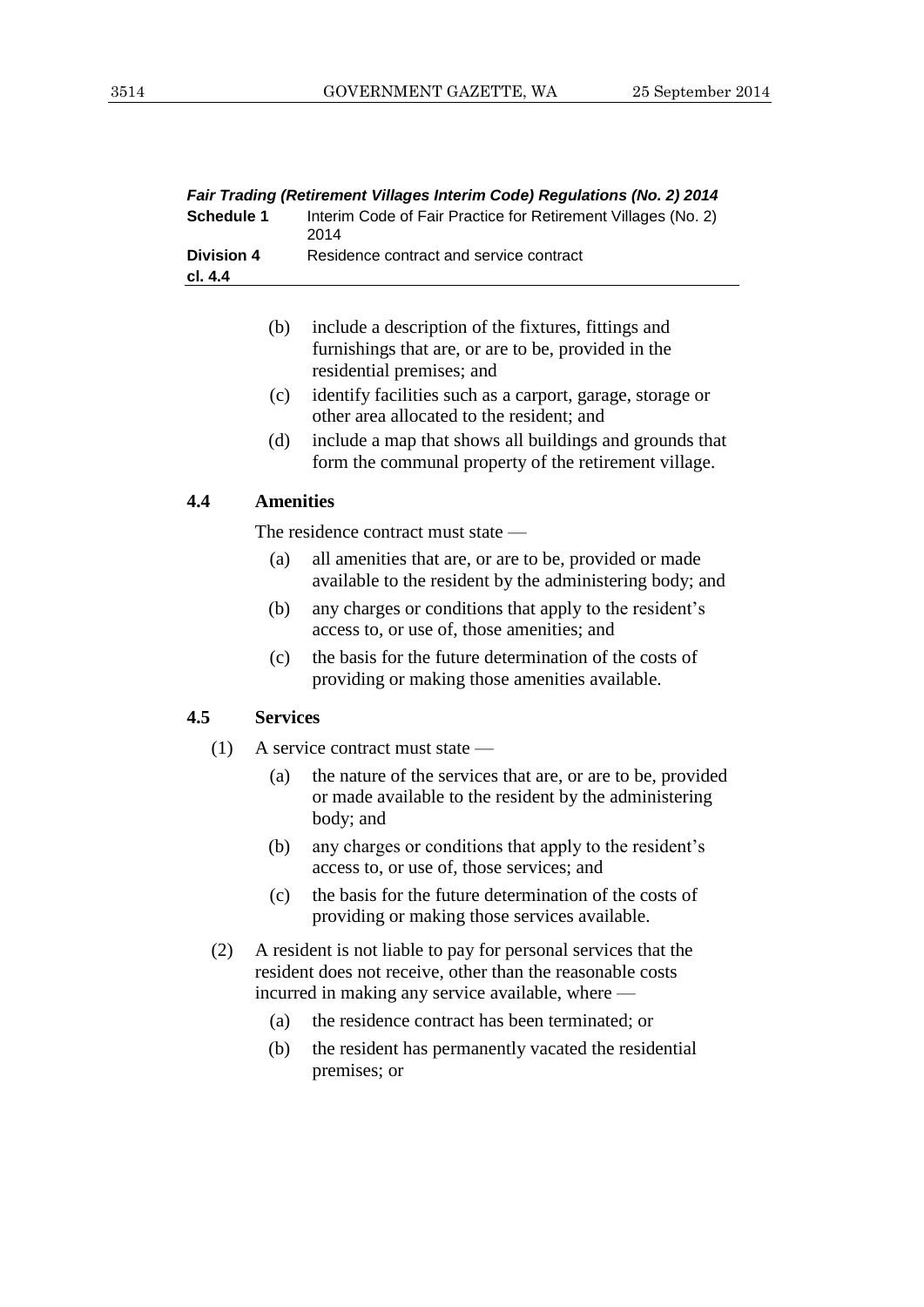|                   | Fair Trading (Retirement Villages Interim Code) Regulations (No. 2) 2014 |
|-------------------|--------------------------------------------------------------------------|
| Schedule 1        | Interim Code of Fair Practice for Retirement Villages (No. 2)            |
|                   | 2014                                                                     |
| <b>Division 4</b> | Residence contract and service contract                                  |
| cl. 4.6           |                                                                          |

- (c) the resident has temporarily ceased to reside in the residential premises.
- (3) For the purposes of subclause (2), *personal services* means any amenity or service provided to a resident by the administering body, other than the provision of —
	- (a) residential accommodation; and
	- (b) communal amenities in the retirement village; and
	- (c) village management services.

Examples of personal services are the provision of meals, laundry services and the cleaning of the resident's residential premises.

#### **4.6 Payment of premium and refund entitlement**

The residence contract must state —

- (a) any premium or rent payable by the resident to secure residential premises in the retirement village; and
- (b) the right of the resident to a refund of the whole or a part of the premium on the termination of the residence contract, including —
	- (i) the method or calculation used to determine the refund and when it is to be paid; and
	- (ii) any fees or commissions charged by the administering body and the method or calculation used to determine those fees or commissions; and
	- (iii) any other costs or charges that may be deducted from the refund entitlement of the resident.

An example of a cost referred to in paragraph (b)(iii) above is the cost of any repair or refurbishment of the residential premises.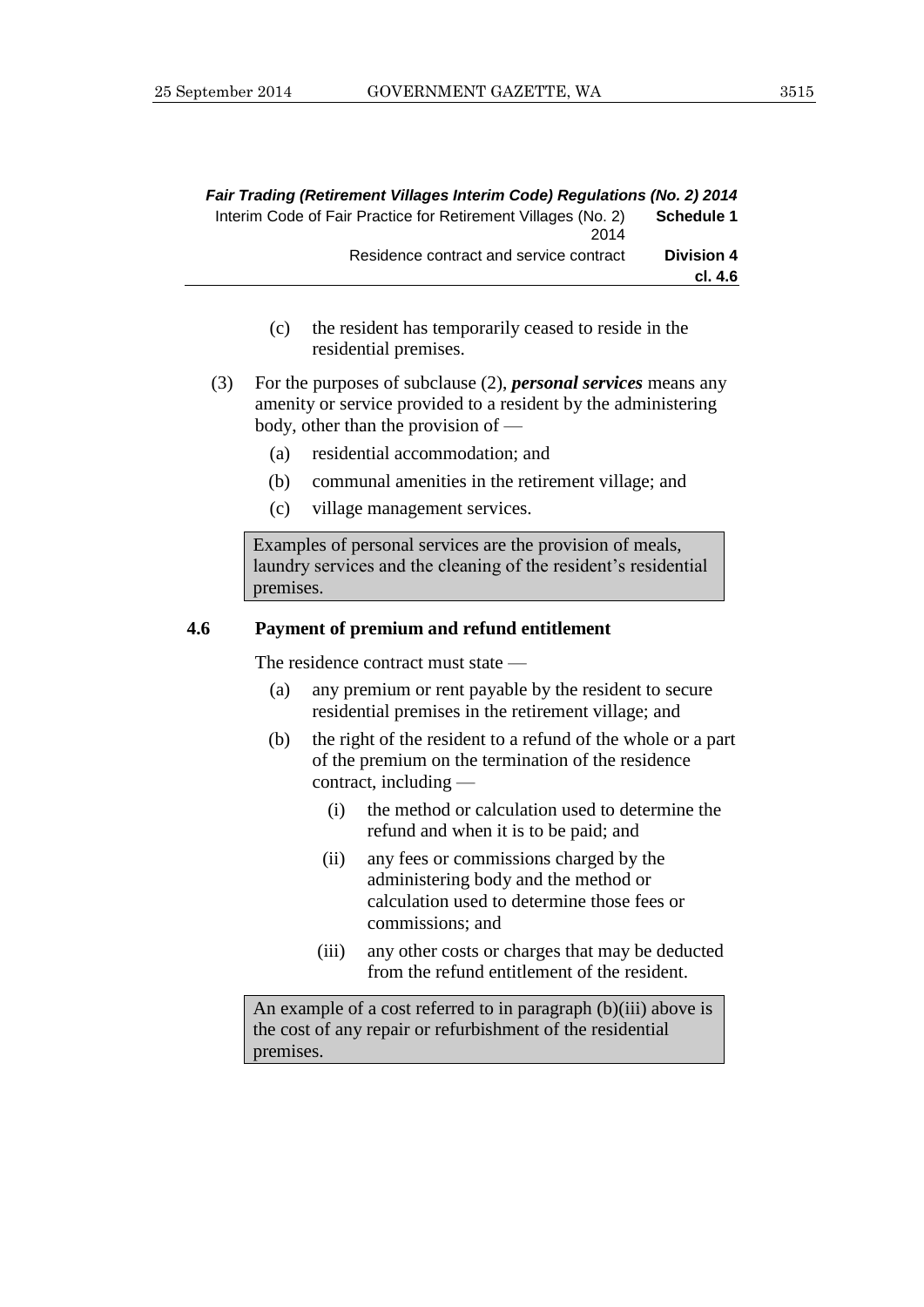| Fair Trading (Retirement Villages Interim Code) Regulations (No. 2) 2014 |                                                                       |
|--------------------------------------------------------------------------|-----------------------------------------------------------------------|
| <b>Schedule 1</b>                                                        | Interim Code of Fair Practice for Retirement Villages (No. 2)<br>2014 |
| <b>Division 4</b>                                                        | Residence contract and service contract                               |
| cl. 4.7                                                                  |                                                                       |
|                                                                          |                                                                       |

#### **4.7 Charges for village operating costs**

The residence contract must state —

- (a) the items of the village operating costs to which the resident must contribute; and
- (b) the actual or estimated operating costs for the current financial year of the retirement village and the basis for the future determination of those costs; and
- (c) any ongoing village operating costs or charges that the resident will be liable for if —
	- (i) the resident permanently vacates the residential premises; and
	- (ii) another person has not been admitted to occupation of the premises under the retirement village scheme;

and

(d) who is responsible for the costs of maintaining the residential premises in a reasonable state of repair, including the replacement and maintenance of fixtures and fittings.

#### **4.8 Reserve funds**

- (1) The residence contract must include details of
	- (a) any reserve fund that is, or is proposed to be, established in the retirement village for the purpose of accumulating funds to meet the costs of repairs, replacements, maintenance and renovations within the village; and
	- (b) any contribution that a resident is required to make to the reserve fund, including the method or calculation used to determine the resident's contribution.
- (2) If the retirement village is comprised in a strata plan or a survey-strata plan registered under the *Strata Titles Act 1985*, this clause applies to any reserve fund established by the relevant strata company under that Act.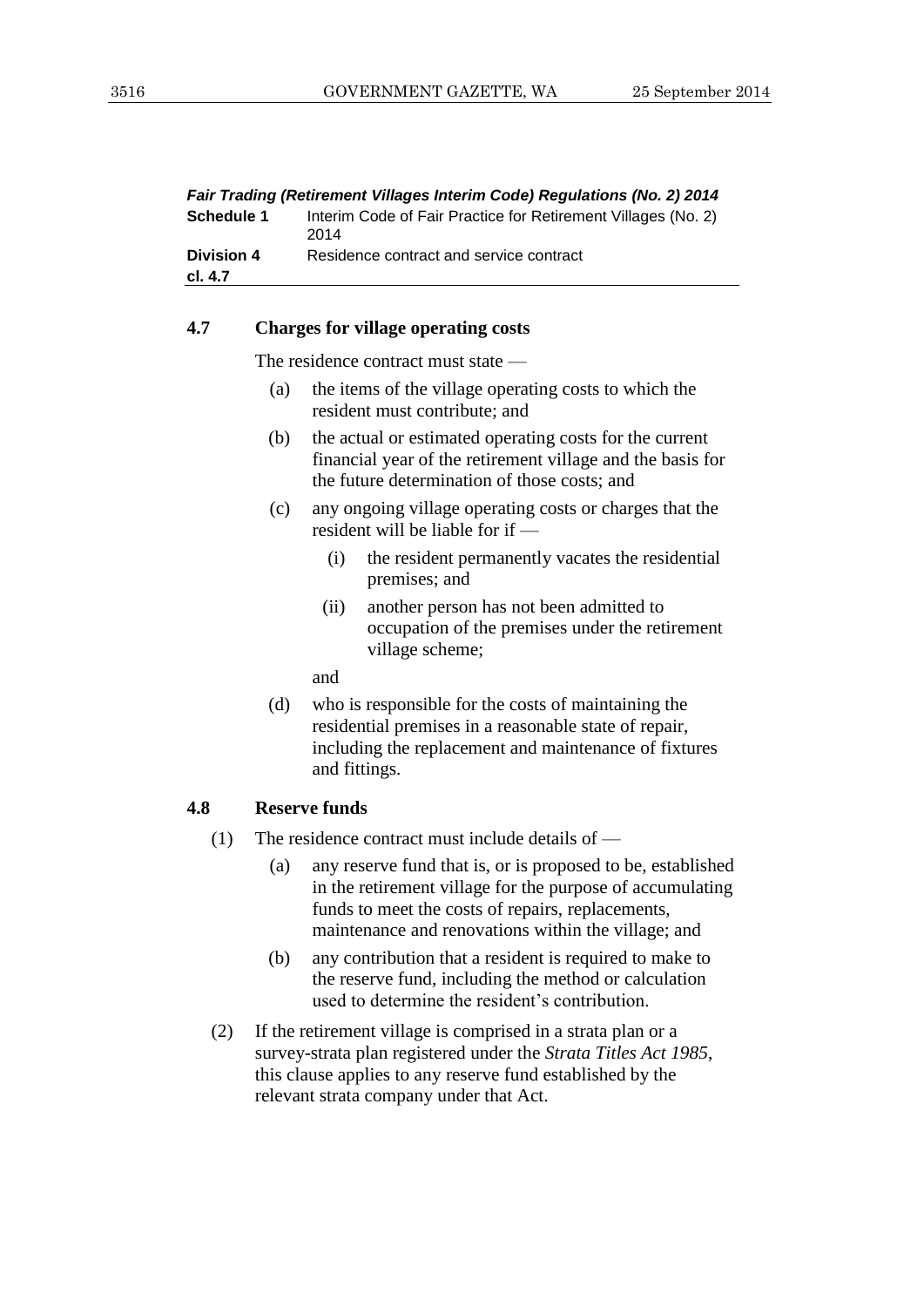| Fair Trading (Retirement Villages Interim Code) Regulations (No. 2) 2014 |                   |
|--------------------------------------------------------------------------|-------------------|
| Interim Code of Fair Practice for Retirement Villages (No. 2)<br>2014    | Schedule 1        |
| Residence contract and service contract                                  | <b>Division 4</b> |
|                                                                          | cl. 4.9           |

#### **4.9 Relocation**

The residence contract must include the following information regarding the transfer or relocation of the resident to other residential premises within the retirement village —

- (a) the circumstances under which the resident can transfer or be relocated;
- (b) the financial arrangements which would apply on such a transfer or relocation;
- (c) who is responsible for any ongoing village operating costs or charges levied against the residential premises from which the resident will have moved;
- (d) the period for which the responsibility under paragraph (c) will continue.

#### **4.10 Termination of residence contract and fees payable on termination**

- (1) The residence contract must set out
	- (a) the manner in which a resident may terminate a residence contract after the expiration of the cooling-off period, including who is to be responsible for ongoing village operating costs or charges during a period of vacancy of the residential premises; and
	- (b) all fees that are payable by a resident on the termination of the residence contract.

The conditions under which a residence contract can be terminated, and the cost of the termination, must also be specified in the answers to the questions set out in the *Retirement Villages Regulations 1992* Schedule 1 Form 1 that must be given to a prospective resident.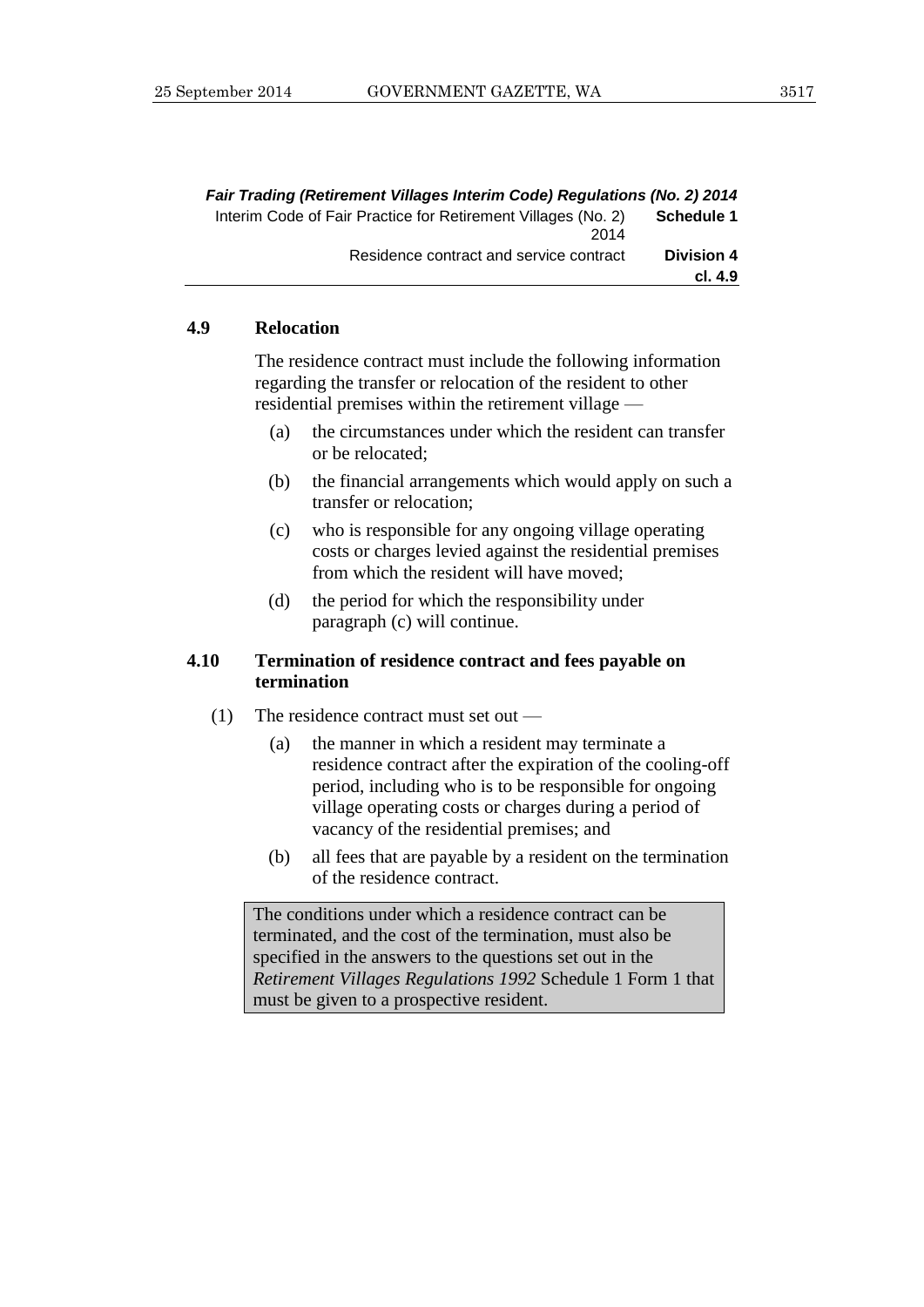| Fair Trading (Retirement Villages Interim Code) Regulations (No. 2) 2014 |                                                                       |
|--------------------------------------------------------------------------|-----------------------------------------------------------------------|
| <b>Schedule 1</b>                                                        | Interim Code of Fair Practice for Retirement Villages (No. 2)<br>2014 |
| <b>Division 4</b><br>cl. 4.11                                            | Residence contract and service contract                               |
|                                                                          |                                                                       |

- (2) The residence contract must include
	- (a) a statement that the administering body cannot terminate the contract without the agreement of the resident or an order of the State Administrative Tribunal; and
	- (b) a summary of the powers of the State Administrative Tribunal to terminate a residence contract.

The legal rights and responsibilities of the administering body and the resident in relation to the termination of a residence contract are set out in the *Retirement Villages Act 1992* Part 4 Division 5 and clause 7.1 of this Code.

A summary of these rights and responsibilities and the powers of the State Administrative Tribunal to terminate a residence contract, is set out in the boxed and shaded information in Division 7 of this Code.

#### **4.11 Residence contract to refer to this Code and the** *Retirement Villages Act 1992*

- (1) The residence contract must draw the resident's attention to the existence of this Code and the *Retirement Villages Act 1992*.
- (2) The residence contract must clearly disclose the right of the resident to —
	- (a) be consulted on, and have access to information about, administrative and operating financial arrangements of the retirement village, as provided for under clause 5.2 of this Code; and
	- (b) have a dispute dealt with
		- (i) within the retirement village, as provided for under clause 6.2 of this Code; and
		- (ii) by referring any matter in dispute to the Commissioner for investigation and attempted resolution; and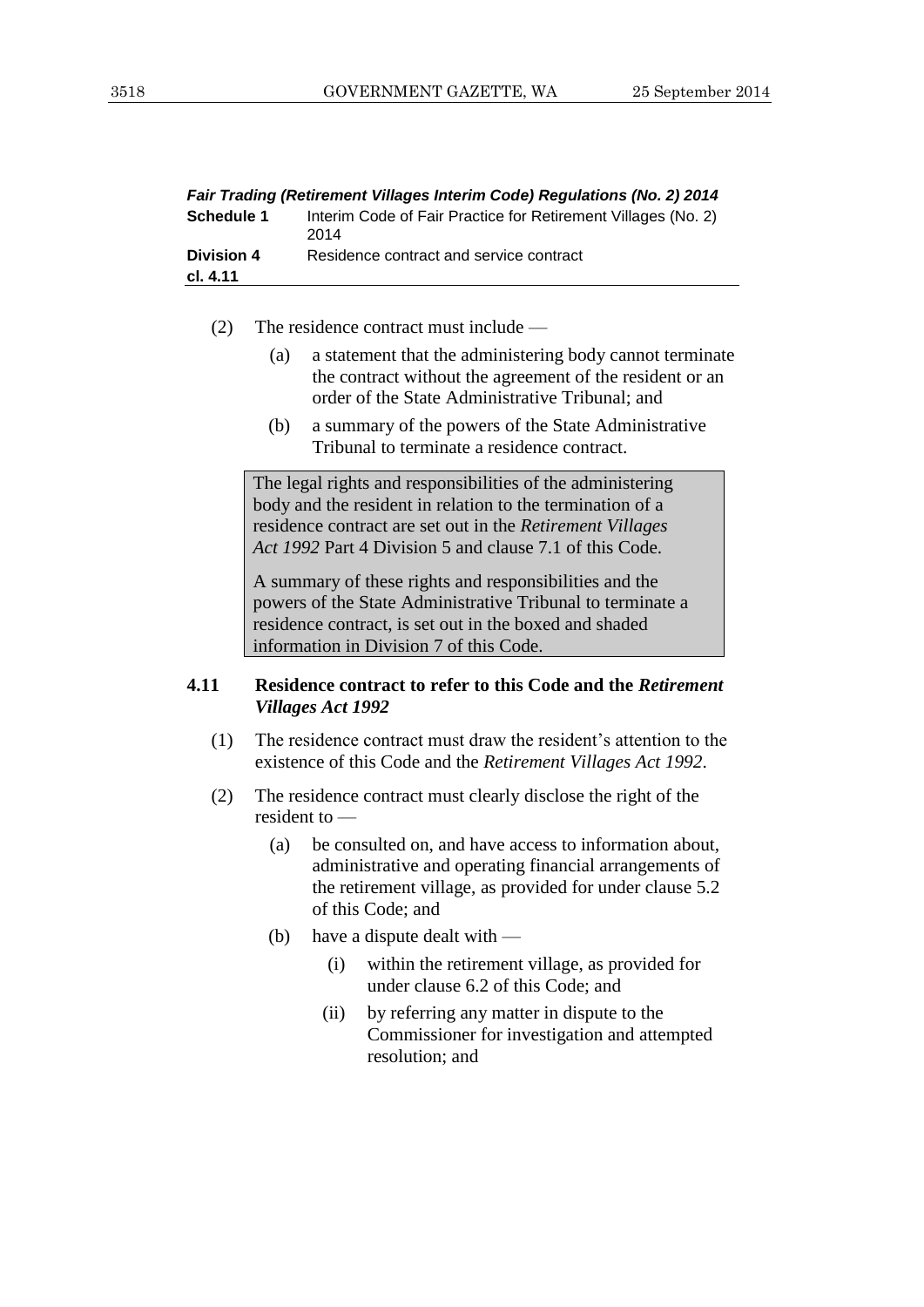|                              | Fair Trading (Retirement Villages Interim Code) Regulations (No. 2) 2014 |
|------------------------------|--------------------------------------------------------------------------|
| <b>Schedule 1</b>            | Interim Code of Fair Practice for Retirement Villages (No. 2)<br>2014    |
| <b>Division 5</b><br>cl. 5.1 | Village management                                                       |

- (iii) by requesting the Commissioner to refer any matter that remains unresolved to mediation, as provided for under clause 6.3 of this Code; and
- (iv) in some cases, by making an application to the State Administrative Tribunal for a legally binding determination of any matter that remains unresolved.

#### **Division 5 — Village management**

#### **5.1 Interpretation**

 $(1)$  In this Division —

*personal representative* includes a resident's attorney, guardian, executor, administrator or trustee in bankruptcy;

*registered company auditor* means a person registered as an auditor, or taken to be registered as an auditor, under the *Corporations Act 2001* of the Commonwealth;

*special resolution* means a resolution passed at a meeting of residents called by the administering body in accordance with subclause (2).

- (2) To pass a special resolution
	- (a) the residents must have been given written notice of the meeting under clause 5.11; and
	- (b) there must be a quorum present (whether in person or by proxy) of  $-$ 
		- (i) a minimum of 5 residents entitled to vote on the resolution or 30% of the number of residents entitled to vote on the resolution (whichever is the greater); or
		- (ii) if the retirement village has fewer than 10 occupied residential premises, a majority of residents entitled to vote;

and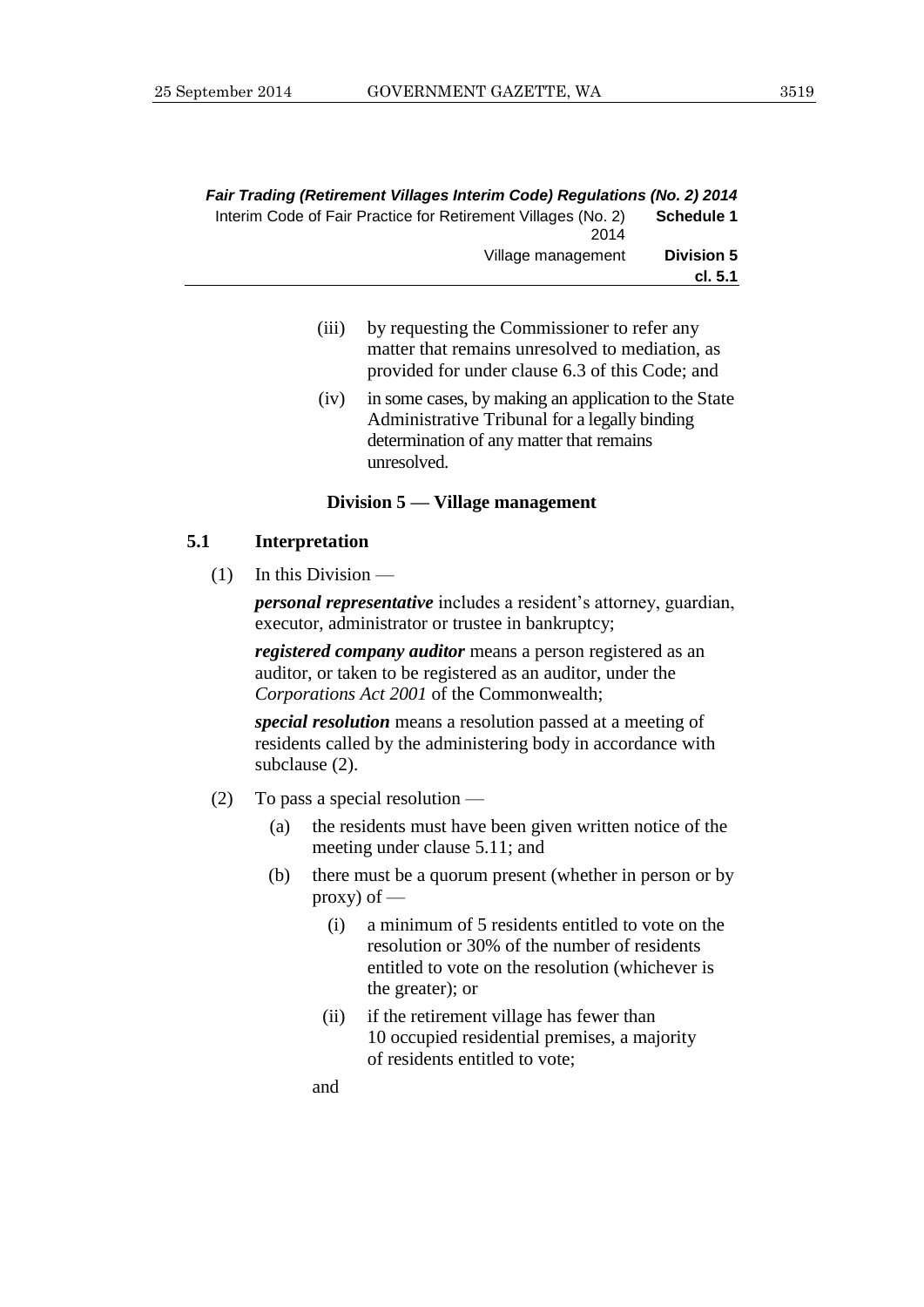| Fair Trading (Retirement Villages Interim Code) Regulations (No. 2) 2014 |                                                                       |
|--------------------------------------------------------------------------|-----------------------------------------------------------------------|
| <b>Schedule 1</b>                                                        | Interim Code of Fair Practice for Retirement Villages (No. 2)<br>2014 |
| <b>Division 5</b>                                                        | Village management                                                    |
| cl. 5.2                                                                  |                                                                       |
|                                                                          |                                                                       |

(c) the resolution must be carried by at least 75% of the number of residents who are present (whether in person or by proxy) and entitled to vote and vote.

The voting entitlement of the residents is specified at clause 5.11(9) of this Code.

#### **5.2 Management procedures and resident consultation**

- (1) The administering body of a retirement village must
	- (a) provide prudential, efficient and economical management of the retirement village, having regard to the terms and conditions of the residence contract and any related contracts; and
	- (b) establish appropriate procedures for consulting with residents on the future planning and budgeting of the retirement village and any other proposed change to the administrative or operating financial arrangements of the village; and
	- (c) establish appropriate procedures to provide the residents with access to management information relating to the administrative or operating financial arrangements of the retirement village.
- (2) The administrative or operating financial arrangements of a retirement village to which subclause (1)(b) and (c) apply, include but are not limited to —
	- (a) amenities or services provided or made available to the residents where any change may involve either increased costs to residents or the reduction or loss of an amenity or service; and
	- (b) the operating budget for each financial year of the retirement village (see clause 5.3); and
	- (c) any plans for the expansion of, or for substantial alterations to, the retirement village; and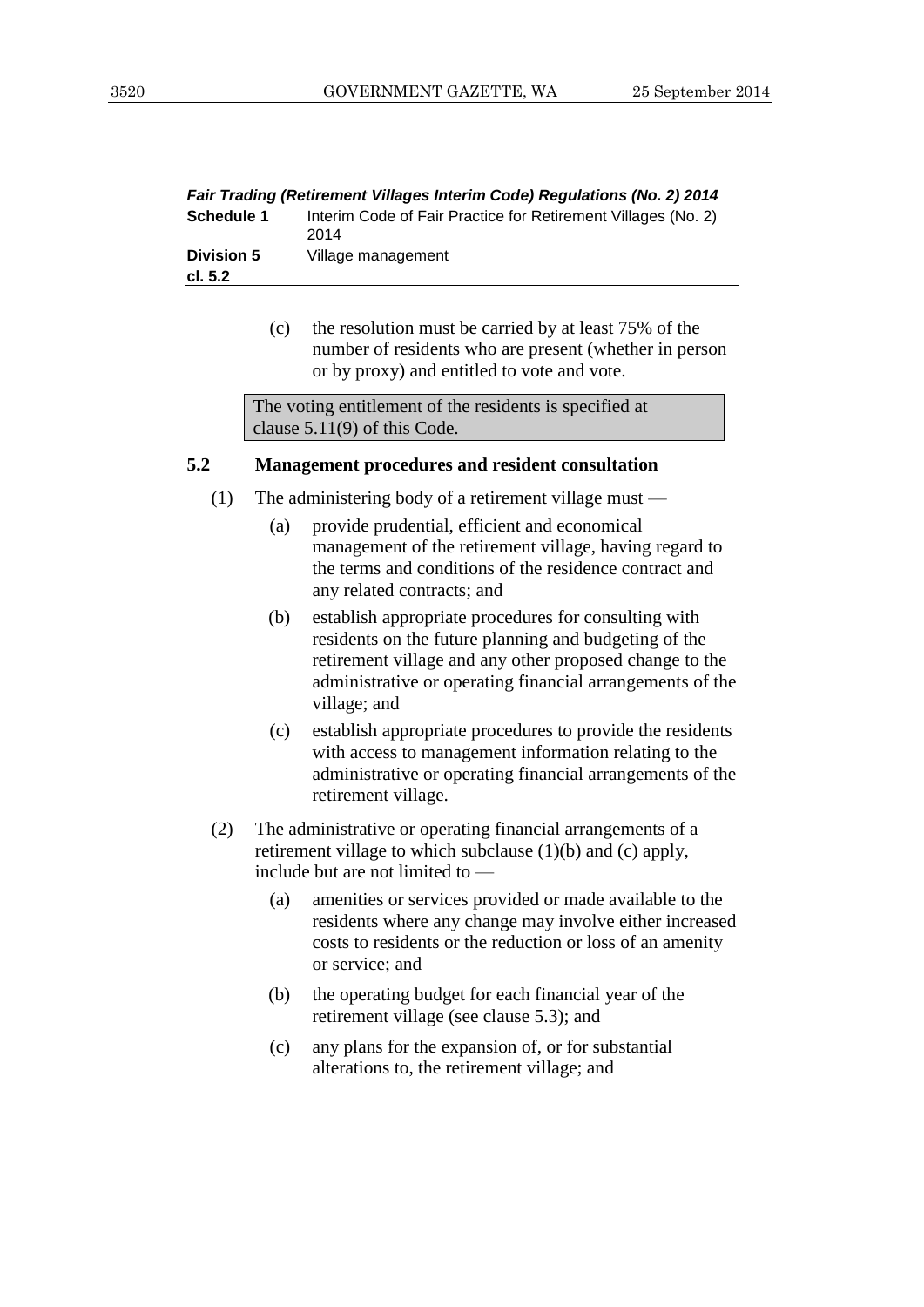|                              | Fair Trading (Retirement Villages Interim Code) Regulations (No. 2) 2014 |
|------------------------------|--------------------------------------------------------------------------|
| Schedule 1                   | Interim Code of Fair Practice for Retirement Villages (No. 2)<br>2014    |
| <b>Division 5</b><br>cl. 5.3 | Village management                                                       |

- (d) proposals for the upgrading of buildings, fixtures or fittings where the residents are financing either the whole or a part of the capital or ongoing costs of the work; and
- (e) the establishment of, or changes to, the residence rules (see clause 5.9).
- (3) The administering body must comply with any reasonable request made by a resident for information on a specific administrative or operating budget matter, and make available for inspection any documents that might reasonably be expected to be material to that request.
- (4) The administering body must respond to a request made under subclause (3) within 10 working days, and in the case of any refusal or inability to comply with that request, give reasons in writing.

#### **5.3 Village operating budget**

- (1) No later than one month before the end of each financial year of a retirement village, the administering body must display the following documentation (*budget documents*) in a central location in the retirement village and make the documentation available to each resident on request —
	- (a) a proposed operating budget for the next financial year of the retirement village;
	- (b) the operating budget information used in the preparation of the proposed budget that might reasonably be expected to be made available to a resident, including but not limited to —
		- (i) relevant accounts of actual expenditure; and
		- (ii) information explaining proposed fee changes or changes to the provision or availability of amenities or services.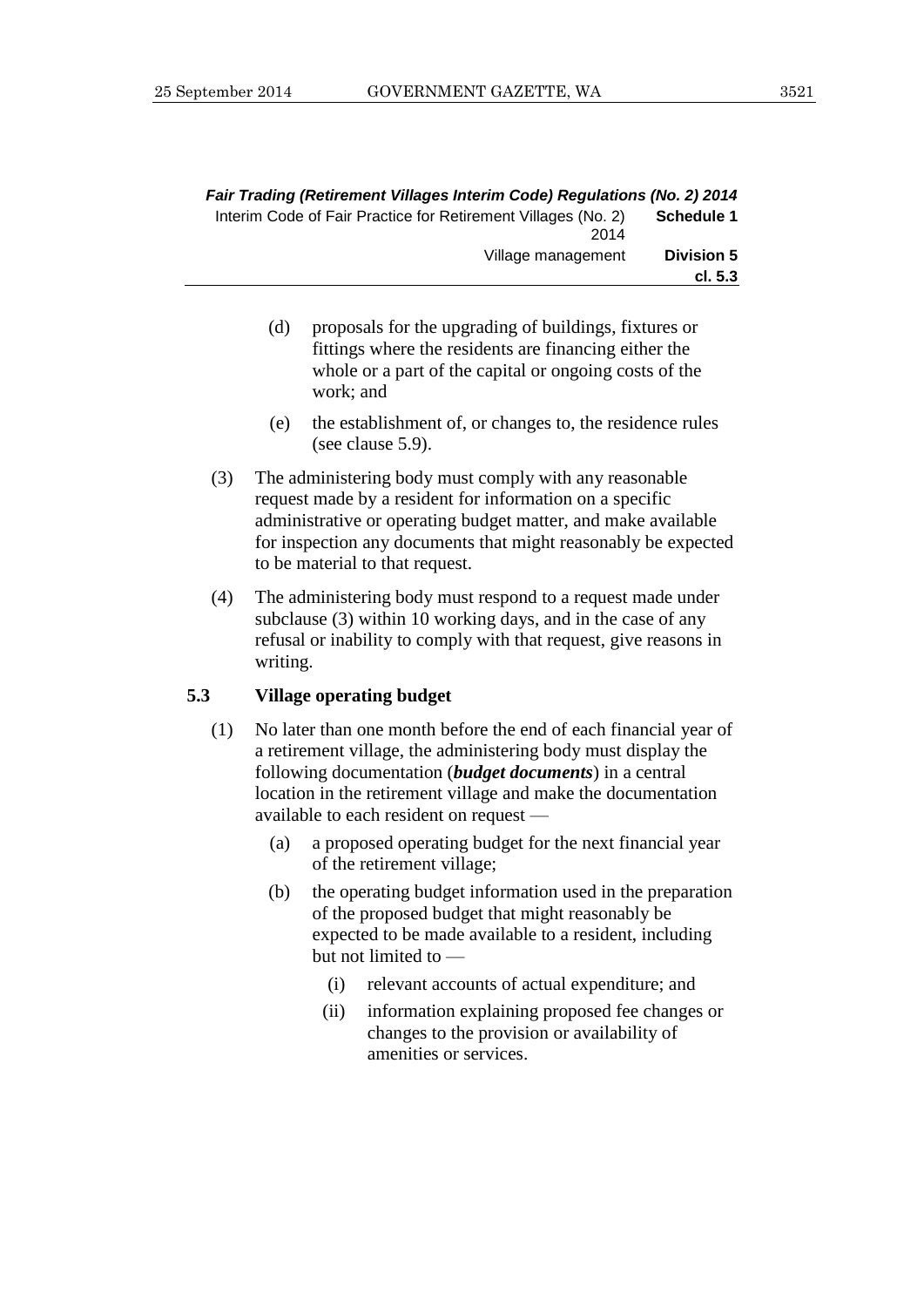*Fair Trading (Retirement Villages Interim Code) Regulations (No. 2) 2014*

| Schedule 1                   |           | Interim Code of Fair Practice for Retirement Villages (No. 2)<br>2014                                                                                                                                          |
|------------------------------|-----------|----------------------------------------------------------------------------------------------------------------------------------------------------------------------------------------------------------------|
| <b>Division 5</b><br>cl. 5.3 |           | Village management                                                                                                                                                                                             |
|                              |           |                                                                                                                                                                                                                |
| (2)                          |           | The administering body must give each resident written notice<br>when the budget documents are available.                                                                                                      |
| (3)                          | include - | The proposed operating budget must be presented in a<br>consistent format from one financial year to the next and                                                                                              |
|                              | (a)       | the amount of village operating costs or charges payable<br>by residents during the year; and                                                                                                                  |
|                              | (b)       | any other forms of income which are used to meet<br>village operating costs; and                                                                                                                               |
|                              | (c)       | all proposed categories of expenditure (without grouping<br>together unlike categories); and                                                                                                                   |
|                              | (d)       | the net of GST amount for any budget item that is a<br>GST-taxable supply for which the administering body is<br>entitled to an input tax credit; and                                                          |
|                              | (e)       | the method or calculation used to apportion any<br>expenditure item that is an apportionment of a total<br>expenditure of more than one retirement village<br>administered by the same administering body; and |
|                              | (f)       | the total proposed expenditure for the year; and                                                                                                                                                               |
|                              | (g)       | the expected surplus or deficit for the year.                                                                                                                                                                  |
| (4)                          |           | The administering body may, but is not required to, use the<br>proposed operating budget form set out in Appendix 2.                                                                                           |
| (5)                          |           | Where the administering body administers more than one<br>retirement village, the administering body must provide separate<br>budget documents for each village.                                               |
| (6)                          |           | The operating budget for the next financial year must not be<br>finalised until -                                                                                                                              |
|                              | (a)       | each resident has been given a minimum of 10 working<br>days after service of the notice under subclause (2) to<br>consider the proposed budget; and                                                           |
|                              | (b)       | the administering body has held a meeting of the<br>residents as required under clause $5.11(1)(b)$ .                                                                                                          |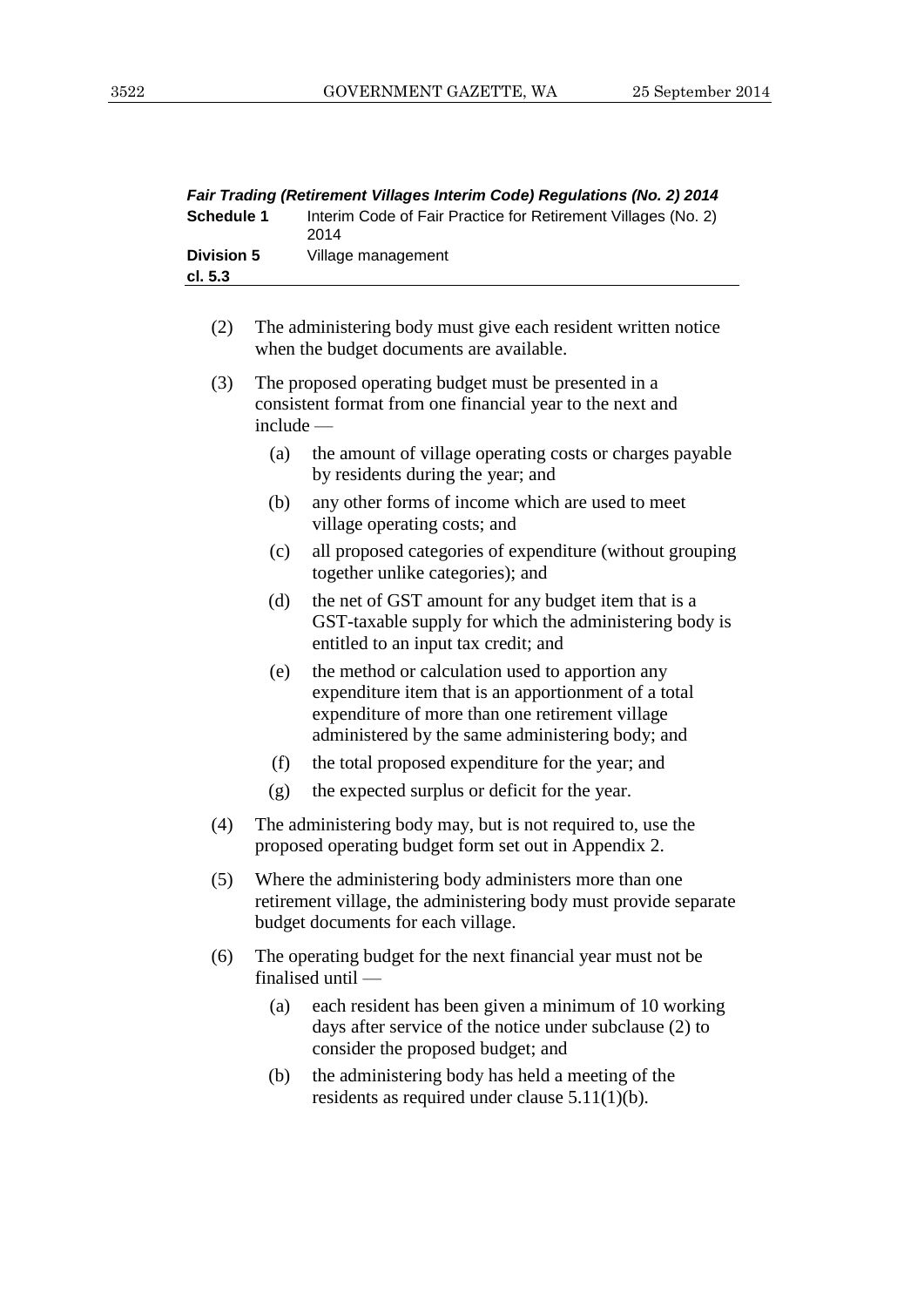| Fair Trading (Retirement Villages Interim Code) Regulations (No. 2) 2014 |                   |
|--------------------------------------------------------------------------|-------------------|
| Interim Code of Fair Practice for Retirement Villages (No. 2)<br>2014    | <b>Schedule 1</b> |
| Village management                                                       | <b>Division 5</b> |
|                                                                          | cl. 5.4           |

#### **5.4 Quarterly operating income and expenditure statements**

- (1) For each quarter of a financial year of a retirement village and no later than one month after the end of each such quarter, the administering body must provide operating income and expenditure statements (*operating statements*) to the residents that show details of —
	- (a) the retirement village's actual operating costs, income and expenditure against projections of the same; and
	- (b) payments made to and from, and the amounts standing to the credit of, any reserve funds for the retirement village.
- (2) The administering body may, but is not required to, use the form of operating statements set out in Appendix 3 and 4.
- (3) Where the administering body administers more than one retirement village, the administering body must provide separate operating statements for each village.
- (4) The administering body must
	- (a) display the operating statements in a central location in the retirement village; and
	- (b) make the operating statements available to each resident on request.

#### **5.5 Annual accounts**

- (1) At the annual general meeting called under clause 5.11(1)(a), the administering body must provide the residents with a clear written presentation of the operating financial position of the retirement village as at the end of the previous financial year, including —
	- (a) if the accounts of income and expenditure for that year have been independently audited by a registered company auditor, copies of the audited accounts; or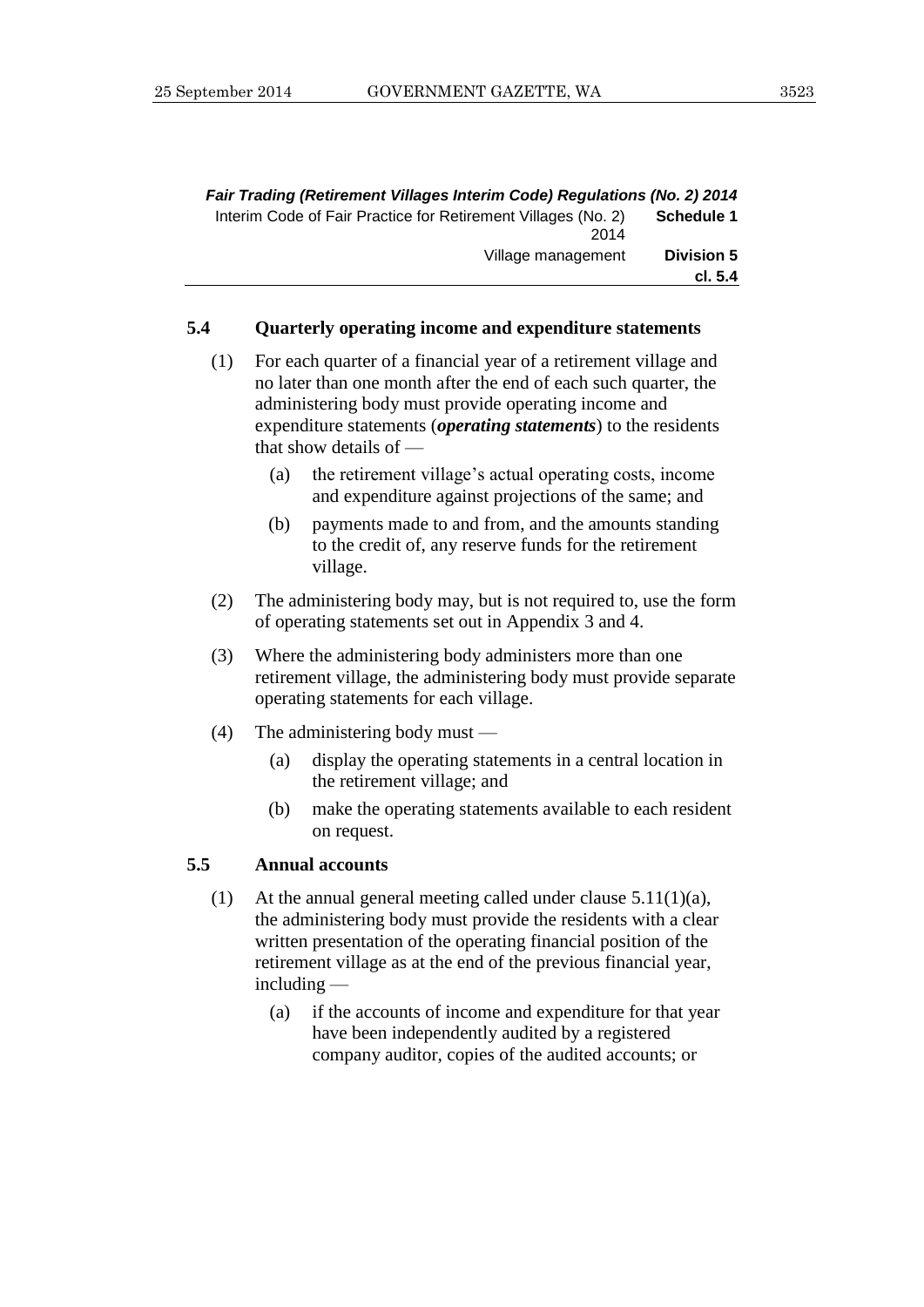|                   | Fair Trading (Retirement Villages Interim Code) Regulations (No. 2) 2014 |
|-------------------|--------------------------------------------------------------------------|
| <b>Schedule 1</b> | Interim Code of Fair Practice for Retirement Villages (No. 2)<br>2014    |
| <b>Division 5</b> | Village management                                                       |
| cl. 5.6           |                                                                          |
|                   |                                                                          |

- (b) if the accounts have not been so audited, copies of the actual accounts of income and expenditure for that year.
- (2) If the accounts provided to the residents under subclause (1) have not been independently audited by a registered company auditor, the residents may request that the accounts be so audited, if agreed by a special resolution.
- (3) Where a request for an independent audit of the accounts has been made under subclause (2), the administering body must —
	- (a) arrange for the accounts to be so audited as soon as practicable; and
	- (b) provide a copy of the audited accounts to a resident on request.

#### **5.6 Budget surplus**

The administering body must apply any surplus in the operating budget of a retirement village towards the future operating expenses of that village, except where —

- (a) the residence contract provides otherwise; or
- (b) the residents, by a special resolution, approve the application of the whole or a part of the budget surplus to any other purpose or purposes that is, or are, generally of benefit to the residents of that retirement village.

#### **5.7 Marketing of residential premises**

Where the administering body is required by a residence contract to market residential premises, it must —

- (a) take all reasonable steps to enable the residential premises to be placed on the market as expeditiously as possible; and
- (b) commencing one month after the residential premises are first placed on the market, provide the resident, or the resident's personal representative, with a monthly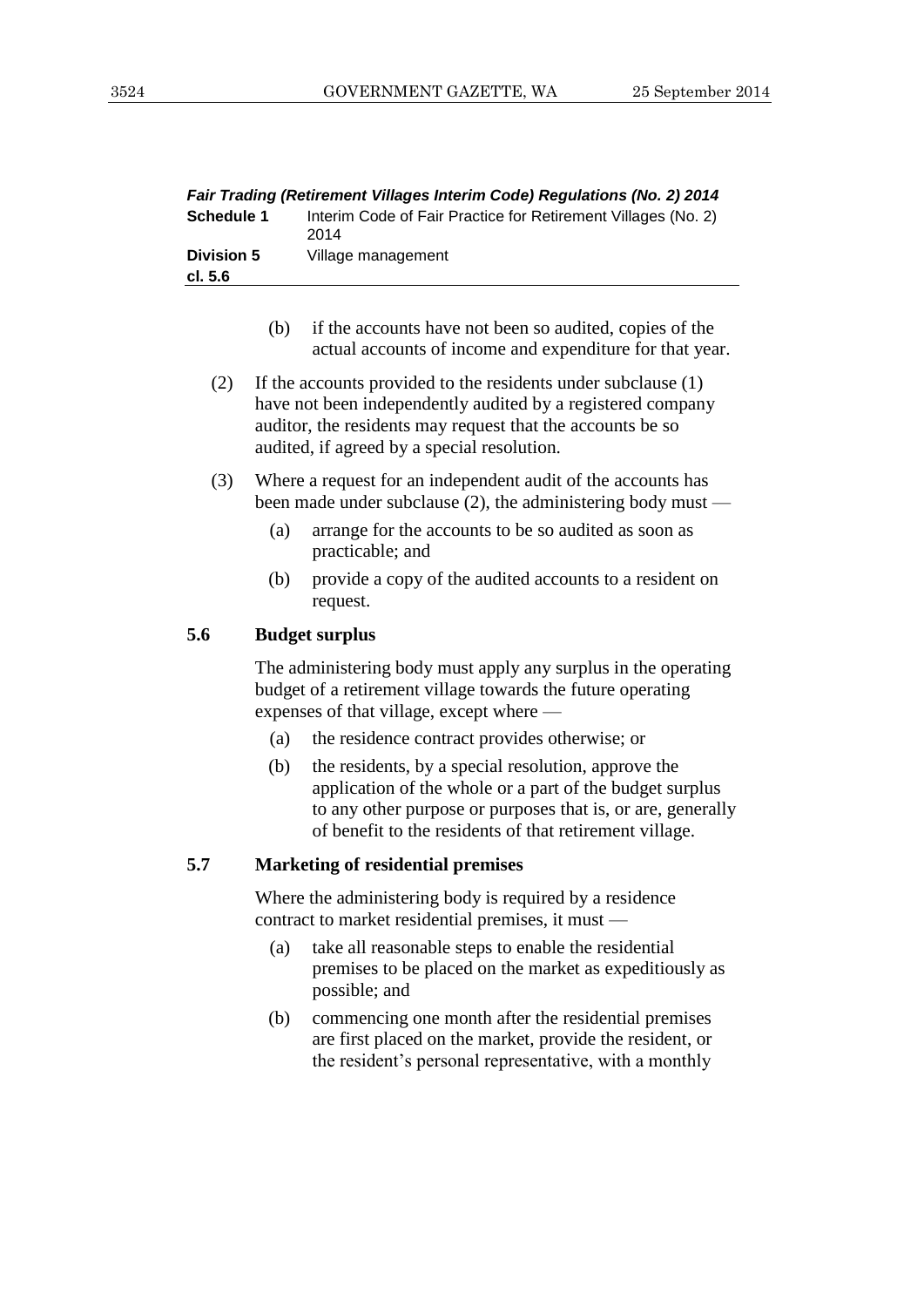| Fair Trading (Retirement Villages Interim Code) Regulations (No. 2) 2014 |                   |
|--------------------------------------------------------------------------|-------------------|
| Interim Code of Fair Practice for Retirement Villages (No. 2)            | Schedule 1        |
| 2014                                                                     |                   |
| Village management                                                       | <b>Division 5</b> |
|                                                                          | cl. 5.8           |

written marketing report that details the actions taken to market the premises.

#### **5.8 Repair and refurbishment of residential premises**

- (1) Where a resident permanently vacates the residential premises and is required under the residence contract to pay for the cost of any repair or refurbishment of those premises, the administering body must —
	- (a) before the commencement of any repair or refurbishment work (the *work*), give the resident or the resident's personal representative —
		- (i) written notice of the claim against the resident for the work; and
		- (ii) an estimated cost of the work;
		- and
	- (b) before accepting or making any demand for payment for the work —
		- (i) complete the work; and
		- (ii) give the resident, or the resident's personal representative, a fully itemised account for the final cost of the work.
- (2) The resident, or the resident's personal representative, may apply to the State Administrative Tribunal for an order in relation to a claim made by the administering body under subclause  $(1)$ , if the person is of the opinion that —
	- (a) before the work was carried out, the residential premises were in a condition required by the residence contract; or
	- (b) the cost of the work is excessive.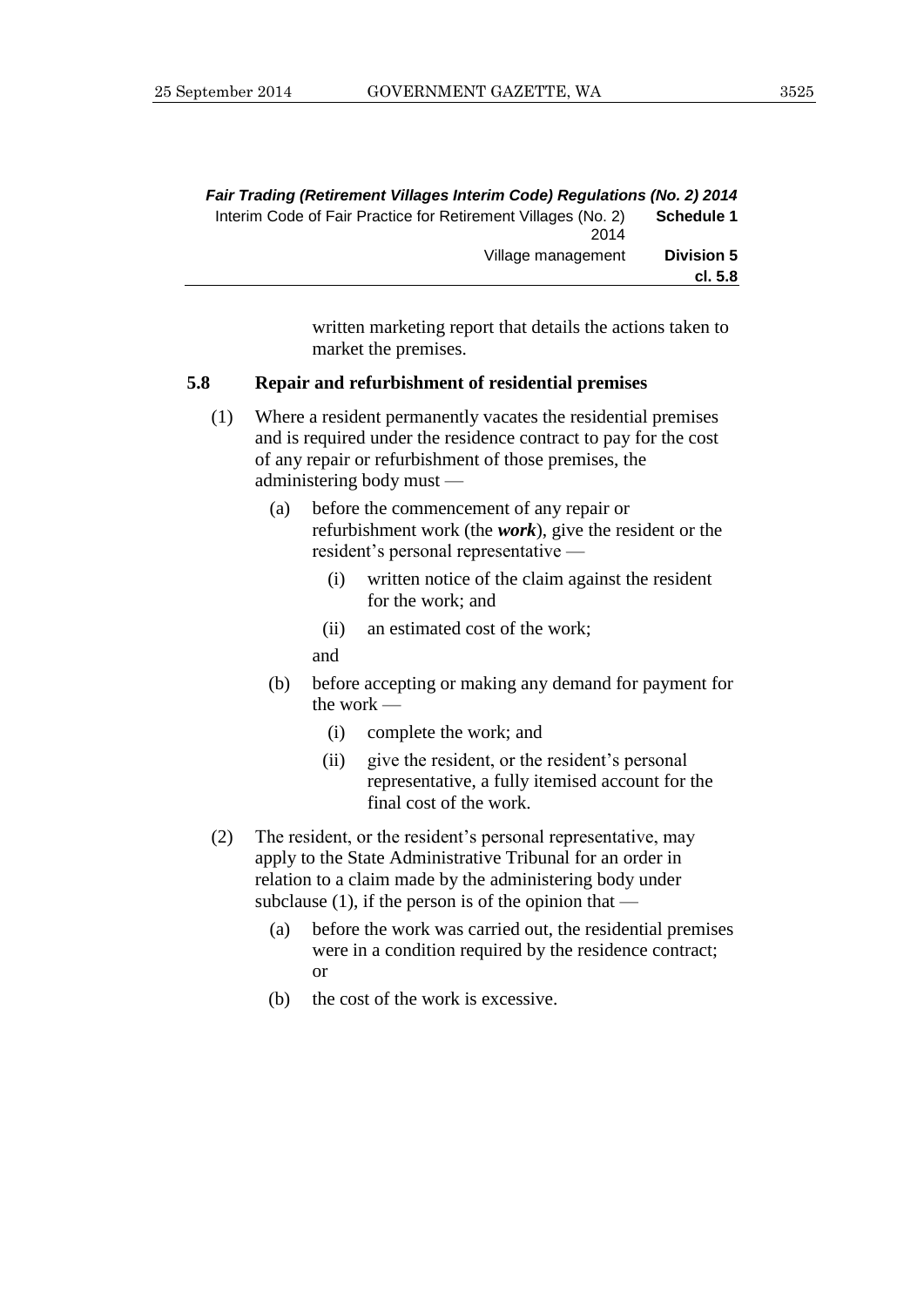|                              | Fair Trading (Retirement Villages Interim Code) Regulations (No. 2) 2014 |
|------------------------------|--------------------------------------------------------------------------|
| <b>Schedule 1</b>            | Interim Code of Fair Practice for Retirement Villages (No. 2)<br>2014    |
| <b>Division 5</b><br>cl. 5.9 | Village management                                                       |
|                              |                                                                          |

#### **5.9 Residence rules**

- (1) The administering body must establish a set of residence rules covering the rights and obligations of the residents of the retirement village.
- (2) The residence rules must be clear and consistent with this Code and the *Retirement Villages Act 1992*.
- (3) The administering body must consult with the residents of all occupied residential premises, if any, prior to making, changing or revoking the residence rules.
- (4) The residents may, by special resolution and with the agreement of the administering body, change or revoke the residence rules.
- (5) The administering body must not unreasonably withhold agreement to a special resolution passed by the residents under subclause (4).
- (6) Each resident of a retirement village must comply with the residence rules.

#### **5.10 Residents' committee**

- (1) The residents of a retirement village may establish a residents' committee by an election conducted —
	- (a) among themselves; or
	- (b) in the absence of an election held under paragraph (a), by the administering body if requested by —
		- (i) a minimum of 5 residents or 10% of the residents, whichever is the greater; or
		- (ii) if the village has fewer than 10 occupied residential premises, residents from a majority of the occupied residential premises.
- (2) Only one residents' committee (regardless of its name) may be established in the retirement village for the purposes of subclause (5), and only a resident of the village may be a member of the committee.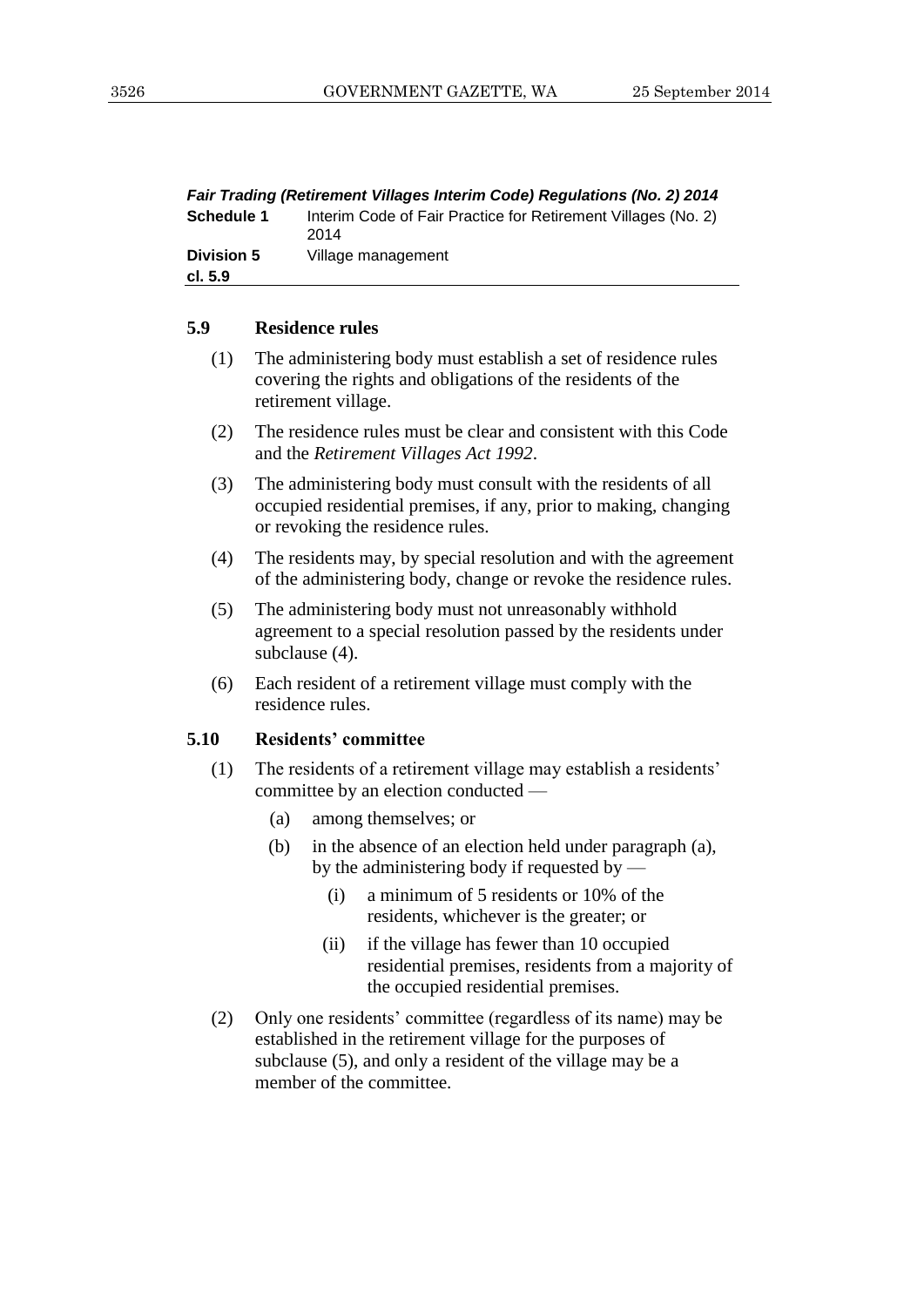|                   | Fair Trading (Retirement Villages Interim Code) Regulations (No. 2) 2014 |
|-------------------|--------------------------------------------------------------------------|
| Schedule 1        | Interim Code of Fair Practice for Retirement Villages (No. 2)<br>2014    |
| <b>Division 5</b> | Village management                                                       |
| cl. 5.11          |                                                                          |

- (3) A member of the residents' committee
	- (a) holds office for not more than one year, but may be re-elected; and
	- (b) may be removed at any time, by a special resolution.
- (4) The residents' committee may
	- (a) decide its own procedures; and
	- (b) form subcommittees and decide a subcommittee's procedures.
- (5) The function of the residents' committee is to consult with the administering body on behalf of the residents about the day-to-day running of the retirement village and any issues or proposals raised by the residents.
- (6) Nothing in this clause prevents the residents of the retirement village from establishing other committees or bodies of residents for other purposes.

#### **5.11 Residents' meetings**

- (1) The administering body of a retirement village
	- (a) must hold an annual general meeting of the residents within 5 months after the end of each financial year of the retirement village; and
	- (b) must hold an annual budget meeting of the residents before the end of each financial year, at which the business to be transacted must be limited to dealing with matters relating to the final budget proposals for the next financial year of the retirement village; and
	- (c) may call a meeting of the residents at any time if it is reasonable to do so; and
	- (d) must call a meeting of the residents on the reasonable request of a residents' committee established under clause 5.10; and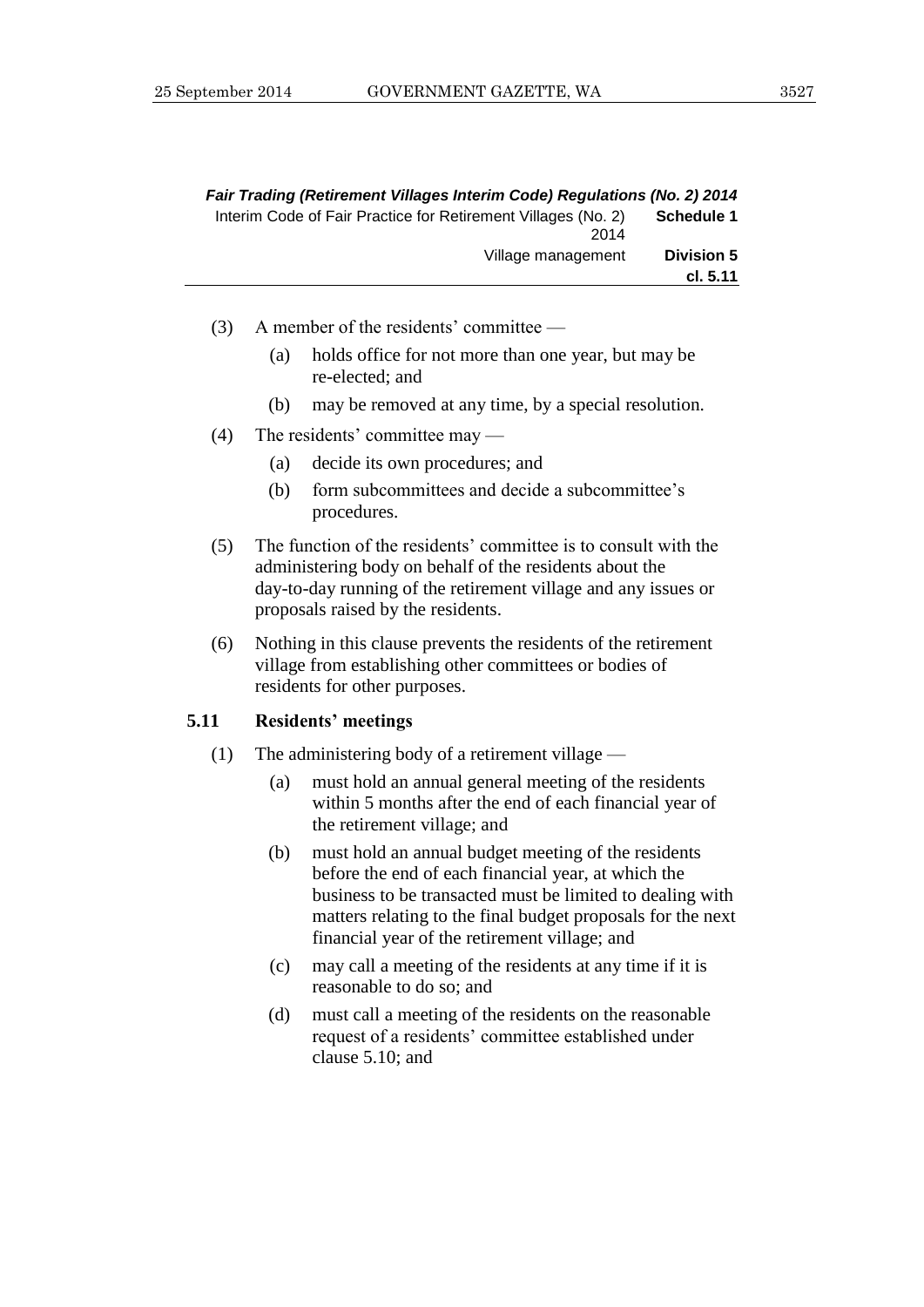|                   | Fair Trading (Retirement Villages Interim Code) Regulations (No. 2) 2014 |
|-------------------|--------------------------------------------------------------------------|
| <b>Schedule 1</b> | Interim Code of Fair Practice for Retirement Villages (No. 2)<br>2014    |
| <b>Division 5</b> | Village management                                                       |
| cl. 5.11          |                                                                          |
|                   |                                                                          |

- (e) must call a meeting of the residents if requested to do so  $by -$ 
	- (i) a minimum of 5 residents or 10% of the residents, whichever is the greater; or
	- (ii) if the retirement village has fewer than 10 occupied residential premises, residents from a majority of the occupied residential premises.
- (2) Where the administering body administers more than one retirement village, the administering body must hold meetings under subclause  $(1)(a)$  and  $(b)$  for each village.
- (3) Where a residents' committee has been established in the retirement village under clause 5.10, the committee may of its own volition call a meeting of the residents of the village for any purpose, other than a purpose for which this Code or the residence contract requires the administering body to call a meeting.
- (4) Where a request for a meeting of the residents is made under subclause  $(1)(d)$  or  $(e)$ , the administering body must hold the meeting within 20 working days of the request being made, or at a later date if agreed to by the residents' committee referred to in subclause (1)(d) or the majority of the residents referred to in subclause  $(1)(e)$ , as the case may be.
- (5) Subject to subclause (6), the administering body or the residents' committee, as the case may be, must give each resident at least 10 working days written notice of a meeting called under subclause (1) or (3).
- (6) In extraordinary or urgent circumstances, the administering body may call a meeting of the residents by giving each resident written notice of the meeting that is reasonable in the circumstances but not less than 2 working days.
- (7) A notice given under subclause (5) or (6) must set out
	- (a) the time and place of the meeting; and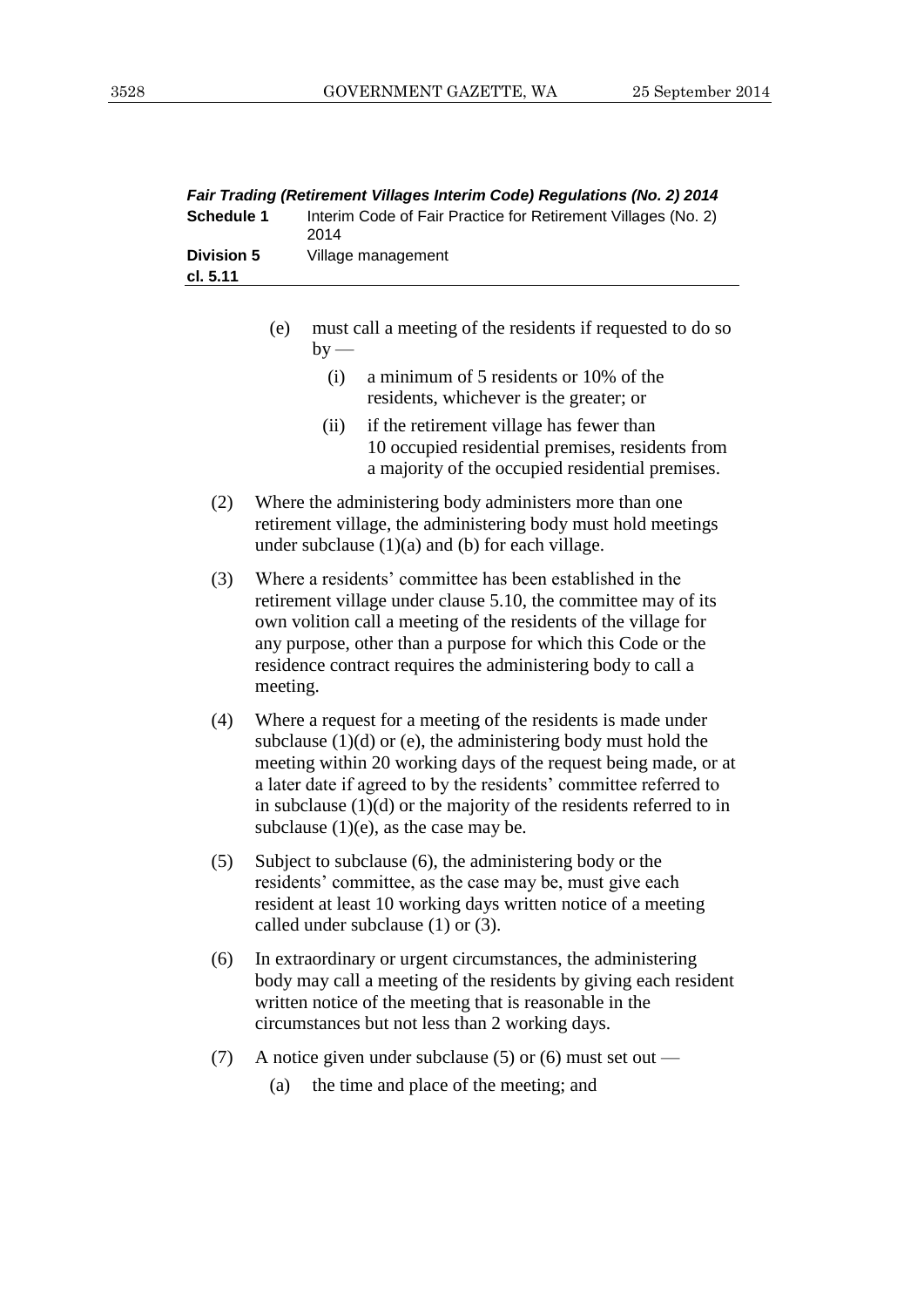|                   | Fair Trading (Retirement Villages Interim Code) Regulations (No. 2) 2014 |
|-------------------|--------------------------------------------------------------------------|
| <b>Schedule 1</b> | Interim Code of Fair Practice for Retirement Villages (No. 2)            |
| <b>Division 5</b> | 2014<br>Village management                                               |
| cl. 5.12          |                                                                          |

- (b) the business to be transacted at the meeting, including any resolution that is to be put as a special resolution.
- (8) The administering body must within 2 working days after a meeting of the residents give written notice to all the residents of any special resolution passed at the meeting.
- (9) Unless otherwise provided in the residence contract, if 2 or more residents occupy the same residential premises in the retirement village, each of them may vote at a meeting of the residents on any matter that requires, or provides for, a vote of the residents.
- (10) A meeting of the residents must not be held simultaneously with a meeting held under another law, such as a meeting held under the *Strata Titles Act 1985* if the retirement village is comprised in a strata plan or survey-strata plan registered under that Act.

#### **5.12 Proxy voting**

- (1) This clause applies to a resident of a retirement village, or the resident's personal representative, subject to any provision in the residence contract.
- (2) A resident who is entitled to vote at a meeting of the residents, or the resident's personal representative, may by signed notice (the *proxy notice*) appoint a person (the *proxy*) to vote for the resident by way of a proxy vote at a specific meeting of the residents stated in the notice.
- (3) The appointment of the proxy is valid only if the proxy notice is given to the chairperson of the meeting at which the proxy is to vote before any vote is taken at that meeting.
- (4) A proxy vote may be given for one meeting only.
- (5) Where a proxy vote is given for more than one meeting, the proxy vote is valid for the first meeting stated in the proxy notice.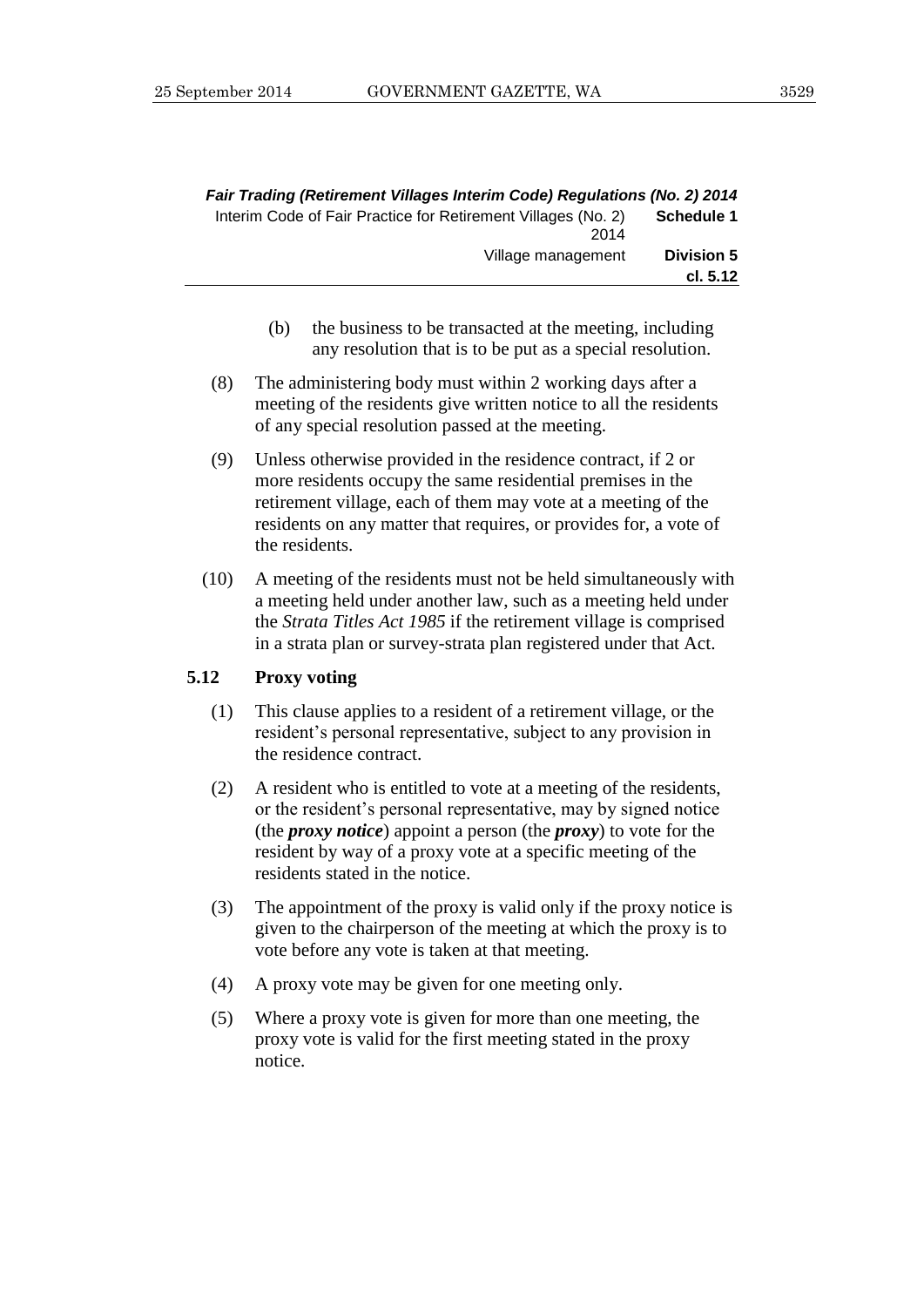| Fair Trading (Retirement Villages Interim Code) Regulations (No. 2) 2014 |                                                                       |  |
|--------------------------------------------------------------------------|-----------------------------------------------------------------------|--|
| <b>Schedule 1</b>                                                        | Interim Code of Fair Practice for Retirement Villages (No. 2)<br>2014 |  |
| <b>Division 6</b><br>cl. 6.1                                             | Dispute resolution                                                    |  |
|                                                                          |                                                                       |  |

- (6) A person who may be appointed as the proxy of a resident does not include a representative or close associate of the administering body or a person nominated by the administering body, other than where the resident is a relative of such a person.
- (7) A resident, or the resident's personal representative, may, but is not required to, use the form for the appointment of a proxy set out in Appendix 5.
- (8) A person appointed as the proxy of a resident cannot vote on behalf of the resident if the resident personally votes on the matter or matters concerned.
- (9) If a person holds appointments as the proxy of 5 residents in any one retirement village at any one time, any appointment of the person as the proxy of another resident of the village, while the person continues to hold the 5 appointments, is void.
- (10) At any time prior to the exercise of a proxy vote by a person appointed as the proxy of a resident, the resident may revoke the appointment by giving written notice to —
	- (a) the proxy; and
	- (b) the chairperson of the meeting at which the proxy was to vote.

#### **Division 6 — Dispute resolution**

#### **6.1 Interpretation**

In this Division —

*approved form* means a form approved for that purpose by the Commissioner;

*special resolution* has the same meaning as it has in Division 5 of this Code.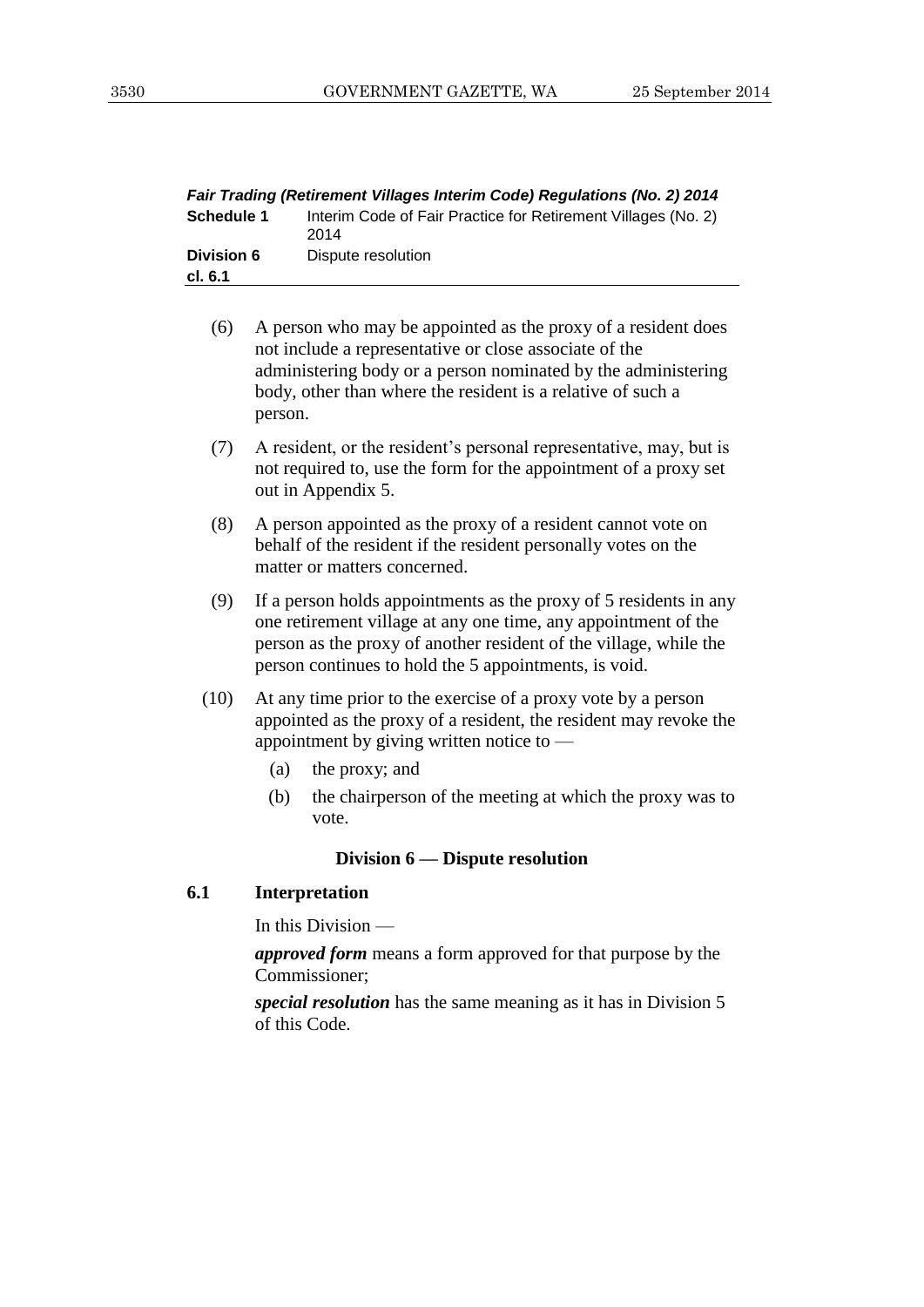| Fair Trading (Retirement Villages Interim Code) Regulations (No. 2) 2014 |                   |
|--------------------------------------------------------------------------|-------------------|
| Interim Code of Fair Practice for Retirement Villages (No. 2)<br>2014    | <b>Schedule 1</b> |
| Dispute resolution                                                       | <b>Division 6</b> |
|                                                                          | cl. 6.2           |

#### **6.2 Village dispute process**

- (1) Where a dispute occurs in a retirement village
	- (a) the administering body must nominate a suitable person or body to deal with the dispute; and
	- (b) a resident who is a party to the dispute may be supported by another person at any stage in the dispute process, provided the other party is given prior notice of the name of that person; and
	- (c) the party making the complaint must give written notice to the party against whom the complaint is made (the *second party*), stating the matters complained of and calling on the second party to rectify or otherwise attempt to settle these matters; and
	- (d) the second party must respond to the notice given under paragraph (c) within 10 working days after service of the notice, and give reasons in writing if any of the complaint matters are rejected; and
	- (e) the parties are to meet in the retirement village, or at any other place as mutually agreed, to attempt to resolve any matters that remain in dispute; and
	- (f) the meeting must be held within 20 working days after service of the notice under paragraph (c) or, if mutually agreed to by both parties, at a later date; and
	- (g) prior to the meeting, the parties must exchange all documents and information that might reasonably be expected to be material to the resolution of the matters in dispute; and
	- (h) other than for the resolution or determination of the matters in dispute, anything said, done or produced by a party during the dispute process must not be used for any purpose or disclosed or communicated to another person, except with the agreement of that party; and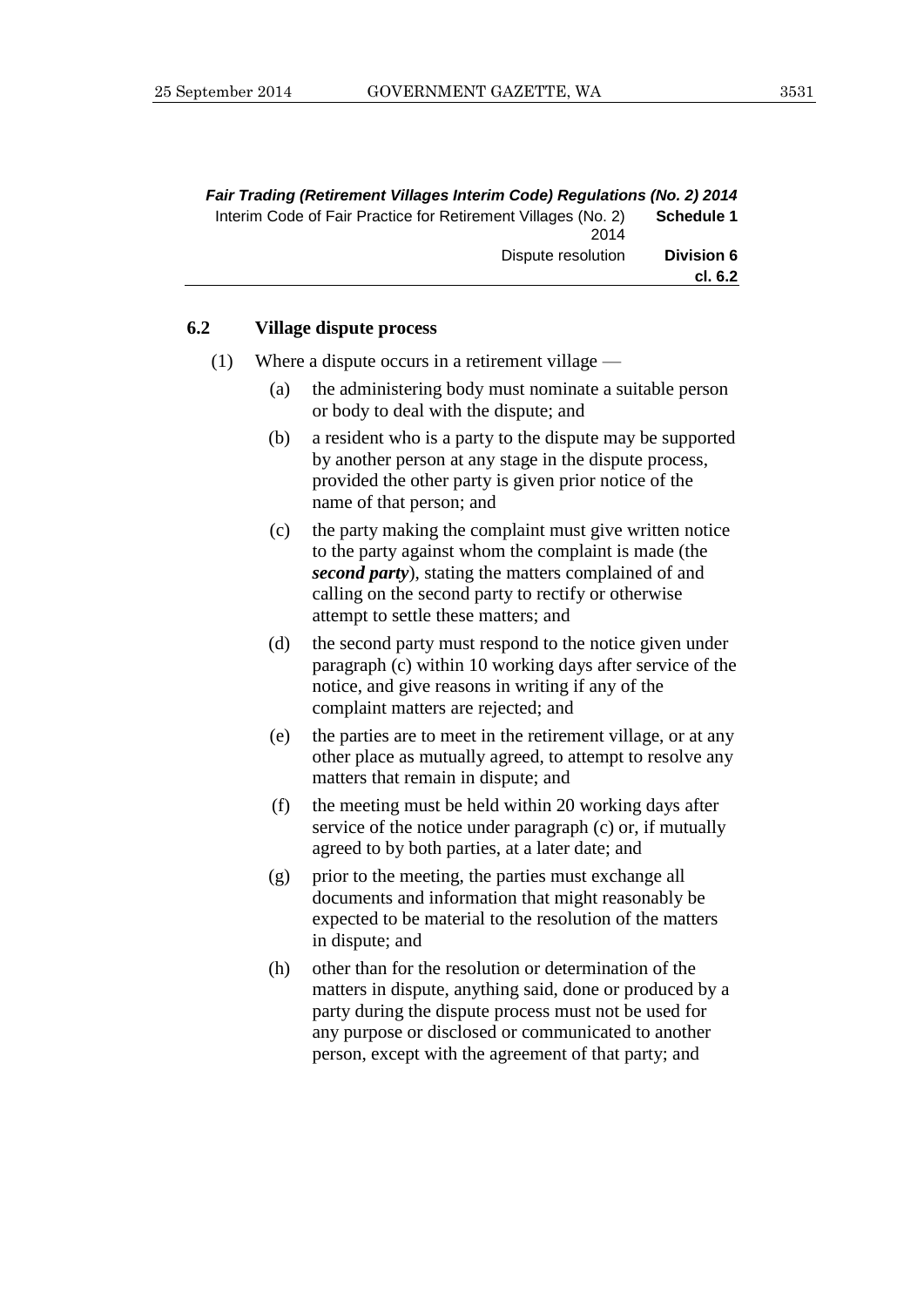| Fair Trading (Retirement Villages Interim Code) Regulations (No. 2) 2014 |                                                                       |  |
|--------------------------------------------------------------------------|-----------------------------------------------------------------------|--|
| <b>Schedule 1</b>                                                        | Interim Code of Fair Practice for Retirement Villages (No. 2)<br>2014 |  |
| <b>Division 6</b>                                                        | Dispute resolution                                                    |  |
| cl. 6.3                                                                  |                                                                       |  |
|                                                                          |                                                                       |  |

- (i) the administering body must advise any resident who is a party to the dispute of available avenues for the further review of any matter that remains in dispute, including the right to apply for the matter to be mediated under clause 6.3 of this Code or determined by the State Administrative Tribunal.
- (2) The dispute process prescribed under subclause (1) may be varied if agreed to by the administering body and a special resolution of the residents.
- (3) The administering body or the residents, as the case may be, must not unreasonably withhold agreement to any proposed variation to the dispute process.
- (4) The administering body must document the dispute process and make the document, complete with any variations made under subclause (2), available to all the residents of the retirement village.

#### **6.3 Mediation of dispute**

- (1) A party to a retirement village dispute may apply to the Commissioner, in the approved form, to have the dispute referred to mediation, other than where the matters in dispute —
	- (a) are the subject of an arbitration proceeding that has commenced; or
	- (b) have been the subject of an award (interim or final) in an arbitration proceeding; or
	- (c) are before, or have been decided by, a court or the State Administrative Tribunal or other tribunal of competent jurisdiction.
- (2) The Commissioner may decline to accept the application if
	- (a) no attempt has been made to resolve the dispute using the village dispute process established under clause 6.2; or
	- (b) the Commissioner considers that the matters in dispute could be adequately dealt with in some other way,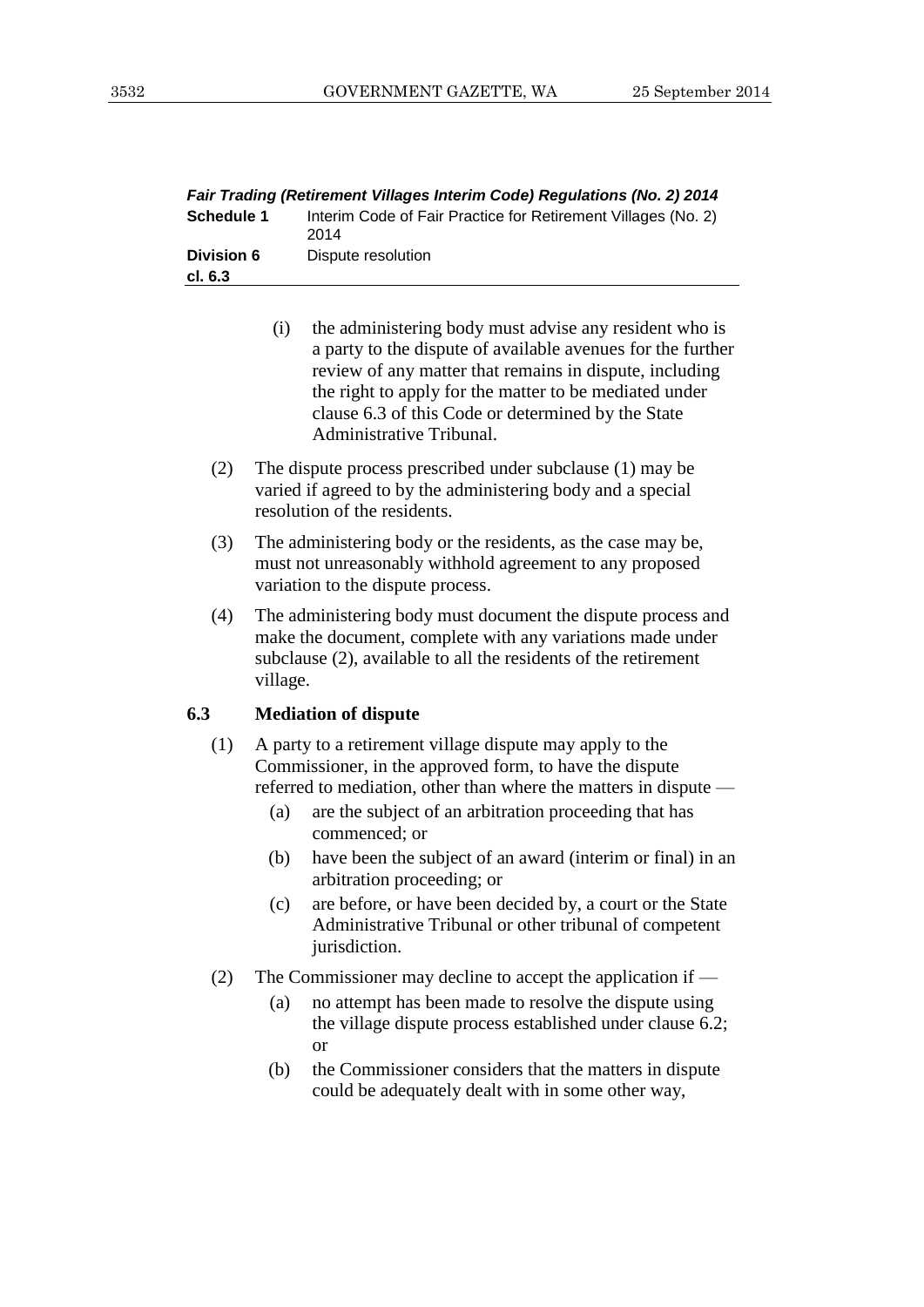| Fair Trading (Retirement Villages Interim Code) Regulations (No. 2) 2014 |                   |
|--------------------------------------------------------------------------|-------------------|
| Interim Code of Fair Practice for Retirement Villages (No. 2)<br>2014    | <b>Schedule 1</b> |
| Dispute resolution                                                       | <b>Division 6</b> |
|                                                                          | cl. 6.3           |

including by negotiation by the Commissioner under the *Retirement Villages Act 1992* section 8(1)(d); or

- (c) any party has not agreed to have the dispute dealt with by mediation under this clause; or
- (d) the Commissioner considers that the application should not be accepted for another reason.
- (3) Within 10 working days after receiving the application, the Commissioner must —
	- (a) give written reasons for any decision made to refuse to accept the application; or
	- (b) appoint a mediator to mediate the dispute and give written notice to the parties to the dispute of —
		- (i) the appointed mediator; and
		- (ii) the time, date and place for the holding of the mediation.
- (4) The notice under subclause  $(3)(b)$  must
	- (a) be given at least 5 working days before the mediation is to take place; and
	- (b) where given to a party against whom the complaint has been made, include a copy of the application.
- (5) A party to a dispute cannot be compelled to attend mediation.
- (6) If a person who is given a notice under subclause  $(3)(b)$  notifies the Commissioner that the person does not wish to attend the mediation, the Commissioner must advise the appointed mediator and the other parties to the dispute of this fact.
- (7) If the Commissioner is notified by any party that the mediator appointed under subclause (3)(b) is not the preferred mediator, the Commissioner may —
	- (a) appoint another mediator who is acceptable to all the parties; and
	- (b) issue an amended notice under subclause (3)(b).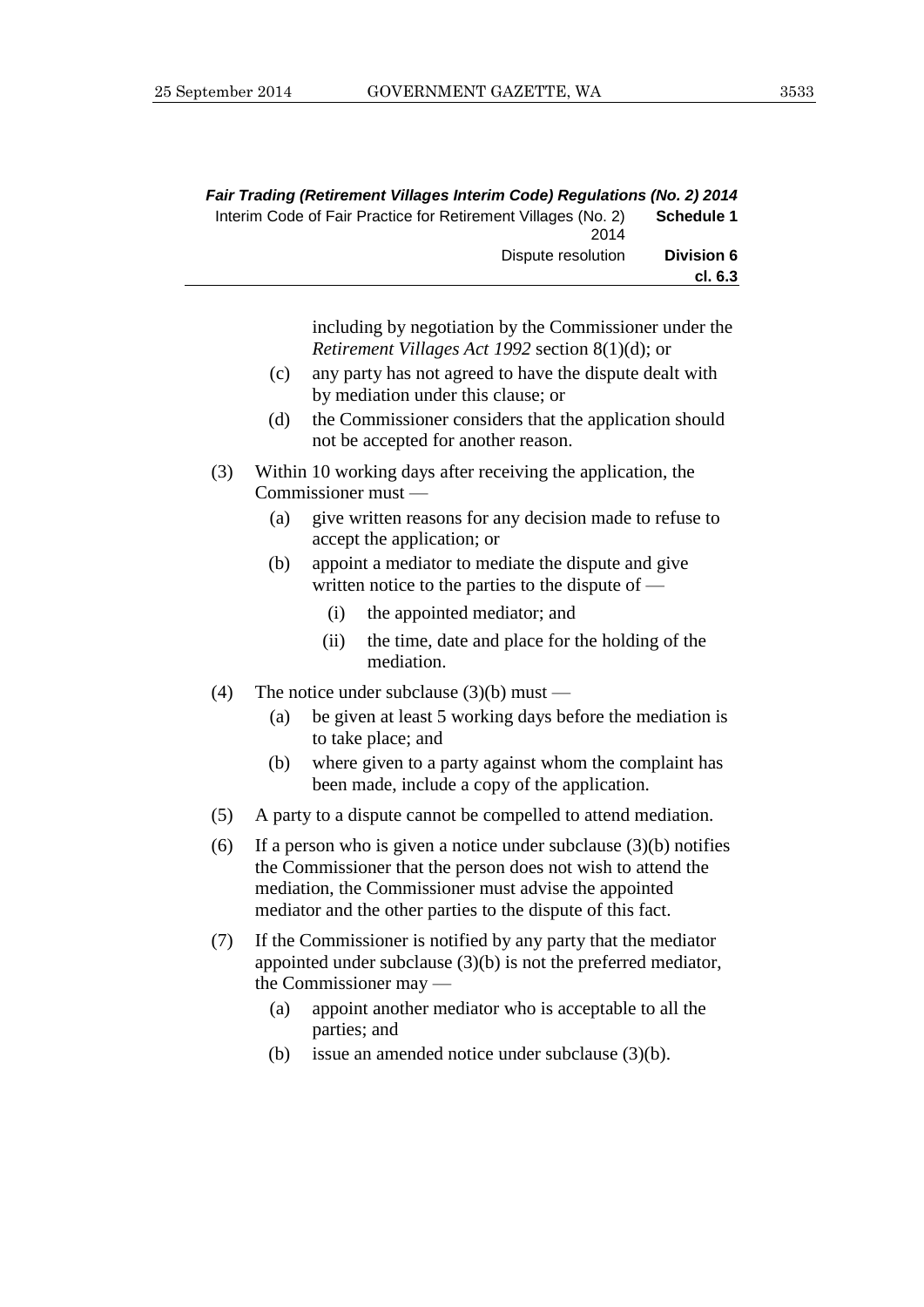| Fair Trading (Retirement Villages Interim Code) Regulations (No. 2) 2014 |                                                                       |  |
|--------------------------------------------------------------------------|-----------------------------------------------------------------------|--|
| <b>Schedule 1</b>                                                        | Interim Code of Fair Practice for Retirement Villages (No. 2)<br>2014 |  |
| <b>Division 6</b><br>cl. 6.3                                             | Dispute resolution                                                    |  |
|                                                                          |                                                                       |  |

(8) The mediator may permit a party to be represented or assisted in the presentation of the case by an agent, other than a person engaged as a legal representative, if the mediator is satisfied that —

- (a) the party is unable to appear personally or conduct the proceedings properly himself or herself; and
- (b) the agent has sufficient knowledge of the matters in dispute to represent the party effectively; and
- (c) no other party will be unfairly disadvantaged by the fact that the agent is allowed to so act.
- (9) If the parties reach a mediated agreement on the dispute, the mediator is to —
	- (a) record the agreement in writing and have it signed by or for the parties as soon as practicable after the mediation ends; and
	- (b) give a copy of the signed agreement to the parties and the Commissioner as soon as practicable after it is signed.
- (10) If, at any time during the course of mediation, the mediator is of the opinion that the parties are not likely to settle the dispute, the mediator must —
	- (a) conclude the mediation; and
	- (b) notify the Commissioner that the mediation has been unsuccessful.
- (11) Evidence of anything said, done or produced at a mediation may not be given in a court or before a person or body authorised by law to hear evidence, except with the agreement of the parties to the dispute.
- (12) The mediator or a party or an agent of a party must not make a record of, or disclose or communicate to another person, anything said, done or produced at a mediation.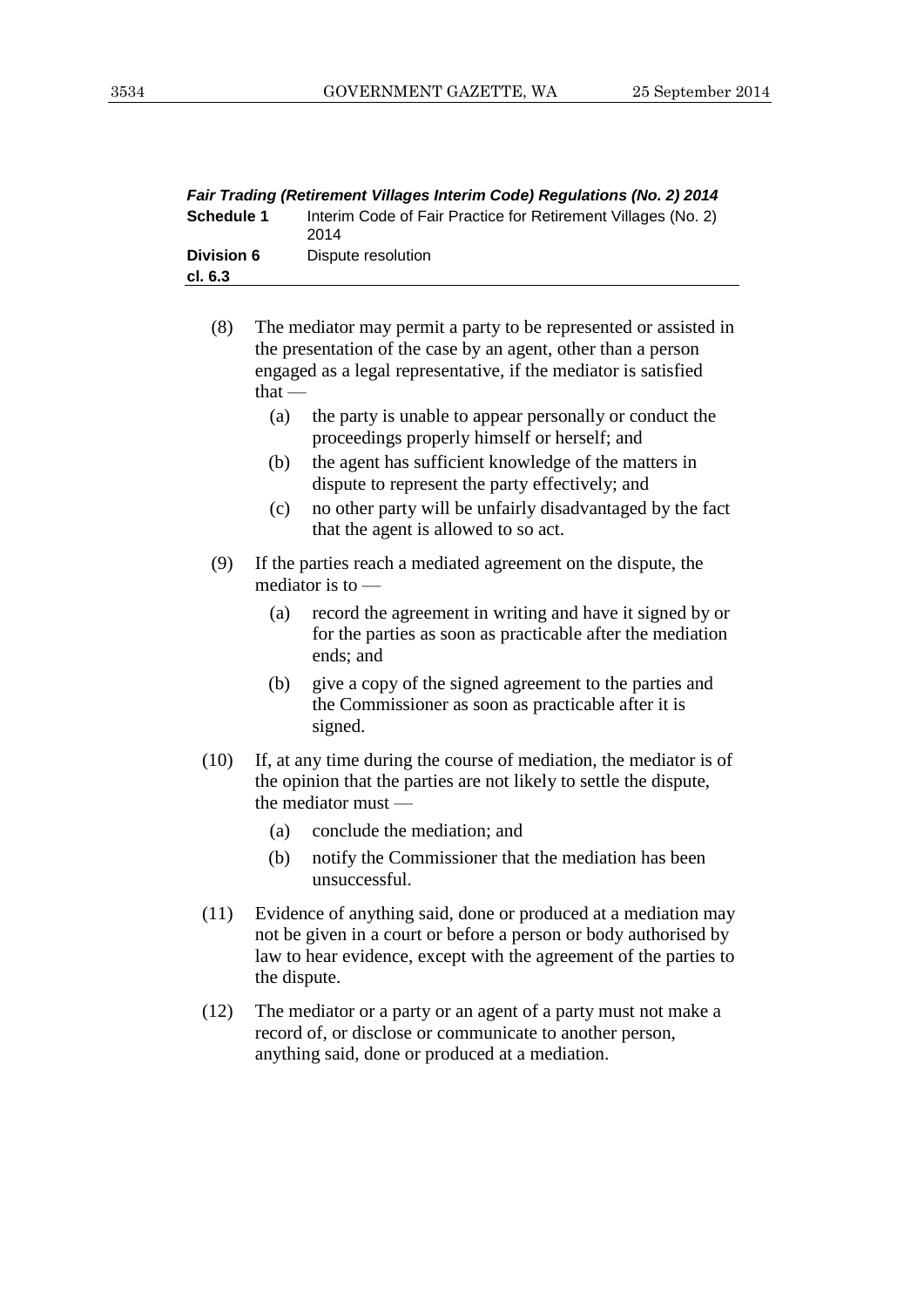|                   | Fair Trading (Retirement Villages Interim Code) Regulations (No. 2) 2014 |
|-------------------|--------------------------------------------------------------------------|
| <b>Schedule 1</b> | Interim Code of Fair Practice for Retirement Villages (No. 2)            |
|                   | 2014                                                                     |
| <b>Division 6</b> | Dispute resolution                                                       |
| cl. 6.3           |                                                                          |

(13) The mediator does not contravene subclause (12) if —

- (a) the mediator makes notes during the mediation that the mediator considers appropriate and destroys them at the end of the mediation; or
- (b) the mediator records and provides a copy of a mediated agreement under subclause (9).
- (14) Any party may, by written notice (the *withdrawal notice*) given to the Commissioner, withdraw from the mediation before or after the mediation has commenced.
- (15) The Commissioner must advise the appointed mediator and the other parties to the dispute of the withdrawal as soon as practicable after receipt of the withdrawal notice.

It is recognised that in any communal living situation, such as a retirement village where amenities are shared, disputes between residents and the administering body, or between residents, may occur from time to time. This Code places particular emphasis on providing easy access to an informal and inexpensive process to resolve disputes. The prevention of disputes through open communication and the provision of information, and democratic decision-making, is always preferable.

Many disputes are due to simple misunderstandings or lack of suitable information. Every attempt should be made by those involved in a dispute to resolve it between themselves. It may be useful to discuss the problem with a friend or advocate (for example, a member of the residents' committee) before using the dispute processes available under this Code.

If the dispute cannot be resolved within the retirement village, either party can seek the assistance of the Commissioner. The Commissioner can provide information and conciliation services to either party to assist in the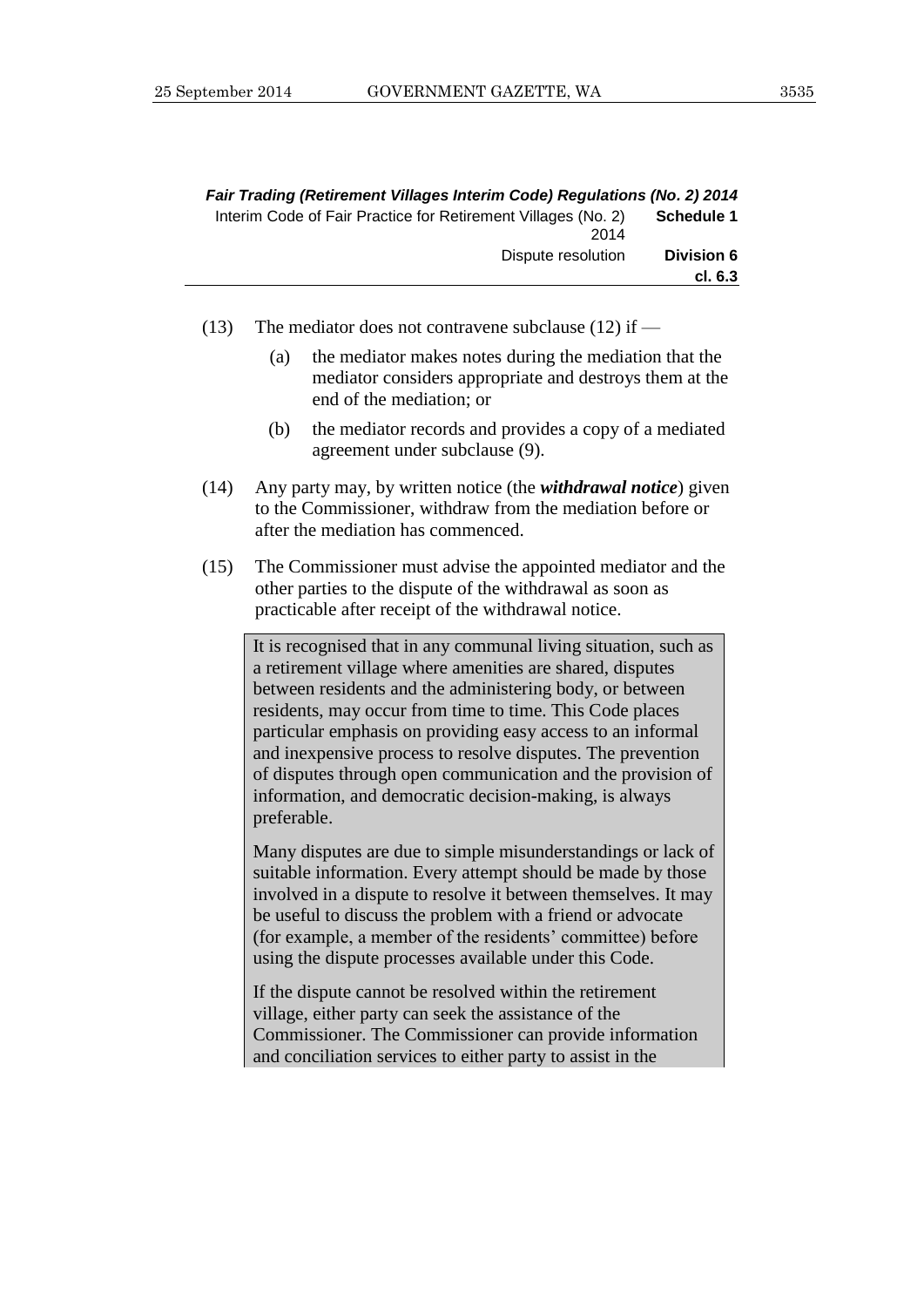| Fair Trading (Retirement Villages Interim Code) Regulations (No. 2) 2014 |                                                                       |  |
|--------------------------------------------------------------------------|-----------------------------------------------------------------------|--|
| Schedule 1                                                               | Interim Code of Fair Practice for Retirement Villages (No. 2)<br>2014 |  |
| <b>Division 7</b><br>cl. 7.1                                             | Termination of residence contracts                                    |  |
|                                                                          |                                                                       |  |

resolution of the dispute or refer the matter to an independent external mediator.

If the dispute remains unresolved, either party may apply to the State Administrative Tribunal for a hearing if the dispute is one in which the State Administrative Tribunal has jurisdiction.

The details of the State Administrative Tribunal's powers can be found in the *Retirement Villages Act 1992*, and any associated Act referred to in that Act.

#### **Division 7 — Termination of residence contracts**

#### **7.1 Notice of intention to terminate**

- (1) Unless otherwise provided in the residence contract, the administering body of a retirement village must give a resident at least 10 working days written notice of its intention to apply to the State Administrative Tribunal for an order to terminate a residence contract under the *Retirement Villages Act 1992* section 58 or 59.
- (2) The notice given under subclause (1) must
	- (a) if the application is sought under section 58 of the Act, specify the reasons why the residential premises occupied by the resident are unsuitable for occupation by the resident; and
	- (b) if the application is sought under section 59 of the Act —
		- (i) specify the breach of the residence contract or residence rules, as the case may be; and
		- (ii) give the resident a reasonable and specified time to rectify a breach that may be rectified;

and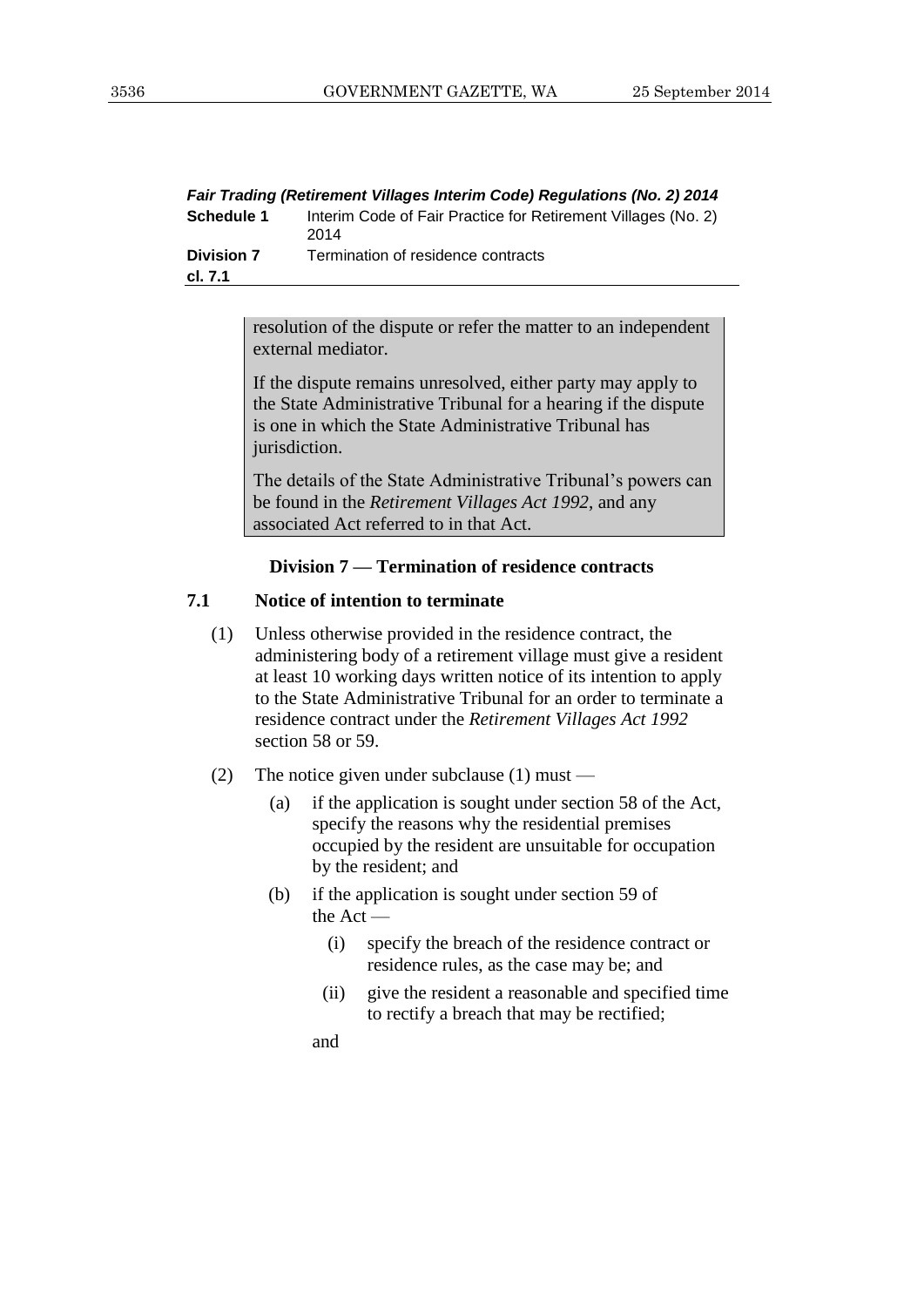|           | Fair Trading (Retirement Villages Interim Code) Regulations (No. 2) 2014<br>Interim Code of Fair Practice for Retirement Villages (No. 2)<br>2014                                                                                                                                                                                                          | <b>Schedule 1</b>            |
|-----------|------------------------------------------------------------------------------------------------------------------------------------------------------------------------------------------------------------------------------------------------------------------------------------------------------------------------------------------------------------|------------------------------|
|           | Termination of residence contracts                                                                                                                                                                                                                                                                                                                         | <b>Division 7</b><br>cl. 7.1 |
| (c)       | clearly state that the residence contract cannot be<br>terminated without an order by the State Administrative<br>Tribunal; and                                                                                                                                                                                                                            |                              |
| (d)       | advise the resident of his or her right to occupy the<br>residential premises until the State Administrative<br>Tribunal fixes a termination date.                                                                                                                                                                                                         |                              |
|           | Retirement villages are clearly marketed by the industry as<br>permanent accommodation for residents of such villages.<br>Accordingly, a residence contract may be terminated only in<br>a limited number of circumstances, as set out in the residence<br>contract or the <i>Retirement Villages Act 1992</i> .                                           |                              |
| Act 1992. | The administering body of a retirement village cannot<br>terminate a residence contract on its own; that is, without the<br>agreement of the resident. However, a resident or the<br>administering body may apply to the State Administrative<br>Tribunal to terminate a residence contract under<br>circumstances as specified in the Retirement Villages |                              |
|           | <b>Termination by a resident</b>                                                                                                                                                                                                                                                                                                                           |                              |

The manner in which a resident may terminate a residence contract after the expiration of the cooling-off period is as set out in the contract or the *Retirement Villages Act 1992*.

#### **Termination by the State Administrative Tribunal**

As set out in the *Retirement Villages Act 1992* Part 4 Division 5, an administering body may apply to the State Administrative Tribunal to terminate a residence contract on the grounds that —

• the resident's physical or mental health is such as to make the residential premises unsuitable for occupation by the resident (section 58 of the Act);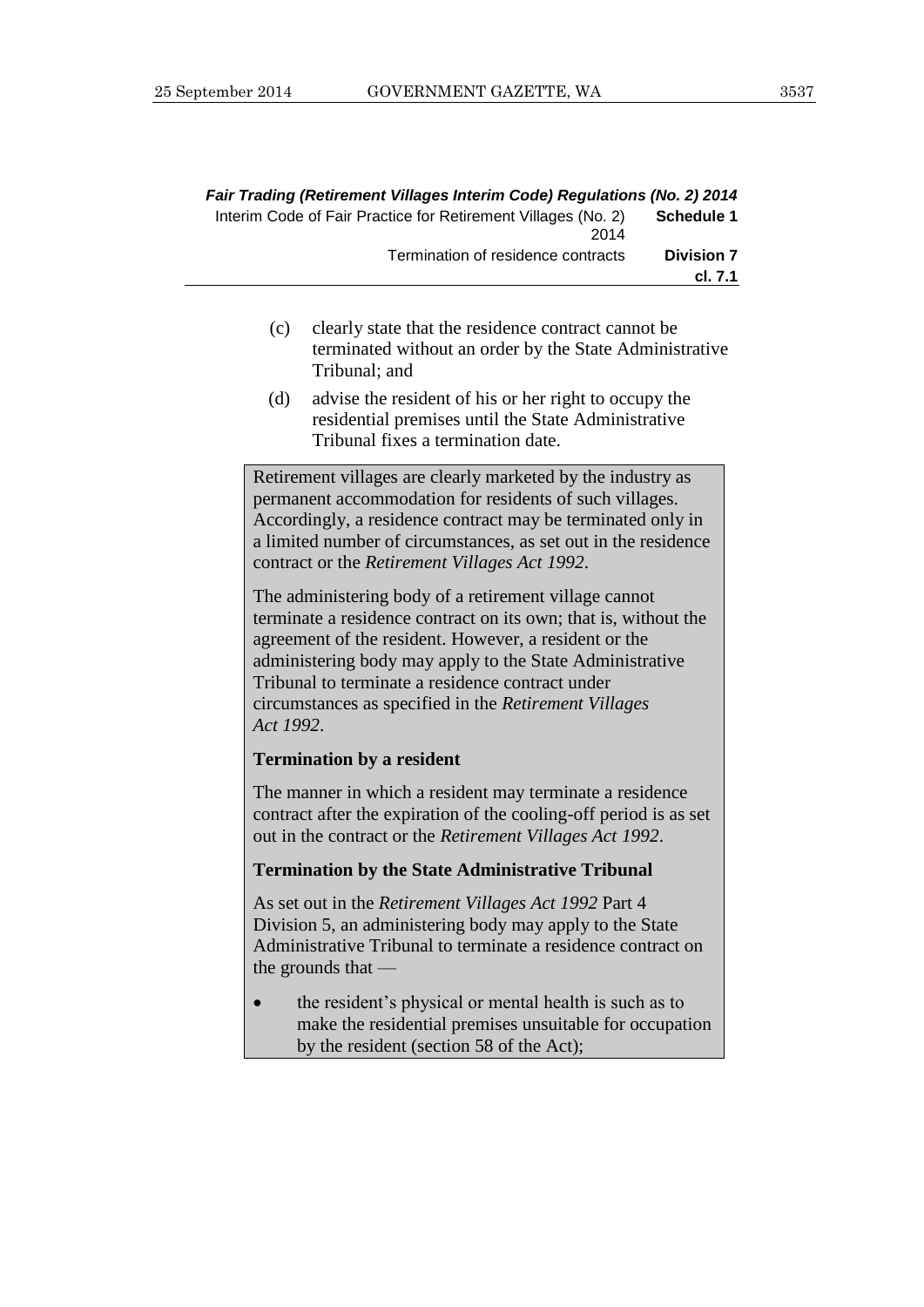| Fair Trading (Retirement Villages Interim Code) Regulations (No. 2) 2014 |                                                                                                                                                                                                                                                                                                                                     |
|--------------------------------------------------------------------------|-------------------------------------------------------------------------------------------------------------------------------------------------------------------------------------------------------------------------------------------------------------------------------------------------------------------------------------|
| <b>Schedule 1</b>                                                        | Interim Code of Fair Practice for Retirement Villages (No. 2)<br>2014                                                                                                                                                                                                                                                               |
| <b>Division 7</b>                                                        | Termination of residence contracts                                                                                                                                                                                                                                                                                                  |
| cl. 7.1                                                                  |                                                                                                                                                                                                                                                                                                                                     |
|                                                                          |                                                                                                                                                                                                                                                                                                                                     |
|                                                                          | the resident has breached the residence contract or the<br>residence rules and has failed to rectify that breach<br>(section 59 of the Act);                                                                                                                                                                                        |
|                                                                          | the resident has intentionally or recklessly caused or<br>permitted, or is likely intentionally or recklessly to<br>cause or permit, serious damage to the residential<br>premises or injury to the administering body, an<br>employee of the administering body or another resident<br>(section 62 of the Act); or                 |
|                                                                          | the administering body would, in the special<br>circumstances of the case, suffer undue hardship if the<br>residence contract were not terminated (section 63 of<br>the Act).                                                                                                                                                       |
|                                                                          | Under section 57 of the Act, a resident may apply to the State<br>Administrative Tribunal for an order in respect of a dispute<br>with the administering body as to whether the resident should<br>be transferred to another kind of accommodation in the<br>village. The State Administrative Tribunal may make an<br>order that - |

- restrains the administering body from transferring the resident to another kind of accommodation in the village;
- requires the resident to transfer, or the administering body to transfer the resident, to another kind of accommodation in the village; or
- terminates the residence contract of the resident.

#### **Notice of termination**

As required under the *Retirement Villages Act 1992* sections 58 and 59, the State Administrative Tribunal must not make an order terminating a residence contract on medical grounds or for a breach of the contract or residence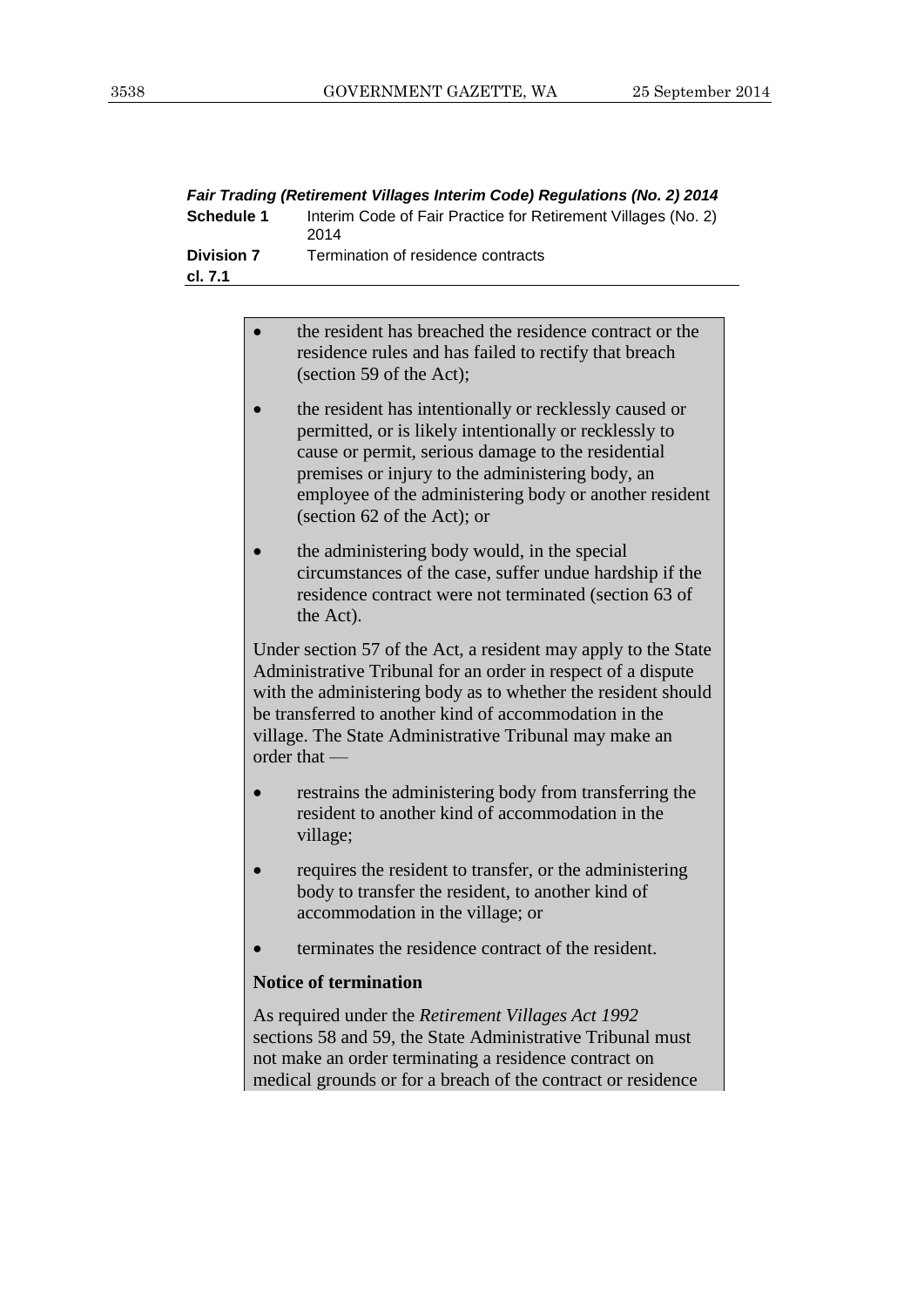|                   | Fair Trading (Retirement Villages Interim Code) Regulations (No. 2) 2014 |
|-------------------|--------------------------------------------------------------------------|
| Schedule 1        | Interim Code of Fair Practice for Retirement Villages (No. 2)<br>2014    |
| <b>Division 7</b> | Termination of residence contracts                                       |
| cl. 7.1           |                                                                          |

rules, unless satisfied that the administering body has complied with the procedures in clause 7.1 of this Code or the contract for giving notice of the intention to terminate the contract.

Section 61 of the Act gives the State Administrative Tribunal the power to waive the requirement to give this notice if considered appropriate to do so having regard to any special circumstances of a particular case.

#### **Payments on termination**

Where a residence contract has been terminated under the residence contract or the *Retirement Villages Act 1992* on the happening of an event or circumstance which requires the repayment of the whole or a part of the premium paid by the resident to enter the village, the administering body must pay the resident any money due under the contract —

- within 7 days of the succeeding resident taking occupation of the residential premises; or
- in any other case within 45 days of the day on which the resident ceases occupation of the residential premises.

Where the State Administrative Tribunal has terminated a residence contract, the State Administrative Tribunal is to fix a date by which the resident must vacate the residential premises.

This in no way affects the rights of the administering body to set terms and conditions on the disposal of the resident's interest in the residential premises pursuant to the residence contract where the resident has the right to appoint his or her own agent.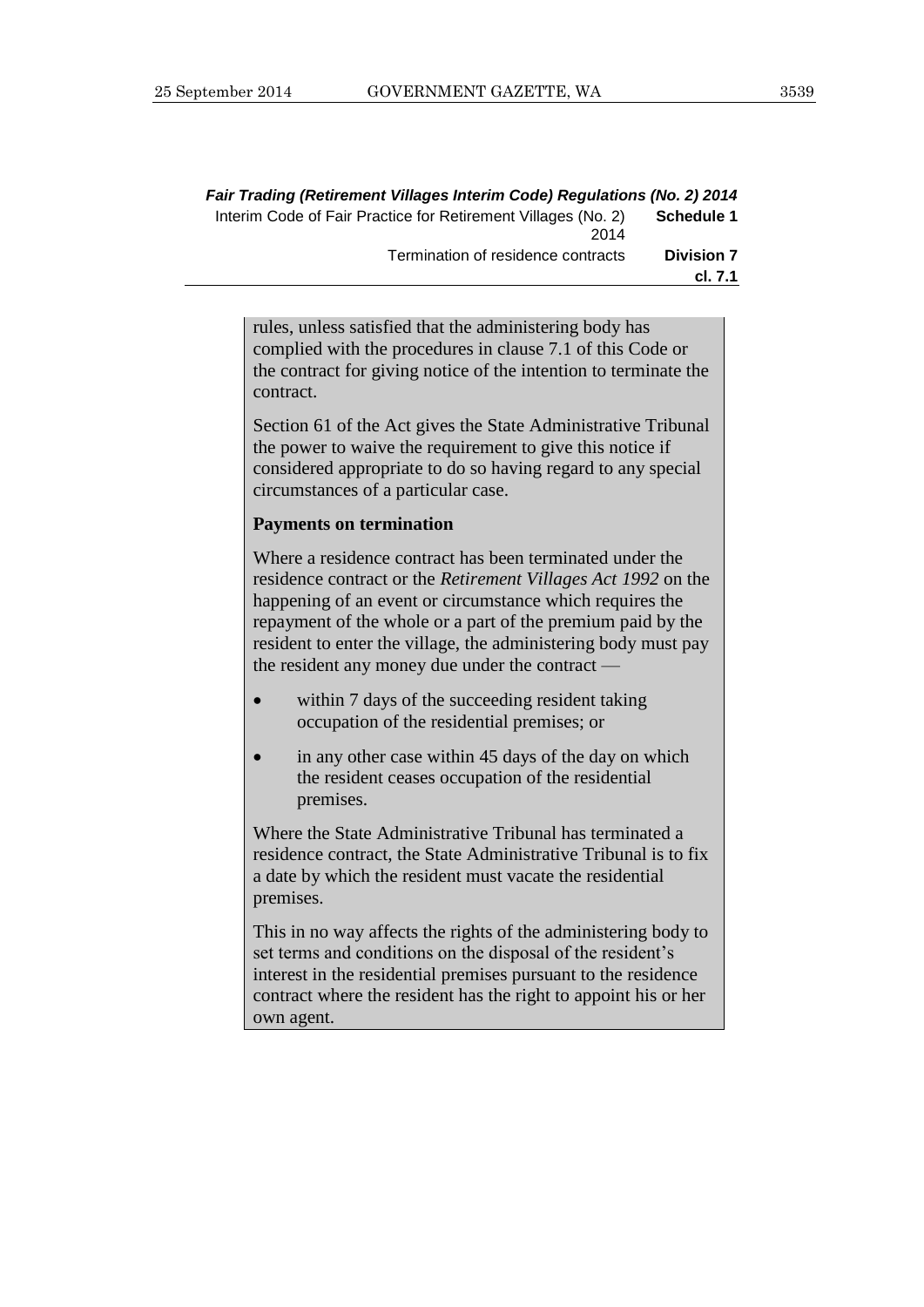| Fair Trading (Retirement Villages Interim Code) Regulations (No. 2) 2014 |                                                                       |  |
|--------------------------------------------------------------------------|-----------------------------------------------------------------------|--|
| Schedule 1                                                               | Interim Code of Fair Practice for Retirement Villages (No. 2)<br>2014 |  |
| <b>Division 8</b><br>cl. 8.1                                             | Miscellaneous                                                         |  |
|                                                                          |                                                                       |  |

When ordering the termination of a residence contract, the State Administrative Tribunal may make any order for the payment or refund of money by the administering body to the resident or by the resident to the administering body.

#### **Division 8 — Miscellaneous**

#### **8.1 Service of documents**

- (1) Any written notice, correspondence or other document that must be given under this Code to a resident of a retirement village must be —
	- (a) delivered by hand to
		- (i) the resident; or
		- (ii) the resident's mailbox; or
		- (iii) the resident's personal representative;
		- or
	- (b) addressed to the resident and sent by prepaid post to
		- (i) the residential premises occupied by the resident; or
		- (ii) if the resident has temporarily or permanently vacated the residential premises, another address as notified by the resident to the administering body; or
		- (iii) the address of the resident's personal representative.
- (2) Any written notice, correspondence or other document that must be given under this Code to the administering body of a retirement village must be —
	- (a) delivered by hand to  $\equiv$ 
		- (i) the administering body's usual place of business on any working day; or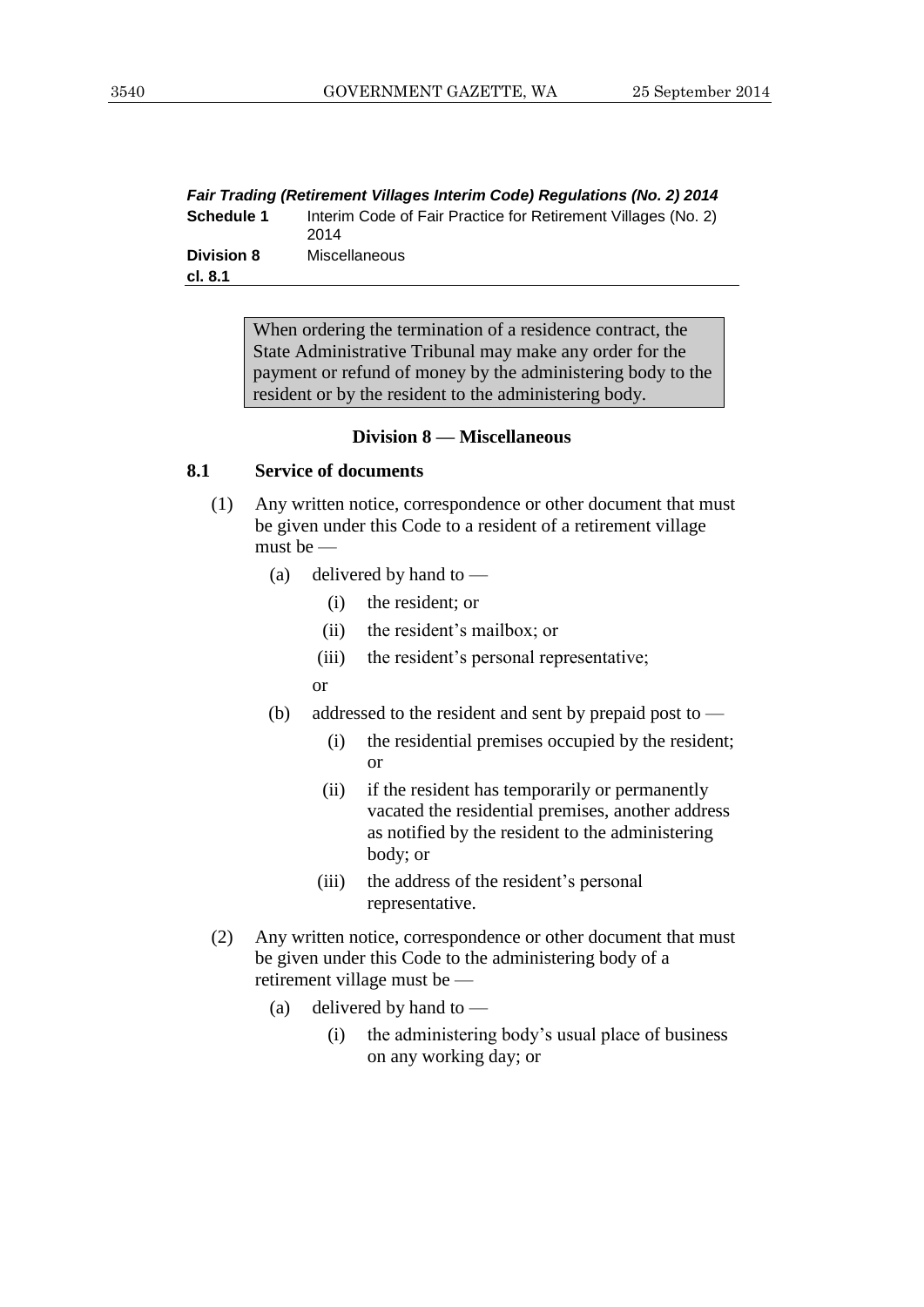|                   | Fair Trading (Retirement Villages Interim Code) Regulations (No. 2) 2014 |
|-------------------|--------------------------------------------------------------------------|
| Schedule 1        | Interim Code of Fair Practice for Retirement Villages (No. 2)<br>2014    |
| <b>Division 8</b> | Miscellaneous                                                            |
| cl. 8.1           |                                                                          |

- (ii) the administering body's mailbox;
- or
- (b) addressed to the administering body and sent by post to the administering body's usual place of business.
- (3) Subject to any evidence to the contrary, any written notice, correspondence or other document referred to in this clause that is sent by post, is taken to have been received at the expiration of the second working day after the day of posting.
- (4) In this clause —

*personal representative* has the same meaning as it has in Division 5 of this Code.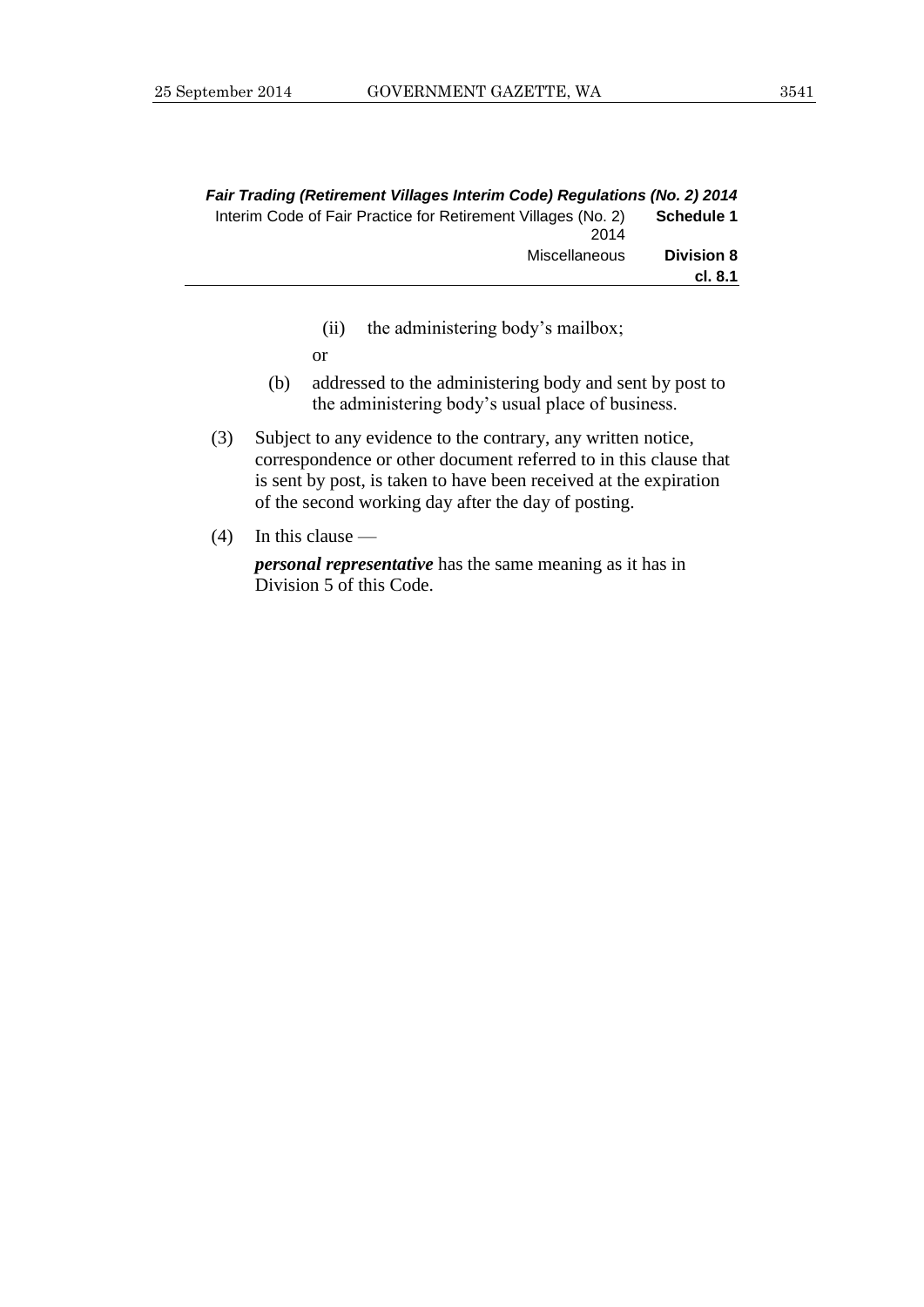*Fair Trading (Retirement Villages Interim Code) Regulations (No. 2) 2014* **Appendix 1** Checklist for prospective resident

#### **Appendix 1 — Checklist for prospective resident**

It is important for you to carefully read and consider the following questions before deciding to enter any retirement village. If, after reading through the list, you are uncertain as to any aspects of the village, or its suitability for you, seek further advice.

- 1. Have I fully discussed my decision to enter a retirement village with my family, friends or adviser?
- 2. Can I afford to move into the village I have chosen and meet the current and future ongoing costs of living in this village? What are the financial consequences for me if I wish to move out of the village? Have I sought independent advice from a licensed financial adviser on these matters?
- 3. If I am considering moving to a retirement village because the housework, gardening and general maintenance has become too much, have I fully considered other options? For example, obtaining home help or handyperson help, or moving to a smaller unit in the same neighbourhood.
- 4. If I am considering moving to a retirement village because I have recently lost my partner, have I given myself enough time to grieve before I make a major lifestyle change?
- 5. Have I received adequate information about the retirement village I have chosen? Have I shown the documents to a solicitor? Am I satisfied that I fully understand the contract that I am signing?
- 6. Am I comfortable that the lifestyle of the village (including social activities and religion) will suit me? Have I spoken to any residents of the village?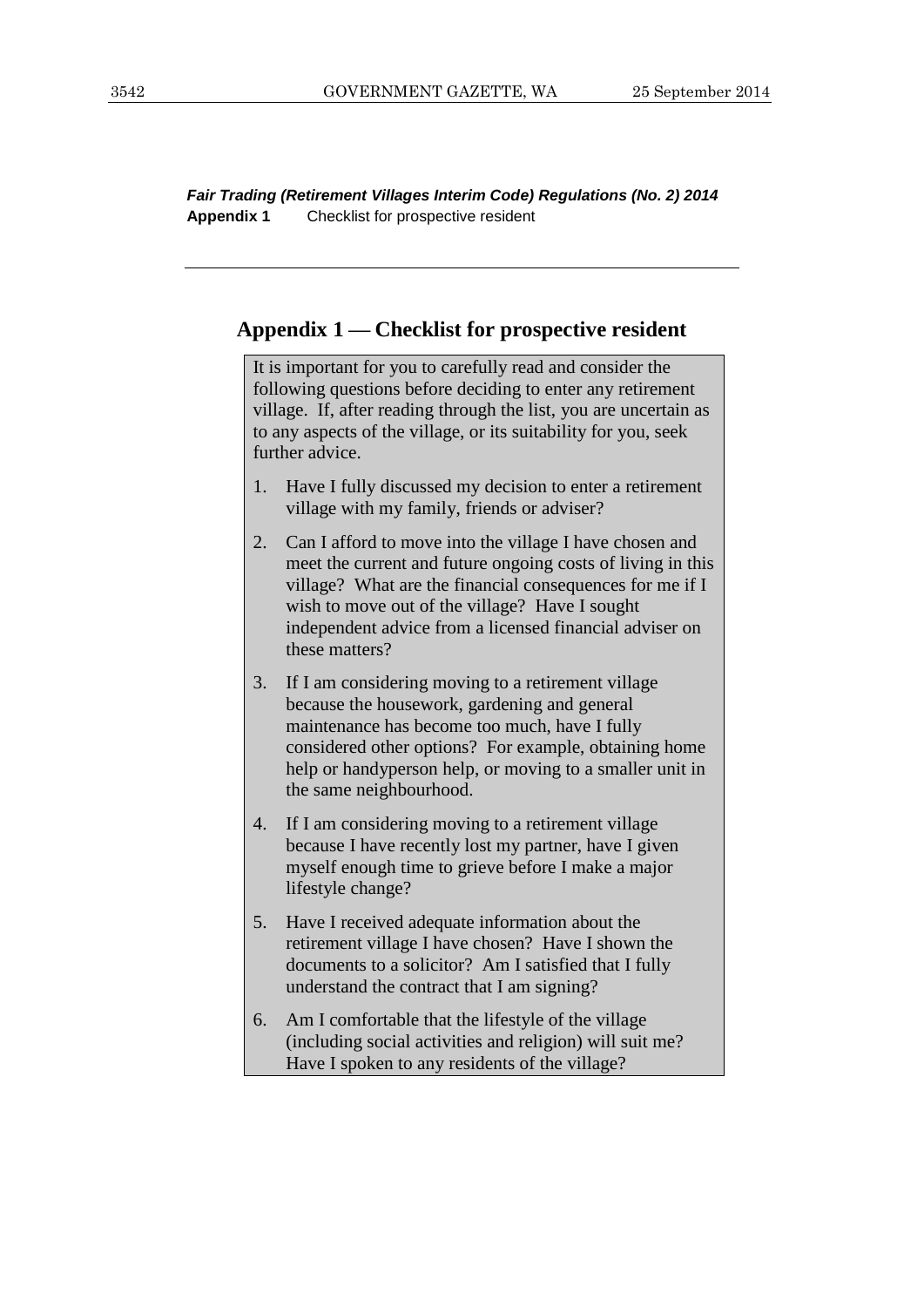#### *Fair Trading (Retirement Villages Interim Code) Regulations (No. 2) 2014* Checklist for prospective resident **Appendix 1**

- 7. Will the village and my unit be readily accessible if I become disabled and need a wheelchair or walking aid? What alternatives do I have if I am no longer able to live alone?
- 8. Does the village provide personal care or nursing care, an emergency call system and other amenities that are likely to meet my present or future needs?
- 9. Have I looked at a number of villages to compare the amenities (e.g. recreational, transport, gardens etc.) and financial arrangements?
- 10. Is the village I have chosen accessible to my friends and family?
- 11. Can I take my own furniture to the village and, if so, will it be suitable?
- 12. Before I sign the contract, have I received and considered all the information required to be given to me under the *Interim Code of Fair Practice for Retirement Villages (No. 2) 2014* and the *Retirement Villages Act 1992*?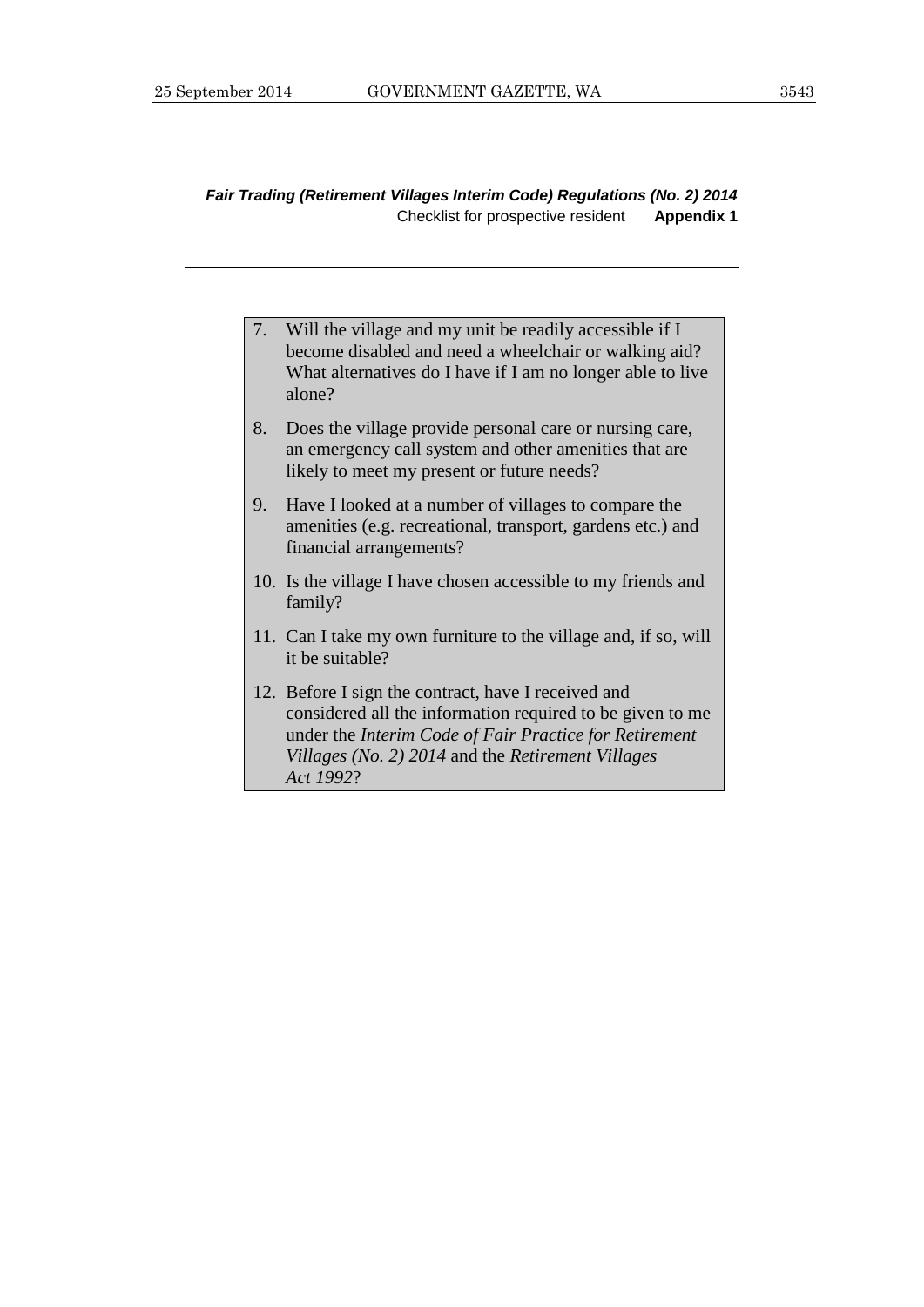*Fair Trading (Retirement Villages Interim Code) Regulations (No. 2) 2014* **Appendix 2** Model proposed operating budget form

# **Appendix 2 — Model proposed operating budget form**

 $[cl. 5.3(4)]$ 

.................................................. (*insert name of village*)

**PROPOSED BUDGET FOR** .............. (*insert next year*)

|                                   | <b>BUDGET</b>                         | <b>ACTUAL</b>                   | <b>PROPOSED</b><br><b>BUDGET</b> |
|-----------------------------------|---------------------------------------|---------------------------------|----------------------------------|
|                                   | <br><i>(insert current</i> )<br>year) | <i>(insert current</i><br>year) | <i>(insert next)</i><br>year)    |
| <b>INCOME</b>                     |                                       |                                 |                                  |
| Residents' fees                   |                                       |                                 |                                  |
| Donations                         |                                       |                                 |                                  |
| Other (insert as appropriate)     |                                       |                                 |                                  |
| <b>TOTAL INCOME</b>               |                                       |                                 |                                  |
|                                   |                                       |                                 |                                  |
| <b>EXPENDITURE</b>                |                                       |                                 |                                  |
| <b>Amenities:</b>                 |                                       |                                 |                                  |
| Council rates                     |                                       |                                 |                                  |
| Insurance                         |                                       |                                 |                                  |
| Pest control                      |                                       |                                 |                                  |
| Rubbish removal                   |                                       |                                 |                                  |
| Village security                  |                                       |                                 |                                  |
| <b>Utilities:</b>                 |                                       |                                 |                                  |
| Water rates                       |                                       |                                 |                                  |
| Electricity                       |                                       |                                 |                                  |
| Gas                               |                                       |                                 |                                  |
| <b>Repairs &amp; Maintenance:</b> |                                       |                                 |                                  |
| Staff costs                       |                                       |                                 |                                  |
| Materials                         |                                       |                                 |                                  |
| Contractors                       |                                       |                                 |                                  |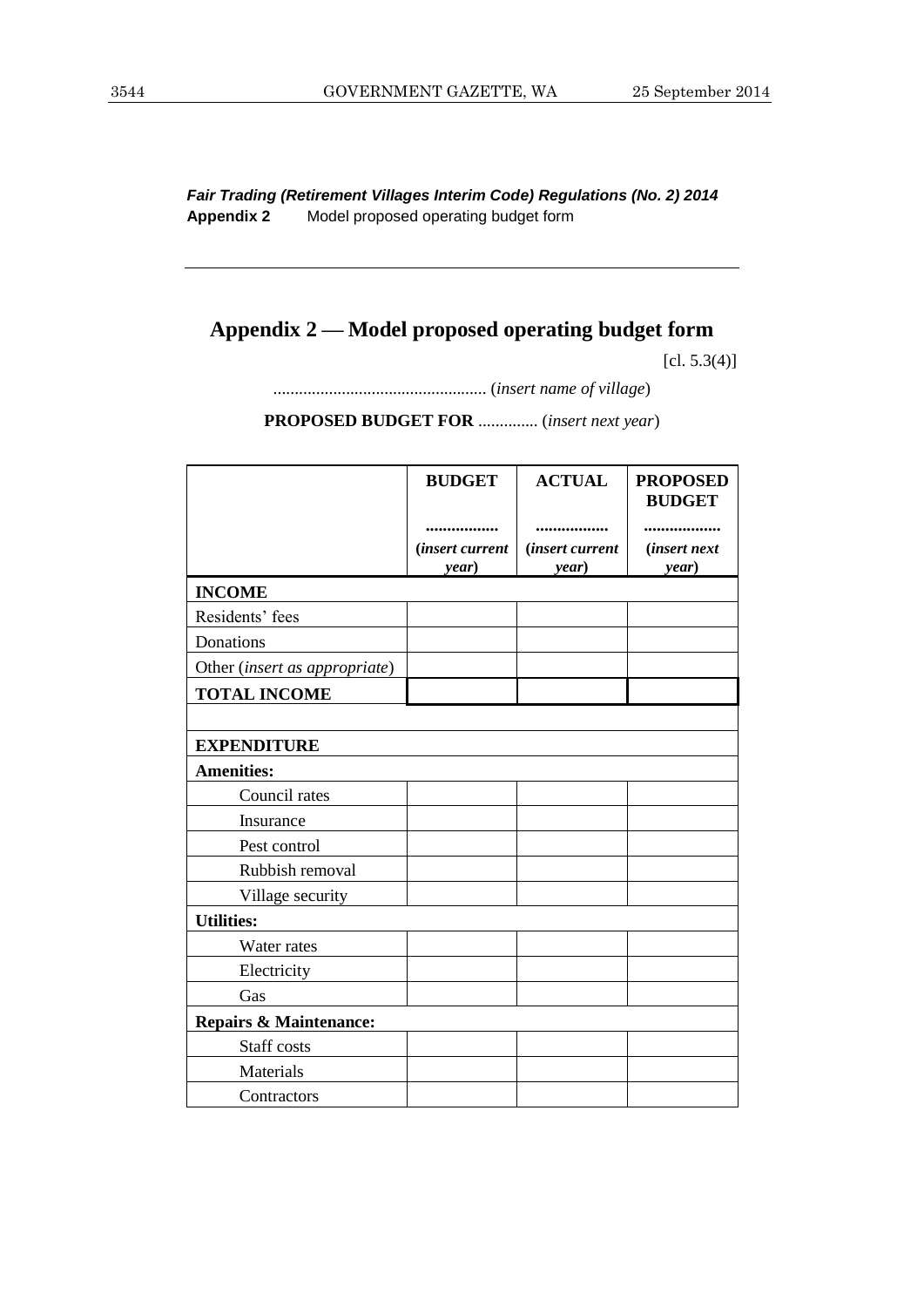#### *Fair Trading (Retirement Villages Interim Code) Regulations (No. 2) 2014* Model proposed operating budget form **Appendix 2**

|                                           | <b>BUDGET</b>                   | <b>ACTUAL</b>                   | <b>PROPOSED</b><br><b>BUDGET</b> |
|-------------------------------------------|---------------------------------|---------------------------------|----------------------------------|
|                                           |                                 |                                 |                                  |
|                                           | <i>(insert current</i><br>year) | <i>(insert current</i><br>year) | <i>(insert next</i><br>year)     |
| <b>Grounds Maintenance:</b>               |                                 |                                 |                                  |
| Staff costs                               |                                 |                                 |                                  |
| Materials                                 |                                 |                                 |                                  |
| Contractors                               |                                 |                                 |                                  |
| <b>Management &amp; Administration:</b>   |                                 |                                 |                                  |
| Staff costs                               |                                 |                                 |                                  |
| Management fees                           |                                 |                                 |                                  |
| <b>Bank</b> fees                          |                                 |                                 |                                  |
| Accounting fees                           |                                 |                                 |                                  |
| Audit fees                                |                                 |                                 |                                  |
| Advertising                               |                                 |                                 |                                  |
| Printing & stationery                     |                                 |                                 |                                  |
| Telephone                                 |                                 |                                 |                                  |
| Miscellaneous                             |                                 |                                 |                                  |
| <b>Vehicles:</b>                          |                                 |                                 |                                  |
| Registration                              |                                 |                                 |                                  |
| Insurance                                 |                                 |                                 |                                  |
| Repairs                                   |                                 |                                 |                                  |
| Fuel                                      |                                 |                                 |                                  |
| <b>TOTAL EXPENDITURE</b>                  |                                 |                                 |                                  |
|                                           |                                 |                                 |                                  |
| <b>PROPOSED</b><br><b>SURPLUS/DEFICIT</b> |                                 |                                 |                                  |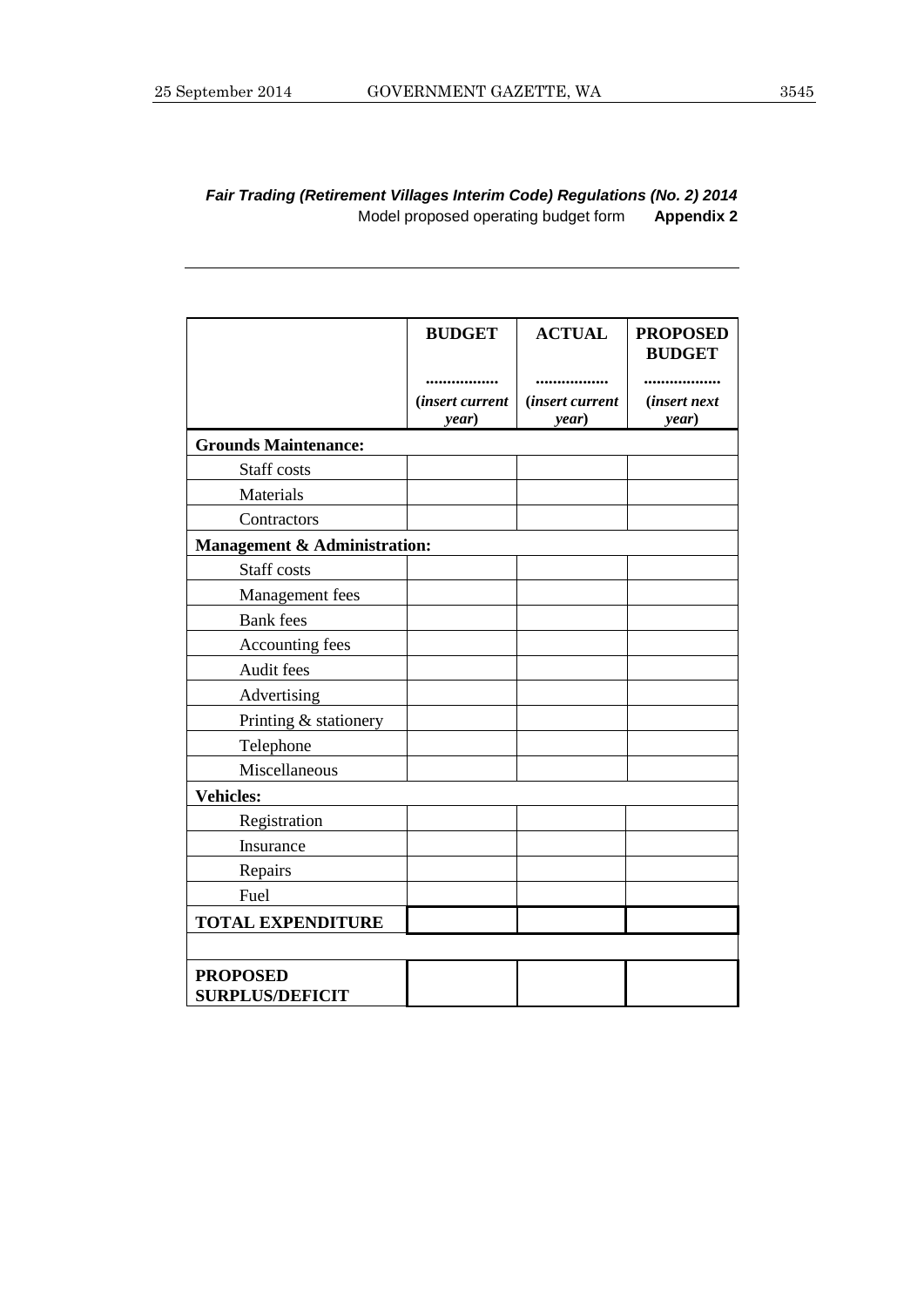*Fair Trading (Retirement Villages Interim Code) Regulations (No. 2) 2014* **Appendix 2** Model proposed operating budget form

#### **EXPENDITURE THAT IS AN APPORTIONMENT OF TOTAL EXPENDITURE RELATING TO THE VILLAGE AND ANOTHER VILLAGE OR BUSINESS:** (delete if not applicable)

**The amount of \$** ........... (*specify*) **in respect of** ..................... (*specify the nature of the expenditure*) **is an apportionment of the total expenditure relating to** ................................................... (*specify the other village or business concerned*) **and was apportioned according to the following method/calculation** (*delete whichever is not applicable*) —

.....................................................................................................................

.....................................................................................................................

.....................................................................................................................

(*specify the method or calculation used to apportion the expenditure*)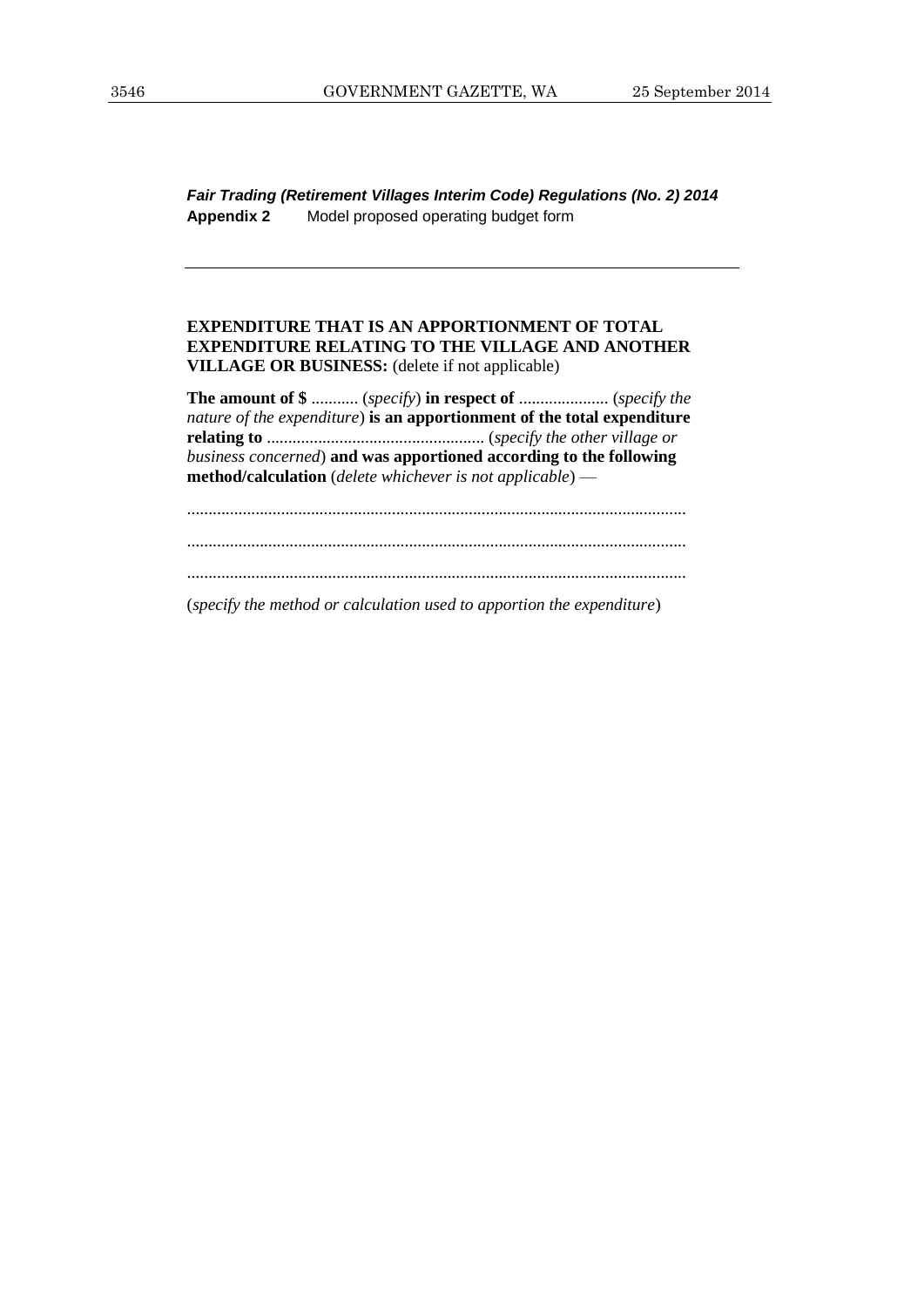*Fair Trading (Retirement Villages Interim Code) Regulations (No. 2) 2014* Model quarterly income and expenditure statement **Appendix 3**

# **Appendix 3 — Model quarterly income and expenditure statement**

[cl. 5.4(2)]

**..................................................** (*insert name of village*)

**INCOME AND EXPENDITURE STATEMENT FOR QUARTER ENDED .................** (*insert date*)

|                                   | <b>QUARTER</b> | YEAR-TO-<br><b>DATE</b> | <b>ANNUAL</b><br><b>BUDGET</b> |
|-----------------------------------|----------------|-------------------------|--------------------------------|
| <b>INCOME</b>                     |                |                         |                                |
| Residents' fees                   |                |                         |                                |
| Donations                         |                |                         |                                |
| Other (insert as appropriate)     |                |                         |                                |
| <b>TOTAL INCOME</b>               |                |                         |                                |
|                                   |                |                         |                                |
| <b>EXPENDITURE</b>                |                |                         |                                |
| <b>Amenities:</b>                 |                |                         |                                |
| Council rates                     |                |                         |                                |
| Insurance                         |                |                         |                                |
| Pest control                      |                |                         |                                |
| Rubbish removal                   |                |                         |                                |
| Village security                  |                |                         |                                |
| <b>Utilities:</b>                 |                |                         |                                |
| Water rates                       |                |                         |                                |
| Electricity                       |                |                         |                                |
| Gas                               |                |                         |                                |
| <b>Repairs &amp; Maintenance:</b> |                |                         |                                |
| Staff costs                       |                |                         |                                |
| Materials                         |                |                         |                                |
| Contractors                       |                |                         |                                |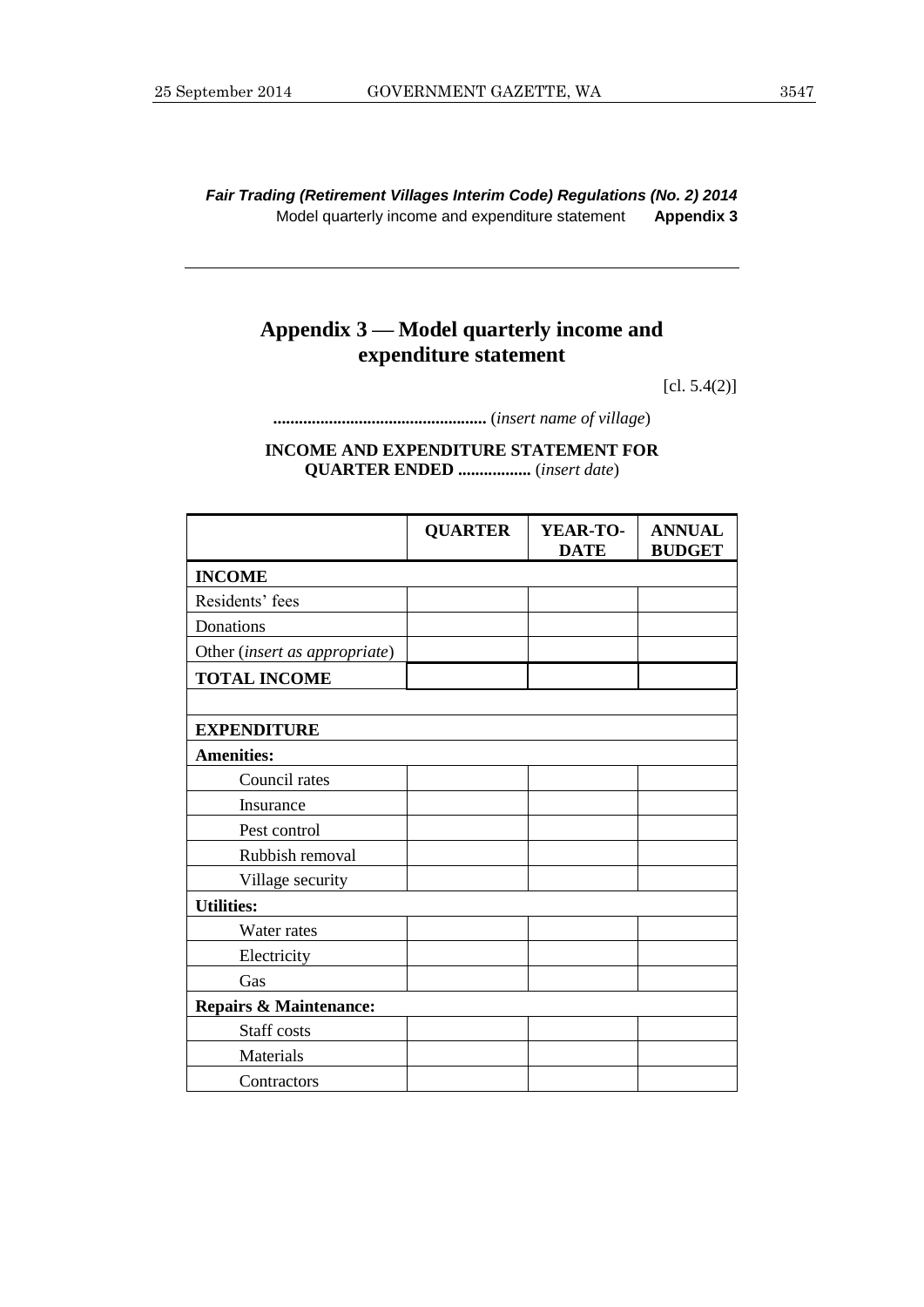*Fair Trading (Retirement Villages Interim Code) Regulations (No. 2) 2014* **Appendix 3** Model quarterly income and expenditure statement

|                              | <b>QUARTER</b> | YEAR-TO-<br><b>DATE</b> | <b>ANNUAL</b><br><b>BUDGET</b> |
|------------------------------|----------------|-------------------------|--------------------------------|
| <b>Grounds Maintenance:</b>  |                |                         |                                |
| Staff costs                  |                |                         |                                |
| Materials                    |                |                         |                                |
| Contractors                  |                |                         |                                |
| Management & Administration: |                |                         |                                |
| Staff costs                  |                |                         |                                |
| Management fees              |                |                         |                                |
| <b>Bank</b> fees             |                |                         |                                |
| Accounting fees              |                |                         |                                |
| Audit fees                   |                |                         |                                |
| Advertising                  |                |                         |                                |
| Printing & stationery        |                |                         |                                |
| Telephone                    |                |                         |                                |
| Miscellaneous                |                |                         |                                |
| <b>Vehicles:</b>             |                |                         |                                |
| Registration                 |                |                         |                                |
| Insurance                    |                |                         |                                |
| Repairs                      |                |                         |                                |
| Fuel                         |                |                         |                                |
| <b>TOTAL EXPENDITURE</b>     |                |                         |                                |
|                              |                |                         |                                |
| <b>SURPLUS/DEFICIT</b>       |                |                         |                                |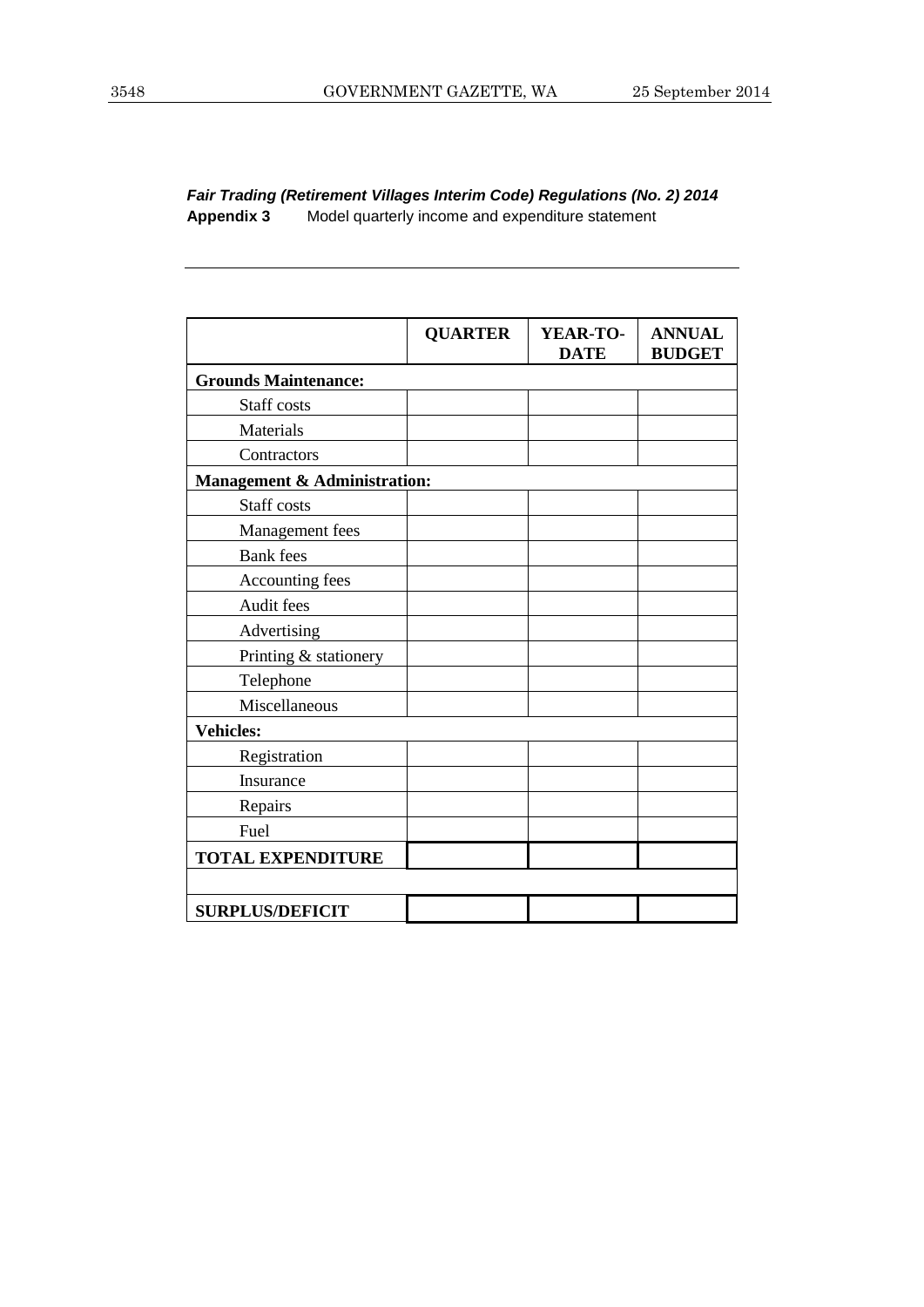*Fair Trading (Retirement Villages Interim Code) Regulations (No. 2) 2014* Model reserve fund quarterly income and expenditure statement **Appendix 4**

# **Appendix 4 — Model reserve fund quarterly income and expenditure statement**

[cl. 5.4(2)]

**..................................................** (*insert name of village*)

#### **RESERVE FUND INCOME AND EXPENDITURE STATEMENT FOR QUARTER ENDED .................** (*insert date*)

|                                        | <b>BALANCE</b> |
|----------------------------------------|----------------|
|                                        |                |
| <b>OPENING BALANCE</b> (as at  (insert |                |
| date))                                 |                |
|                                        |                |
| <b>INCOME</b>                          |                |
| Residents' contributions               |                |
| Interest                               |                |
| Other (insert as appropriate)          |                |
|                                        |                |
| <b>TOTAL INCOME</b>                    |                |
| <b>Sub Total</b>                       |                |
|                                        |                |
| <b>EXPENDITURE</b>                     |                |
| <b>Units:</b>                          |                |
| Painting                               |                |
| Plumbing                               |                |
| Electrical                             |                |
| Replacements                           |                |
| Other (specify)                        |                |
|                                        |                |
| <b>Amenities:</b>                      |                |
| Painting                               |                |
| Plumbing                               |                |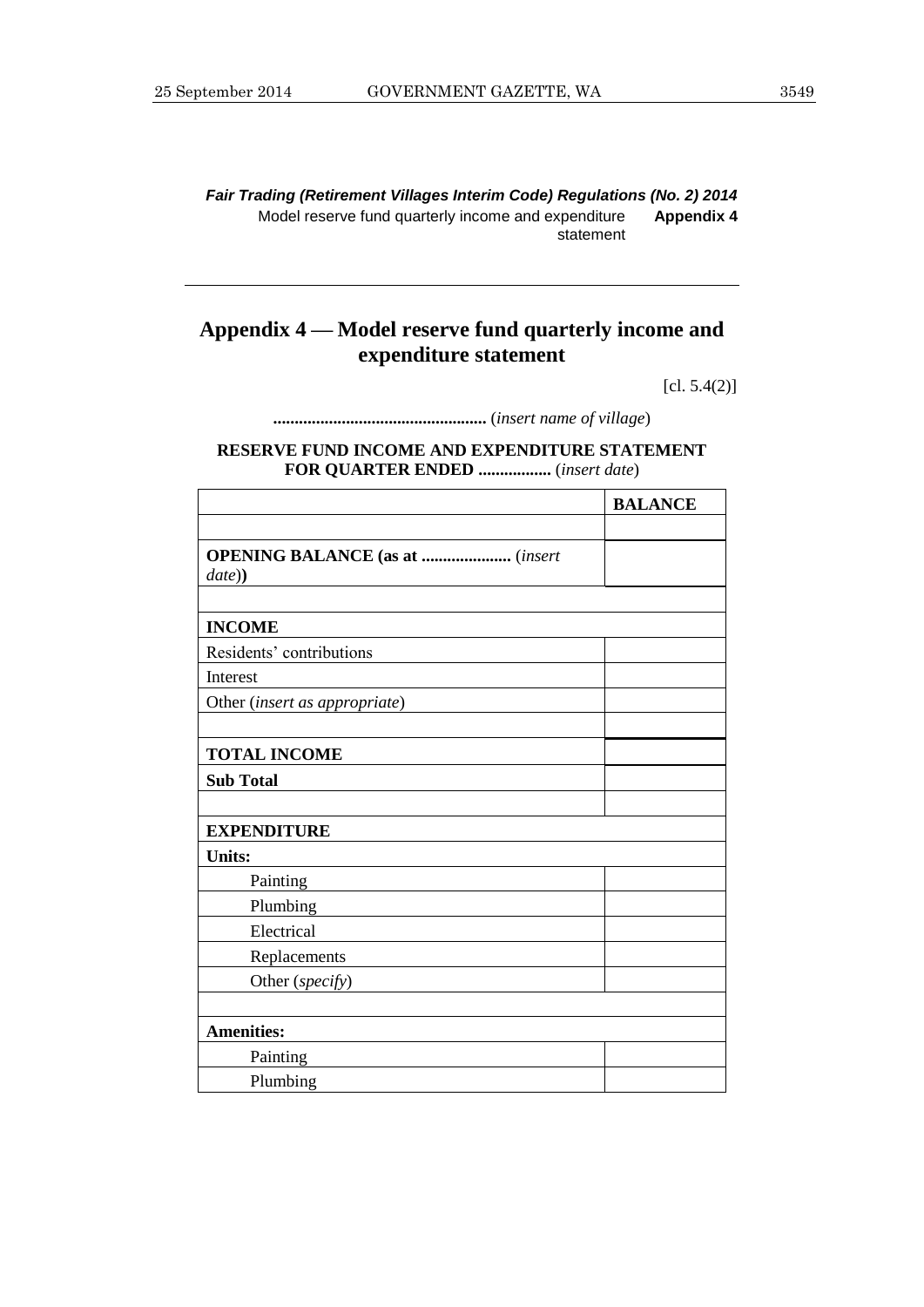*Fair Trading (Retirement Villages Interim Code) Regulations (No. 2) 2014* **Appendix 4** Model reserve fund quarterly income and expenditure statement

| Electrical                                               |  |
|----------------------------------------------------------|--|
| Replacements                                             |  |
| Other (specify)                                          |  |
|                                                          |  |
| <b>Infrastructure:</b>                                   |  |
| Power                                                    |  |
| Sewerage                                                 |  |
| Roads                                                    |  |
| Landscaping                                              |  |
| Other (specify)                                          |  |
|                                                          |  |
| <b>TOTAL EXPENDITURE</b>                                 |  |
|                                                          |  |
| <b>CLOSING BALANCE</b> (as at<br>( <i>insert date</i> )) |  |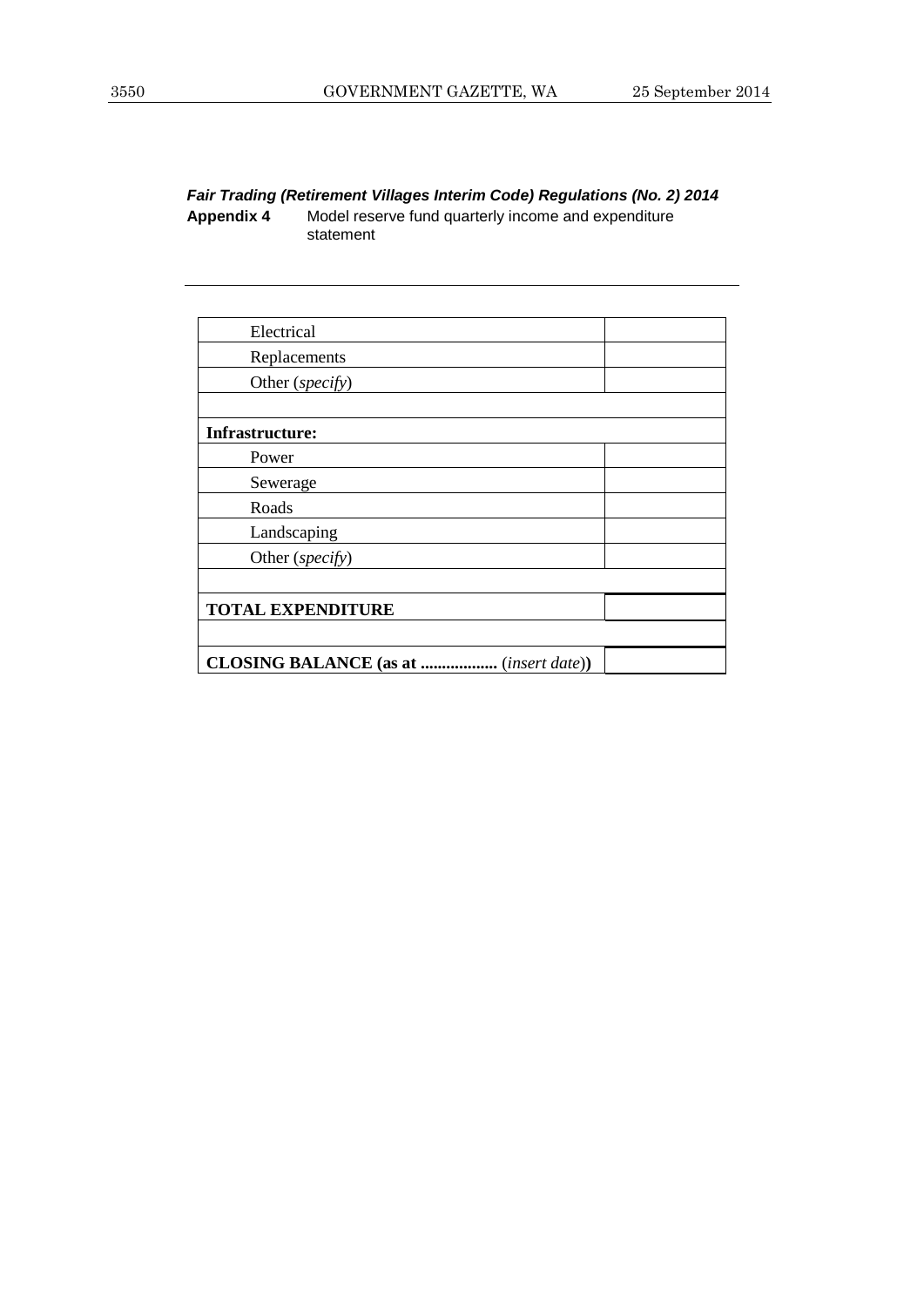*Fair Trading (Retirement Villages Interim Code) Regulations (No. 2) 2014* Form of appointment of proxy **Appendix 5**

#### **Appendix 5 — Form of appointment of proxy**

 $[cl. 5.12(7)]$ 

I, ...................................................... (*insert name*) being a resident of / the personal representative of ................................... , (*insert name of resident*) a resident of (*delete whichever is not applicable*) ........................................................ ........................................................ ........................................................ (*insert address in village*) appoint ........................................................ (*insert name of proxy holder*) of ........................................................ ........................................................ ........................................................ (*insert address of proxy holder*) as my proxy to vote on my behalf at the meeting of residents on ..................... (*insert date of meeting*) I authorise my proxy to vote on my behalf in respect of (*delete whichever is not applicable*) — All matters raised at the meeting that require, or provide for, a vote of the residents, at my proxy's discretion. • The following matters only — ............................................................................................................... ............................................................................................................... ...............................................................................................................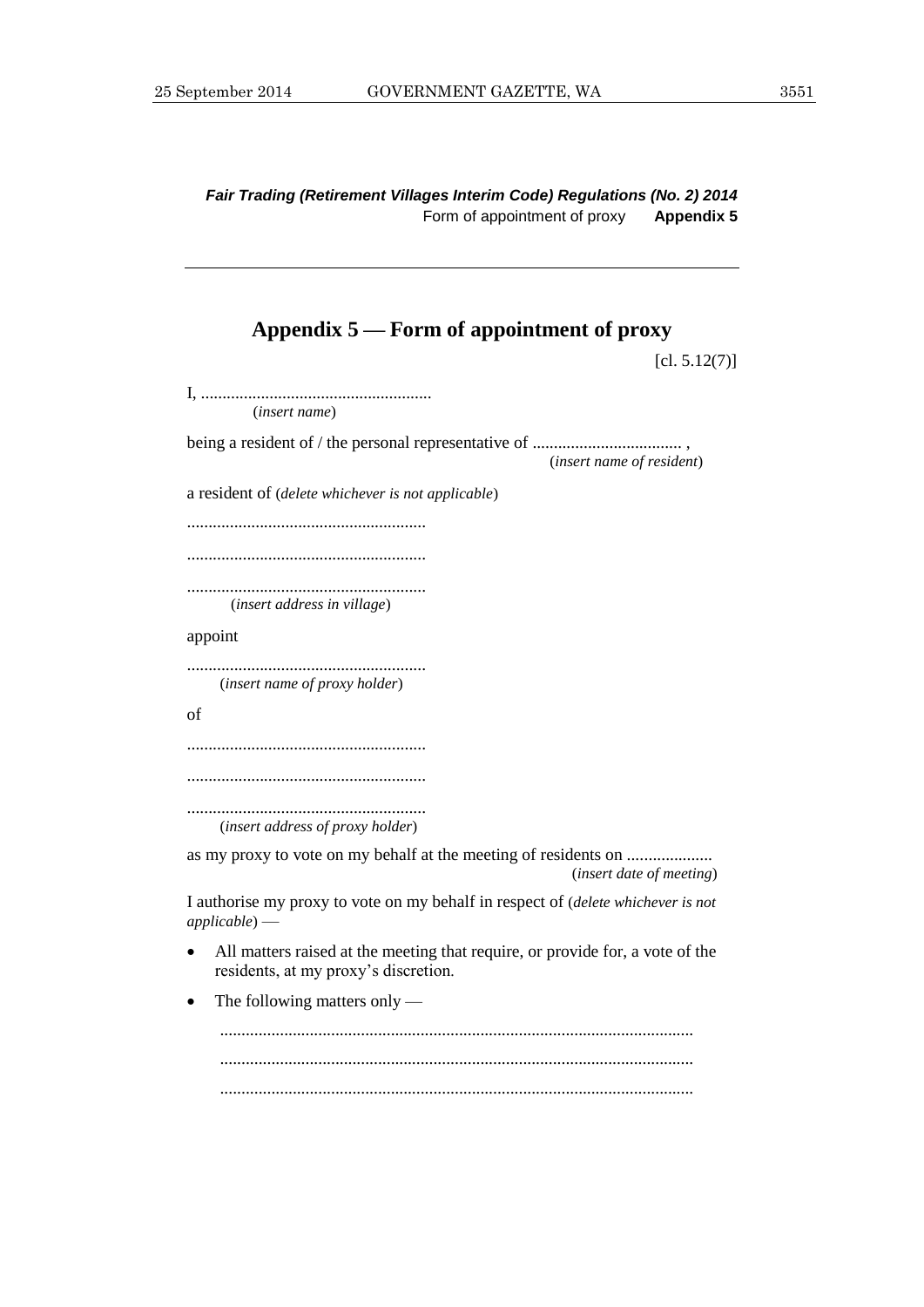*Fair Trading (Retirement Villages Interim Code) Regulations (No. 2) 2014* **Appendix 5** Form of appointment of proxy

............................................................................................................... ............................................................................................................... (*specify the matters and any limitations on the manner in which you want your proxy to vote*) .........................................................................................

Signature of resident / resident's personal representative (*delete whichever is not applicable*)

Signed this ............................. day of ......................................... 20 ..........

#### **Notes:**

- 1. A person who may be appointed as a proxy includes a spouse, another resident, a relative, friend or other person, but no person may hold more than 5 proxies at the same time.
- 2. The Code does not allow a person who is a representative or close associate of the administering body, or a person nominated by the administering body, to hold or exercise a proxy on behalf of a resident, unless the resident is a relative of such a person.
- 3. This appointment is effective only if this form is completed and given to the chairperson of the meeting at which the proxy is to vote before any vote is taken.
- 4. This form does not authorise voting on a matter if the person appointing the proxy is present at the relevant meeting and personally votes on the matter.
- 5. This appointment terminates after the meeting at which the proxy is authorised to vote.
- 6. The person who made this appointment may, at any time prior to the exercise of a proxy vote, revoke the appointment by giving written notice to
	- the person appointed as the resident's proxy; and
	- the chairperson of the meeting at which the proxy was to vote.

N. HAGLEY, Clerk of the Executive Council.